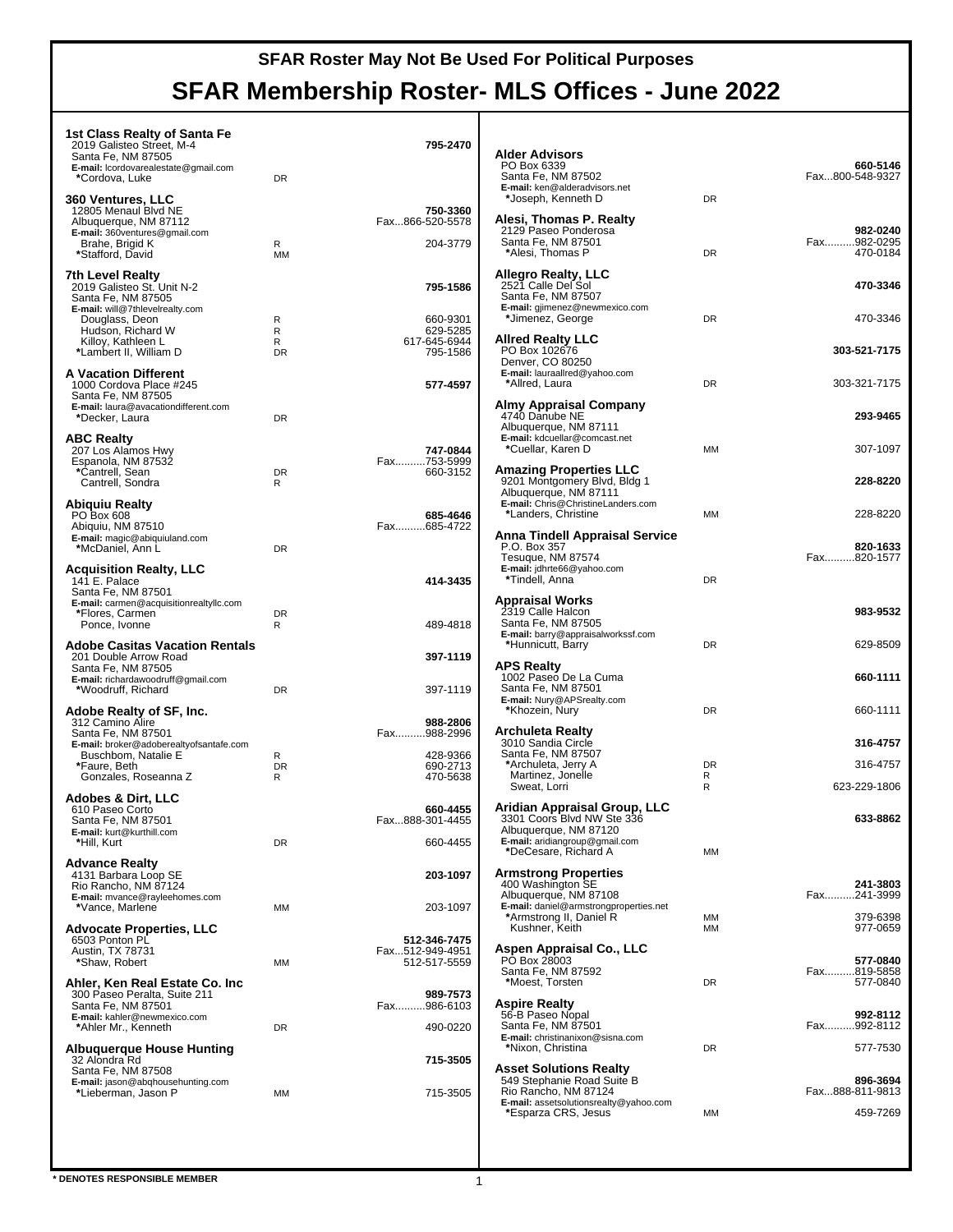| <b>At Home Realty</b>                                          |                             |                                     | <b>Barker Realty, LLC (Cont)</b>                               |                 |                                 |
|----------------------------------------------------------------|-----------------------------|-------------------------------------|----------------------------------------------------------------|-----------------|---------------------------------|
| 3024 Floras Del Sol St<br>Santa Fe, NM 87507                   |                             | 603-5337                            | Martinez, Joseph M                                             | R               | 699-6685                        |
| E-mail: casitadecandelaria@gmail.com<br>*Candelaria, Augusta   | <b>DR</b>                   |                                     | Martinez, Katherine L<br>Matthews, Thomas                      | R<br>R          | 760-580-7701<br>470-4348        |
| Maestas, Eileen R                                              | R                           | 603-5344                            | Merchant, Wm.Cavanaugh<br>Morris, Amanda R                     | R<br>R          | 690-6826<br>231-0494            |
| <b>Atomic Realty</b>                                           |                             |                                     | Nettey, Alexander E                                            | <b>MM</b>       | 455-8701                        |
| PO Box 1393<br>Los Alamos, NM 87544                            |                             | 208-0480                            | Nino, Carmela M<br>Orozco, Louise M                            | R<br>R          | 780-1224<br>520-699-7993        |
| E-mail: dave@atomic-Realty.com<br>Blair, Parish                | R                           | 540-809-5408                        | Preston, Pamela<br>Rivera Benavent, Natalie                    | R<br>R          | Ext 346<br>577-7800<br>455-8750 |
| *Houck, David                                                  | <b>DR</b>                   |                                     | Robinson, Amelia                                               | R               | 469-515-6632                    |
| Houck, Mary                                                    | R                           | 405-537-4637                        | Romero, Georgette<br>Sanchez, Barbara L                        | R<br>R          | 603-1494<br>670-6572            |
| <b>Axis Development, LLC</b><br>215 W. San Francisco St, S-300 |                             | 983-6504                            | Sanford, Michael S<br>Sargent, Kristin                         | R<br>R          | 916-6644<br>231-4636            |
| Santa Fe, NM 87501<br>E-mail: alexisg@greerenterprises.com     |                             | Fax212-2858                         | Schear, Aviva M<br>Sinaloa, Jayne M                            | <b>MM</b><br>R  | 577-1401<br>470-7320            |
| *Girard, Alexis K                                              | <b>DR</b>                   | Ext 104                             | Smith, Skye                                                    | R               | 470-1150                        |
| <b>B.T. Realty</b>                                             |                             |                                     | Stiver-Zinn, Sherie<br>Streit, Christopher                     | R<br>R          | 930-4105<br>Ext 371<br>231-1078 |
| 508 Barela Ln<br>Santa Fe, NM 87505                            |                             | 920-0812                            | Svetnicka, Justin J<br>Tomes, Jennifer H                       | R<br>R          | 231-5113<br>690-6477            |
| E-mail: bridgettetena@gmail.com                                |                             |                                     | Tootelian, Matthew A                                           | R               |                                 |
| *Tena, Bridgette                                               | <b>DR</b>                   | 920-0812                            | Valdez, Ruby<br>Van Ness, Peter                                | R<br>R          | 920-2039<br>660-6409            |
| <b>Backe, L. and Associates</b><br>6 Calle Medico, Ste. 6      |                             | 820-7569                            | Velasquez, Liana F<br>Vigil, Gabrielle                         | R<br>R          |                                 |
| Santa Fe, NM 87505<br>*Backe, Leif                             | <b>DR</b>                   | Fax820-7569<br>690-3121             | Wallace, Gary<br>Yardman III, Frank J                          | R<br>R          | 577-0599<br>690-3165            |
|                                                                |                             |                                     | Ydens, Carol                                                   | R               | 250-0040                        |
| Baggerly and Company<br>5713 Chimayo NW                        |                             | 884-7514                            | Zapata Jr, Ernest D                                            | R               | 470-7314<br>Ext 7314            |
| Albuquerque, NM 87120<br>*Baggerly, James                      | MM                          | Fax899-2551                         | <b>Bella Tierra New Mexico</b><br>114 La Placita Circle        |                 | 603-1920                        |
|                                                                |                             |                                     | Santa Fe, NM 87505                                             |                 |                                 |
| <b>Barker Realty, LLC</b><br>530 S. Guadalupe St.              |                             | 982-9836                            | E-mail: stuarth1920@gmail.com<br>Hamilton, Stephanie           | R               | 603-1919                        |
| Santa Fe, NM 87501<br>E-mail: reception@santaferealestate.com  |                             | Fax986-0097                         | *Hamilton, Stuart A                                            | DR              | 603-1920                        |
| Acker, Tamara                                                  | R                           | 577-5909                            | Berkshire Hathaway Home Srvc                                   |                 |                                 |
| Acree, Krysta<br>Alexander, Grant                              | R<br>R                      | 455-8880                            | 1001 Golf Course Rd. Suite 101<br>Rio Rancho, NM 87124         |                 | 994-8585<br>Fax994-1399         |
| Andraud, Sabine<br>Artley, Meleah                              | R<br>R                      | 690-4857<br>Ext 323<br>Ext 6        | Caraveo, Juan<br>Garcia, Gerad                                 | MM<br><b>MM</b> | 620-7742<br>205-5536            |
| Assad, Jeff<br>Avedisian, Nancy                                | R<br>R                      | 501-1888<br>690-8682                | *Pitts, James V<br>Quintana, Gregg W                           | MM<br>MM        | 280-4780<br>440-4588            |
| Bacigalupa, Ria                                                | $\mathsf R$                 | 982-0054                            |                                                                |                 |                                 |
| Baker, David J<br>Banham, Mark                                 | R<br>R                      | 469-1967<br>577-5273                | <b>Berkshire Hathaway HomeService</b><br>123 Marcy St. Ste 101 |                 | 982-0330                        |
| *Barker, David<br>Bybee, Lisa M                                | DR<br>R                     | 577-6287                            | Santa Fe, NM 87501<br>E-mail: jpitts77@comcast.net             |                 |                                 |
| Bybee, Viola C                                                 | R                           | 577-6499<br>Ext 260                 | Ballard-Ryan, Katherine K<br>Barron, Amanda                    | R<br><b>MM</b>  | 670-9621<br>204-1514            |
| Cameron, Sara<br>Carrillo, Donean                              | R<br>R                      |                                     | Bianchi, Dennis R                                              | R               | 501-1434<br>Ext 7439            |
| Clarke, Ginger<br>Collins, MaryEllen                           | R<br>R                      | 670-3645                            | Buddington, Elizabeth<br>Cecil, Stacey                         | R<br>R          | 316-6759                        |
| D'Alfonso, Michael P<br>Dearing, Coleen A                      | ${\sf R}$<br>R              | 670-8201                            | Chavez, Anna Marie<br>Crow, Keith                              | R<br>R          | 417-365-0504<br>465-9000        |
| Dry, Janelle E                                                 | R                           | 795-5274                            | Driscoll, Anne M                                               | R               | 577-5997                        |
| Dunmar, David G<br>Duran, Stephanie                            | $\mathsf R$<br>R            | 660-7057<br>204-2491                | Henington, Kendra<br>Kassouf, Dianna H                         | R<br>R          | 660-8865<br>614-832-4347        |
| Egedy, Donald<br>Elliott, Leslie                               | R<br>${\sf R}$              | 670-8696<br>919-8048                | Lauer, Sabine<br>Levbarg, Hannah                               | R<br>R          | 629-8876<br>780-0338            |
| Erwin, Amanda<br>Erwin, Keith                                  | $\mathsf R$<br>$\mathsf{R}$ | 372-5500<br>372-5050                | Lujan, Jana<br>Martinez-Pringle, Monica                        | R<br>R          | 660-0699<br>670-8933            |
| Escobedo, Sam                                                  | $\mathsf R$                 | 946-8310                            | McCart, William                                                | R               | 204-1003                        |
| Feijoo, Carla<br>Fiorina, Riesha                               | R<br>$\mathsf R$            | 970-946-1464                        | Neal, Bryan<br>Ostenberg, Caroline                             | R<br>R          | 603-7323<br>670-6502            |
| Fong, Jen<br>Ford, MaryJoy                                     | ${\sf R}$<br>$\mathsf R$    | 917-543-2547<br>577-0177<br>Ext 101 | Patton, Elayne<br>*Pitts, James                                | R<br>MM         | 690-8300                        |
| Gardner, Cleveland                                             | R                           | 490-9382                            | Rochester, Mark                                                | R               |                                 |
| Gilligan, Gwen<br>Graham, Barbara                              | R<br>R                      | 660-0500<br>Ext 7316<br>Ext 687     | Rochester, Richard<br>Rudlin, Nigel                            | R<br>R          | 603-6040<br>660-4248            |
| Hackett, Ann J<br>Hancock, John                                | R<br>${\sf R}$              | 470-5604                            | Schnoor, Jon<br>Springer, Mark                                 | MM<br>R         | 385-2154<br>690-8207<br>Ext 160 |
| Hansen, Cozette E<br>Hawkins, Carol                            | $\mathsf R$<br>$\mathsf{R}$ | 399-0538<br>660-6008                | Stoeppler, Jan<br>Tyra, Robyn                                  | R<br>R          | 670-6467<br>310-5464            |
| Heath, Rachel D                                                | $\mathsf R$                 | 660-2253                            | Walker, Patrick J                                              | <b>MB</b>       | 670-4640                        |
| Herrera, Robert<br>Ish, Catherine                              | R<br>$\mathsf R$            | 455-8725<br>660-5061                | Watson, Brian C<br>Watson, Lisa                                | R<br>R          | 919-9100<br>770-654-2120        |
| Ivey, Judith<br>King, Juli                                     | ${\sf R}$<br>$\mathsf R$    | Ext 157<br>577-3891                 | Welch, Jefferson<br>Wnuczek, Jennifer                          | R<br>R          | 577-7001<br>930-2555            |
| Lark, Stefan                                                   | R                           | 501-6100                            | <b>Berkshire Hathaway HomeService</b>                          |                 |                                 |
| Law, Renata<br>Lichtenstein, Laura                             | R<br>R                      | 501-1552<br>470-1098                | 314A Paseo del Pueblo Norte                                    |                 | 575-758-1924                    |
| Lind, Jennifer<br>Linson, J.C.                                 | $\mathsf R$<br>${\sf R}$    | 577-3786<br>690-7333                | Taos, NM 87571<br>E-mail: jschantz@newmex.com                  |                 | Fax575-758-4833                 |
| Love, Patricia<br>Lucero, Andrea F                             | R<br>R                      | 670-1229                            | Enright, Diane<br>Gunn, Victoria                               | MM<br>MM        | 575-770-0369<br>575-776-4704    |
| Lusk, Jody                                                     | R                           | Ext 229                             | Johnston, John R                                               | MM              |                                 |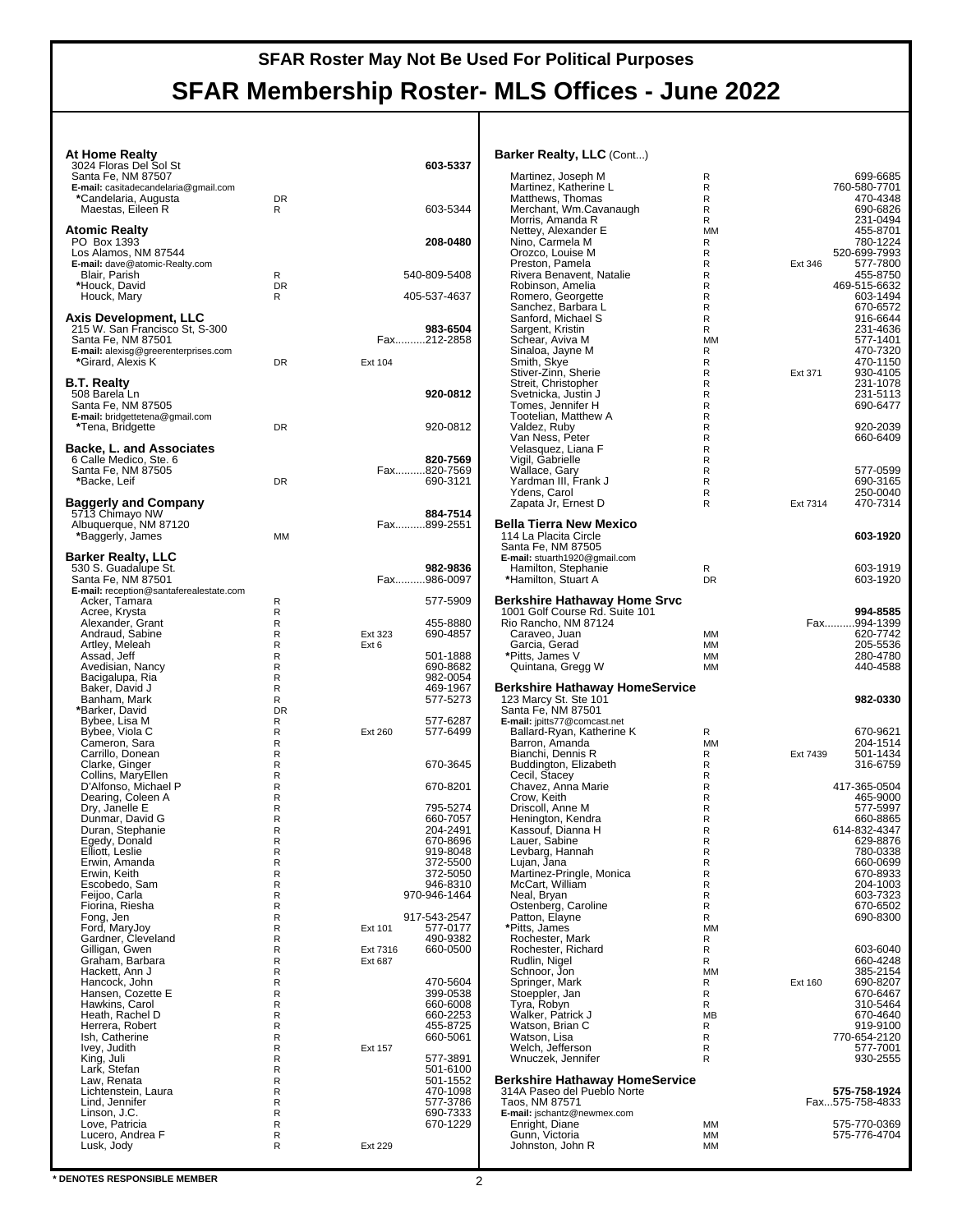| Berkshire Hathaway HomeService (Cont)                                                                                            |                              |                                     | <b>Carley Cunningham - NM</b><br>2614 Camino de Vida                                                               |                     | 819-8577                |
|----------------------------------------------------------------------------------------------------------------------------------|------------------------------|-------------------------------------|--------------------------------------------------------------------------------------------------------------------|---------------------|-------------------------|
| *Schantz, Joel K                                                                                                                 | <b>MM</b>                    |                                     | Santa Fe, NM 87505<br>*Sinoff, Elizabeth                                                                           | <b>DR</b>           | Fax467-8173<br>819-8577 |
| <b>Berkshire HHNMP</b><br>6711 Academy Rd NE, Suite B<br>Albuquerque, NM 87109<br>Baisa, Melinda M                               | МM                           | 798-6300<br>Fax798-6301<br>453-6264 | Carol Allen Real Estate, LLC<br>308 Los Arboles<br>Santa Fe. NM 87501                                              |                     | 690-0233                |
| Howard, Temi<br>Livingston, Nysha Lynn<br>Lovato, Amy M                                                                          | MМ<br><b>MM</b><br><b>MM</b> | 659-5486<br>710-2750<br>480-7000    | E-mail: carol@carolallen.com<br>*Allen, Carol                                                                      | <b>DR</b>           | 690-0233                |
| Maes, Gina R<br>Medina, Anna M<br>*Pitts, James V                                                                                | MМ<br><b>MM</b><br><b>MM</b> | 259-6220<br>239-5993<br>280-4780    | Casa Milagro Real Estate<br>3 W. Via Plaza Nueva<br>Santa Fe, NM 87507                                             |                     | 408-438-7392            |
| Polk, Carrie L<br>Swari, Sam                                                                                                     | MМ<br><b>MM</b>              |                                     | E-mail: krismccann@aol.com<br>*McCann, Kristine                                                                    | <b>DR</b>           | 408-438-7392            |
| <b>Better Real Estate, LLC</b><br>175 Greenwich St, 57th Fl.<br>New York City, NY 10007<br>E-mail: mvasoghi@betterrealestate.com |                              | 833-321-0433                        | Casa Montoya Realty LLC<br>6111 Picture Rock PI NW<br>Albuquerque, NM 87120<br>E-mail: mario@casamontoyarealty.com |                     | 681-3125                |
| *Vasoghi, Michael<br><b>BEX Realty, LLC</b>                                                                                      | <b>MM</b>                    |                                     | *Montoya, Mario E<br>Peak, Melanie                                                                                 | MM<br><b>MM</b>     | 681-3125                |
| 4800 N. Federal Hwy, Ste A1000<br>Boca Raton, FL 33431<br>E-mail: NMbroker@bexrealty.com<br>*Lanzante, Ann                       | <b>MM</b>                    | 800-700-9806<br>920-6386            | Casa Tierra Realty<br>15 Espira Court<br>Santa Fe, NM 87508<br>E-mail: vince@gvpulli.net                           |                     | 466-7708<br>Fax820-2744 |
| <b>Blackstone Realty</b>                                                                                                         |                              |                                     | *Schwent, William                                                                                                  | <b>DR</b>           |                         |
| P.O. Box 1235<br>Santa Cruz, NM 87567<br>*Stone, Alexandra                                                                       | <b>DR</b>                    | 310-4545<br>Fax629-1561<br>310-4545 | Casas de Santa Fe<br>1323 Paseo de Peralta<br>Santa Fe, NM 87501<br>E-mail: lynn@casasdesantafe.com                |                     | 466-3666                |
| <b>Blairs Appraisal Service</b><br>208 W Apache St<br>Farmington, NM 87401                                                       |                              | 320-5388                            | *Dahlstedt, Conrad<br>Dalton, Amelia<br>Davis, Todd                                                                | <b>DR</b><br>R<br>R | 660-3424                |
| E-mail: appraisals@shaneblair.com<br>Blair, Michael S                                                                            | <b>MM</b>                    | 320-5388                            | Zeck, Lynn<br><b>Castle Finders, LLC</b>                                                                           | R                   | 577-6382                |
| <b>Blue Spruce Land &amp; Homes</b><br>3407 Mountain View Blvd Ste 10<br>Angel Fire, NM 87710                                    |                              | 377-6791                            | P.O. Box 67077<br>Albuquerque, NM 87193<br>E-mail: diana@castlefinders.net                                         |                     | 238-6478<br>Fax899-6844 |
| E-mail: moon@chiefmoonre.com<br>*Moon, Doyle                                                                                     | <b>MM</b>                    |                                     | *Griego, Diana L                                                                                                   | <b>MM</b>           | 238-6478                |
| <b>BlueTeal Realty</b><br>15 La Vista<br>Santa Fe, NM 87505                                                                      |                              | 984-1955                            | <b>Chapman Realty</b><br>3600 Rodeo Lane, Suite B6<br>Santa Fe, NM 87507<br>E-mail: info@chapmanhomes.com          |                     | 983-8100<br>Fax983-9660 |
| E-mail: dxboone@earthlink.net<br>*Boone Jr., Daniel                                                                              | <b>DR</b>                    | 670-9894                            | *Chapman, Beverly<br><b>Chase Realty, LLC</b>                                                                      | DR                  | 920-6113                |
| <b>Bogle Realty</b><br>PO Box 1596<br>Santa Fe, NM 87504                                                                         |                              | 982-7559<br>Fax988-5698             | P.O. Box 44443<br>Rio Rancho, NM 87174<br>E-mail: lisa-chase@hotmail.com                                           |                     | 400-2575<br>Fax231-0104 |
| *Bogle, Glenn<br>Bogle, Susan                                                                                                    | MМ<br>MМ                     | 920-5374                            | *Chase, Lisa                                                                                                       | <b>MM</b>           |                         |
| <b>Branch Realty</b><br>228 S. St. Francis Dr., Ste. E<br>Santa Fe, NM 87501                                                     |                              | 984-8100<br>Fax984-8801             | <b>Chaves &amp; Clark Real Estate LLC</b><br>9105 Aspen Ave NE<br>Albuquerque, NM 87112<br>*Chaves, Christine      | MМ                  | 764-8700<br>Fax999-1975 |
| Branch, Darren P<br>*Branch M, Michael P                                                                                         | <b>MM</b><br>МM              | Ext 15<br>Ext 13                    | <b>Chavez Appraisals, LLC</b><br>52 Entranosa Lp                                                                   |                     | 620-4967                |
| <b>Brandt Distinct Properties</b><br>95 Vista del Oro<br>Los Cerrillos, NM 87010<br>E-mail: wolfgangb@earthlink.net              |                              | 800-360-1040<br>Fax424-9333         | Edgewood, NM 87015<br>E-mail: nschav@q.com<br>*Chavez, Nadine S                                                    | MM                  | Fax212-0886<br>620-4967 |
| *Brandt, Wolfgang                                                                                                                | DR                           | 991-4447                            | <b>Cholla Properties</b><br>2842 St. Highway 14                                                                    |                     | 438-7330                |
| <b>Brooks Pearsall Zantow, LLC</b><br>7000 Prospect PI NE, Suite B<br>Albuquerque, NM 87110                                      |                              | 884-4721<br>Fax881-4286             | Madrid, NM 87010<br>E-mail: cholla@cybermesa.com<br>*Polly, Terrance S                                             | DR                  | Fax438-7332<br>699-0219 |
| E-mail: zantow@earthlink.net<br>*Zantow, Dean                                                                                    | <b>MM</b>                    | 269-6941<br><b>Ext 12</b>           | <b>Chris Lucas Real Estate</b><br>PO Box 40081                                                                     |                     | 463-5317                |
| <b>Buena Vista Properties</b><br>606 Gomez Road<br>Santa Fe. NM 87501<br>*Granito III III, John B                                | DR                           | 982-9954<br>Fax982-9984             | Albuquerque, NM 87106<br>E-mail: chris@chrislucasabq.com<br>*Lucas, Chris                                          | MM                  |                         |
| <b>C</b> I Appraisal Analytics<br>2905 Westcorp Blvd. Suite 119<br>Huntsville, AL 35805                                          |                              | 256-428-4545<br>Fax256-428-4564     | <b>City Different Realty</b><br>518 Old Santa Fe Trail #190<br>Santa Fe, NM 87505<br>E-mail: santafe@susanorth.com |                     | 216-6688                |
| *Banton, Robert M                                                                                                                | <b>MM</b>                    | Ext 169                             | McGowan, Bonnie<br>*Orth, Susan                                                                                    | R<br>DR             | 470-9429<br>216-6688    |
| <b>Candice &amp; Company</b><br>2300 Camino Rancho Siringo<br>Santa Fe, NM 87505<br>*Jager, Candice                              | DR                           | 670-5909<br>Fax544-4634<br>670-5909 | <b>CIVAS ABQ</b><br>5051 Journal center Blvd NE<br>Albuquerque, NM 87110<br>E-mail: cinner.marshall@colliers.com   |                     | 980-9454<br>Fax923-3853 |
|                                                                                                                                  |                              |                                     | *Marshall, Conner                                                                                                  | MM                  | 980-9454                |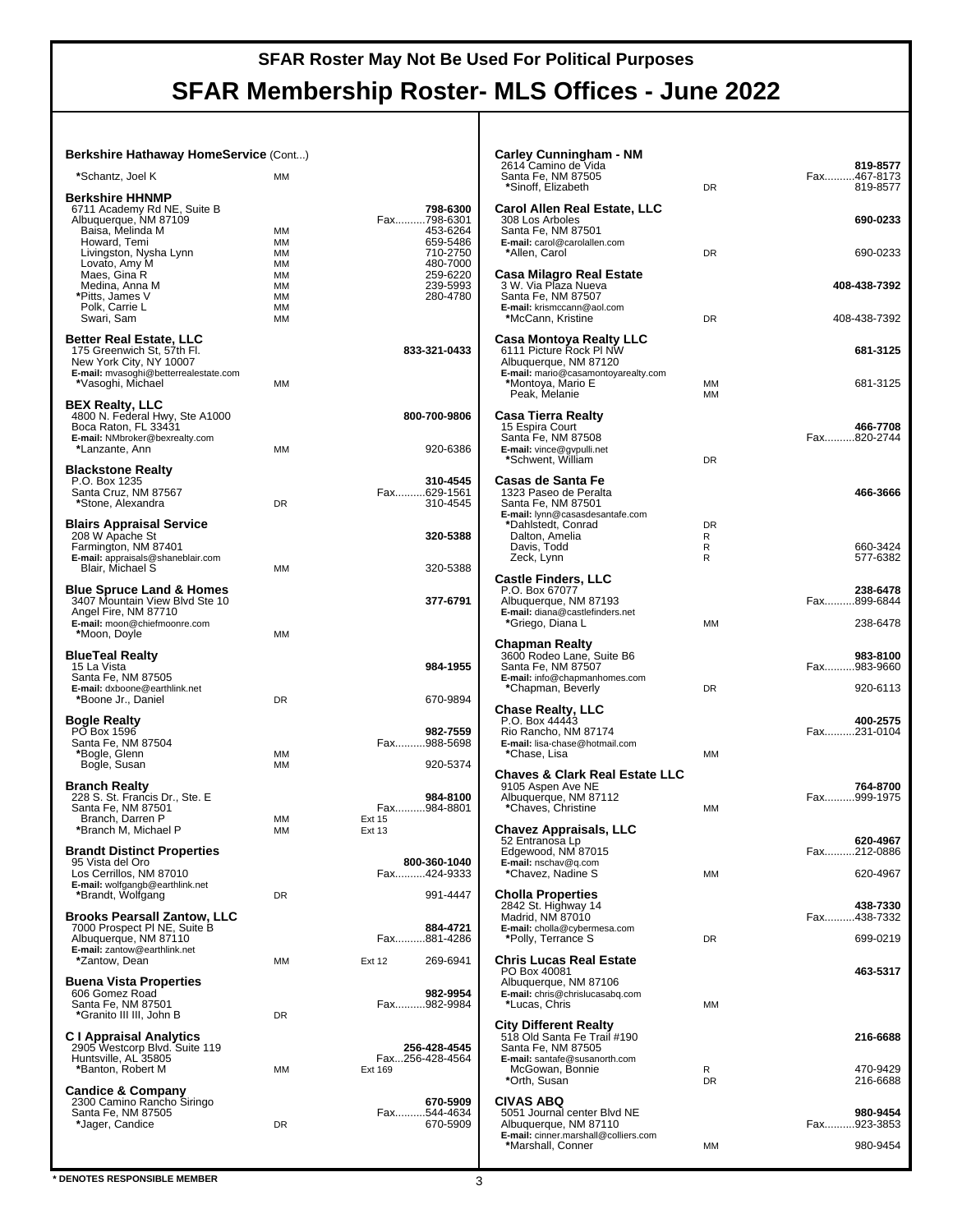## **SFAR Membership Roster- MLS Offices - June 2022**

| <b>Claire Lange Real Estate</b><br>1416 Tesuque Creek Road  |                 | 670-1420                    | <b>Coldwell Banker Mountain Prop</b><br>132 E. Marcy St    |                   | 988-7285                        |
|-------------------------------------------------------------|-----------------|-----------------------------|------------------------------------------------------------|-------------------|---------------------------------|
| Santa Fe, NM 87501                                          |                 | Fax473-0441                 | Santa Fe, NM 87505                                         |                   |                                 |
| E-mail: clairelange88@gmail.com<br>*Lange, Claire           | <b>DR</b>       | 670-1420                    | E-mail: beverly.chapman@cbmp.com<br>Boggs, Karen L         | R                 | 699-3702                        |
|                                                             |                 |                             | Britt, Kevin                                               | R                 | 699-2706                        |
| <b>Clark Realty</b><br>518 Old Santa Fe Trail               |                 | 982-5263                    | Caldarello, Beth<br>Caldarello, Suzanne                    | R<br>R            | 213-321-7707<br>573-673-9888    |
| Santa Fe, NM 87505                                          |                 | Fax982-5264                 | *Chapman, Beverly                                          | <b>DR</b>         | 920-6113                        |
| *Clark, Joan                                                | DR              | 690-5672                    | Christopherson, Stetson<br>Clokey, Tanya L                 | R<br>$\mathsf{R}$ | 469-1057<br>670-5154<br>Ext 339 |
| <b>Clearealty</b>                                           |                 |                             | Collins, Robert D                                          | R                 |                                 |
| 333 Montezuma Suite 10<br>Santa Fe, NM 87501                |                 | 473-5567<br>Fax888-302-6283 | Decker, Laura E<br>Delgado, James P                        | R<br>$\mathsf{R}$ | 577-4597<br>699-7472            |
| E-mail: alberto.realtor1@gmail.com                          |                 |                             | DeMott, Mindy                                              | R                 | Ext 362<br>501-2706             |
| *Alcocer, Alberto                                           | <b>DR</b>       | 690-3691                    | Duffy, Sasha L                                             | R                 | 795-8645                        |
| Coldwell Banker Legacy #3                                   |                 |                             | Einleger, Lynne M<br>Fineman, Stefanie M                   | $\mathsf{R}$<br>R | 660-9074<br>Ext 332<br>554-7919 |
| 10400 Academy NE Suite 100                                  |                 | 293-3700                    | Grieco, Shirley                                            | R                 |                                 |
| Albuquerque, NM 87111<br>Duckett, Tori                      | МM              | Fax291-5216<br>610-8286     | Hubby, Zachary H<br>Ibarra, Sarah D                        | $\mathsf R$<br>R  | 512-587-5220<br>985-8959        |
| *Gutierrez, Mary Kay                                        | МM              | 263-2565                    | Jaquez, Abel                                               | R                 | 603-4767                        |
| Haley, Mike                                                 | <b>MM</b><br>MM | 280-4222<br>817-291-9969    | Magrath, Sarah J<br>Medina, Marcos                         | $\mathsf{R}$<br>R | 919-9181<br>Ext 377<br>614-5645 |
| Lemons, Mitzi J<br>Martinez, Karen H                        | MM              | 660-9509                    | Medina, Michael E                                          | R                 | 614-6461                        |
| Martinez, Maria C                                           | <b>MM</b>       | 379-5698                    | Morales, Christa                                           | $\mathsf R$       | 410-3391                        |
| Montgomery, Adrian V<br>Overson, Tom                        | МM<br>R         | 221-5159<br>435-513-9959    | Partridge, Monica<br>Rodriguez, Jessica                    | R<br>$\mathsf R$  | 819-1389<br>470-5718            |
| Riedel, Gary L                                              | MМ              | 263-2515                    | Rosebery, Rachel                                           | $\mathsf{R}$      | 570-9365                        |
| Riegor, Robin K<br>Urquhart, Giulia                         | MM<br>MM        | 263-2903<br>974-5565        | Sadowsky, Marci L<br>Schulman, Linda R                     | R<br>R            | 512-940-2376                    |
|                                                             |                 |                             | Strother, Debrah                                           | $\mathsf{R}$      |                                 |
| Coldwell Banker Legacy # 6                                  |                 |                             | Tymkowych, John                                            | R                 | 570-0523                        |
| 6767 Academy Road NE<br>Albuquerque, NM 87109               |                 | 828-1000<br>Fax821-0399     | Valdez, Jolene L<br>Valencia, Sam R                        | R<br>R            | 239-7085<br>629-5744            |
| Anderson, Susan N                                           | ΜМ              | 350-3235                    | Whittaker, Yancy L                                         | R                 | 760-880-6432                    |
| Flance, Rachael G<br>Hernandez, Elena                       | МM<br><b>MM</b> | Ext 2208<br>977-6569        | <b>Congress Realty</b>                                     |                   |                                 |
| *Steudle, Amy L                                             | MМ              | 250-7531                    | Box 91303264                                               |                   | 888-229-2009                    |
| Wagner, Joan L                                              | МM              | 220-0060                    | Sioux Falls, SD 57186<br>*English, Jared                   | <b>MM</b>         | Fax866-314-7201                 |
| <b>Coldwell Banker Legacy 8200</b>                          |                 |                             |                                                            |                   |                                 |
| 8200 Carmel NE Suite 103                                    |                 | 292-8900<br>Fax275-4345     | <b>Couture Brokerage</b>                                   |                   |                                 |
| Albuquerque, NM 87122<br>Bronstorp, Nikki                   | ΜМ              |                             | 1109 Landman Dr NE<br>Albuquerque, NM 87112                |                   | 321-3259                        |
| Calvert, Wende R                                            | МM              |                             | E-mail: toni@nm1.com                                       |                   |                                 |
| Chochol, Michael<br>Encee, Gina                             | <b>MM</b><br>MM | 450-5033                    | *Ponic, Toni-Lei                                           | <b>MM</b>         | 321-3259                        |
| Gordy, Lester                                               | R               | 382-8650                    | <b>Criel and Associates</b>                                |                   |                                 |
| *Harmon, Rosie D<br>Martinez, Adrian                        | MМ<br>ΜМ        | 350-0195                    | 1155 Laurel Loop NE<br>Albuquerque, NM 87122               |                   | 615-3333<br>Fax856-6874         |
| Morrison, Cassandra                                         | ΜМ              | 480-8035                    | E-mail: vcriel@comcast.net                                 |                   |                                 |
| Moya, Elizabeth Y<br>Perez, Michael                         | MМ<br>МM        | 362-6131<br>267-8295        | *Criel, Vicki                                              | <b>MM</b>         | 615-3333                        |
| Seligman, Michael                                           | МM              | 321-3928                    | Cutler, Margo, LTD.                                        |                   |                                 |
| Tanner, Christopher                                         | <b>MM</b>       |                             | 41 Big Tesugue Canyon                                      |                   | 690-2695                        |
| Tourville, Timothy P<br>Trujillo, Bryan                     | MM<br>MM        | 604-8468                    | Santa Fe, NM 87506<br>E-mail: margo@margocutler.com        |                   | Fax988-3656                     |
| Vigil, Jesse                                                | <b>MM</b>       | 577-7754                    | *Cutler, Margo                                             | <b>DR</b>         | 690-2695                        |
| <b>Coldwell Banker Legacy</b>                               |                 |                             | D.R. Horton                                                |                   |                                 |
| 500 Unser Blvd. SE                                          |                 | 892-8900                    | 4400 Alameda NE, Ste B                                     |                   | 797-4245                        |
| Rio Rancho, NM 87124<br>Bustos, Elmer                       | МM              | Fax891-5485<br>795-3150     | Albuquerque, NM 87113<br>E-mail: cmmontalvo@drhorton.com   |                   |                                 |
| Montoya-Pegg, Carrie                                        | МM              | 500-1234                    | Andersen, Cathy                                            | MМ                | 450-2168                        |
| *Steudle, Brian M                                           | MM              | 453-8686                    | *Maestas, Anita                                            | MM                |                                 |
| <b>Coldwell Banker Legacy</b>                               |                 |                             | David J Morgan & Associates                                |                   |                                 |
| 10300 Cottonwood Park NW                                    |                 | 898-2700                    | 6215 Liberty Hill                                          |                   | 972-345-5853                    |
| Albuquerque, NM 87114<br>E-mail: brian.steudle@cblegacy.com |                 | Fax212-7800                 | Liberty Hill, TX 75248<br>E-mail: David@davidappraiser.com |                   |                                 |
| Collins, Jeremiah                                           | ΜМ              | 710-5478                    | *Morgan, David                                             | MM                |                                 |
| Romero, Carla<br>Slowe, David                               | МM<br>MМ        | 503-3499<br>214-215-4107    | Deal, Mary Realty                                          |                   |                                 |
| *Steudle, Brian M                                           | МM              | 453-8686                    | 2610 Trinity Dr #4                                         |                   | 662-5551                        |
| <b>Coldwell Banker Mountain Prop</b>                        |                 |                             | Los Alamos, NM 87544<br>*Beard, Mary Anne D                | <b>DR</b>         | Fax662-3070<br>490-1108         |
| 3375 Moutain View Blvd, Suite                               |                 | 575-377-1192                | Beard, Timothy V                                           | R                 |                                 |
| Angel Fire, NM 87710<br>E-mail: lisa@cbangelfire.com        |                 |                             | Desert Bloom Realty, Inc                                   |                   |                                 |
| Puskarich, Robbie                                           | МM              |                             | P.O. Box 1024                                              |                   | 847-5115                        |
| *Sutton, Lisa                                               | МM              | 603-0525                    | Corrales, NM 87048                                         |                   | Fax349-4847                     |
| <b>Coldwell Banker Legacy</b>                               |                 |                             | *Garman, Gary R                                            | MM                | 796-5444                        |
| 12042 North Highway 14                                      |                 | 281-0000                    | Donna Saiz RE Group                                        |                   |                                 |
| Cedar Crest, NM 87008<br>E-mail: keith.coulter@cblegacy.com |                 |                             | PO Box 4951<br>Santa Fe, NM 87502                          |                   | 992-0015<br>Fax989-9860         |
| *Coulter, Keith E                                           | ΜМ              | 269-0327                    | E-mail: dsaiz3443@msn.com                                  |                   |                                 |
| McGuire, Maureen                                            | MМ              | 573-8584                    | Eads, Jaden<br>*Saiz, Donna E                              | R<br><b>DR</b>    | 814-4851<br>577-2394            |
|                                                             |                 |                             | Saiz, Jeff                                                 | R                 | 660-2583                        |
|                                                             |                 |                             |                                                            |                   |                                 |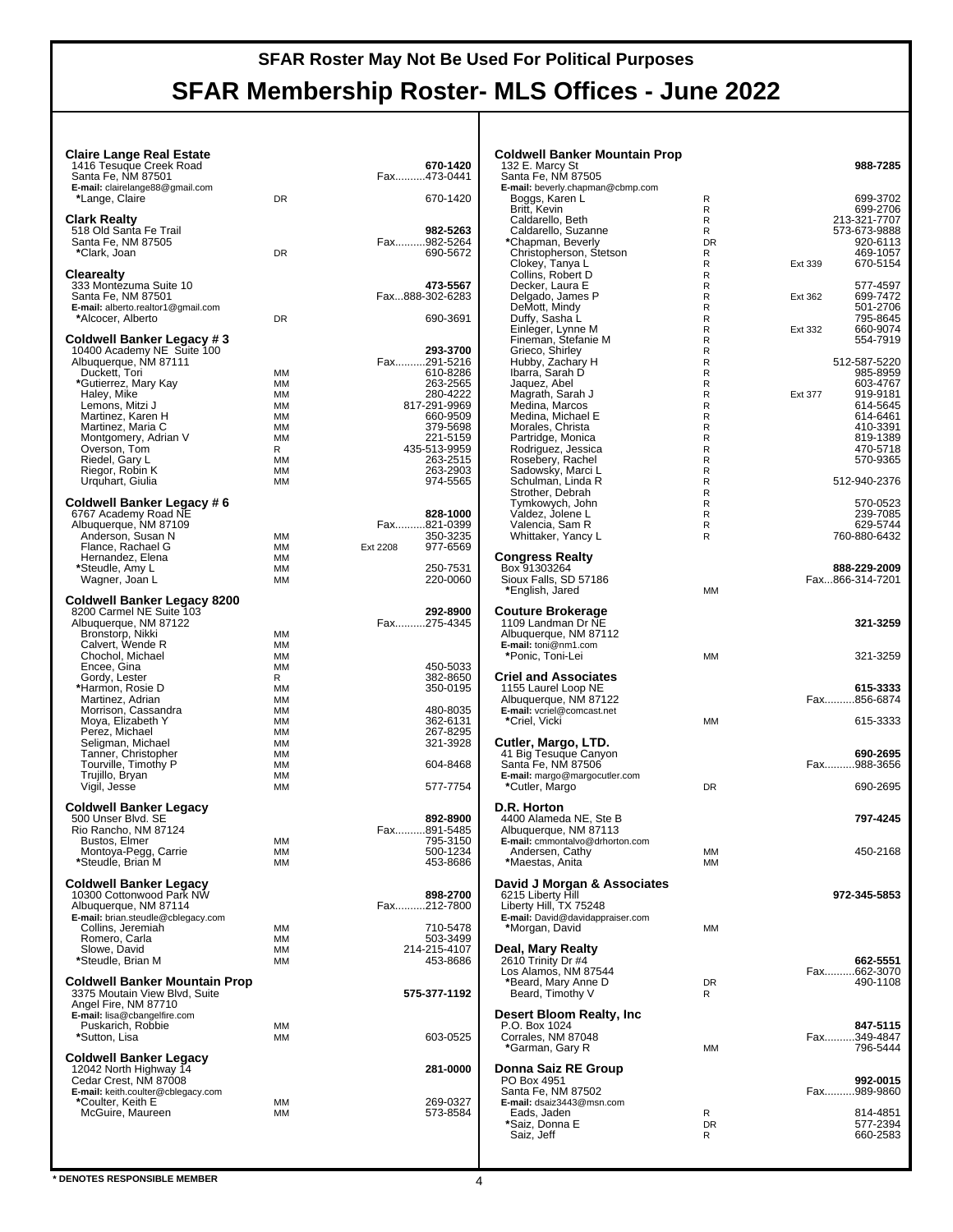## **SFAR Roster May Not Be Used For Political Purposes SFAR Membership Roster- MLS Offices - June 2022**

| Double Eagle Real Estate<br>5600 Eubank Blvd NE, Suite 210<br>Albuquerque, NM 87111<br>E-mail: scottbrockclark@aol.com<br>*Clark, Scott | <b>MM</b>             | 883-1414<br>417-2245                        | <b>Estately Inc</b><br>P.O. Box 23181<br>Seattle, WA 98102<br>*Bowe, Marie            | MM                                               | 206-624-1372                                 |
|-----------------------------------------------------------------------------------------------------------------------------------------|-----------------------|---------------------------------------------|---------------------------------------------------------------------------------------|--------------------------------------------------|----------------------------------------------|
| Vargas, Gabriel                                                                                                                         | R                     |                                             | <b>Executive Appraisal Services</b><br>PO Box 13822                                   |                                                  | 299-0660                                     |
| Dougherty Real Estate Co. LLC<br>P.O. Box 1716<br>Santa Fe, NM 87504-1716                                                               |                       | 989-7741<br>Fax986-9236                     | Albuquerque, NM 87192<br>E-mail: execappraisals@qwestoffice.net<br>*Plebanski, Carl D | MM                                               | Fax299-6310<br>553-6391                      |
| E-mail: daviddough@aol.com<br>Dougherty, Clara L<br>*Dougherty, Wm. David<br>Romero, Sandra C                                           | R<br><b>DR</b><br>R   | 690-0471<br>690-2722<br>Ext 101<br>350-6049 | EXIT Realty Advantage NM<br>1615 Central, Suite 100<br>Los Alamos, NM 87544           |                                                  | 500-8222                                     |
| Taylor, Norma L<br>Thompson, Warren A                                                                                                   | R<br>R                | 603-1189<br>577-2744                        | E-mail: homesbymikeandjess@gmail.com<br>Baker, Larissa N                              | R                                                | 695-5262                                     |
| <b>Duke Realty Group</b><br>857 Airport Road<br>Las Vegas, NM 87701                                                                     |                       | 429-1523                                    | Earls, Windy<br>Eaton, Stacey L<br>Eaton, T. Hunter<br>*Eaton, T. Lance               | R<br>$\mathsf{R}$<br>R<br><b>DR</b>              | 919-9255<br>695-0442                         |
| E-mail: Kd@dukerg.com<br>*Duke, Katharine<br>Duke, Katharine                                                                            | R<br><b>MM</b>        | 429-1523<br>429-1523                        | Griego, Michael<br>Hoffer, Jessica H<br>Jones, Rebecca N                              | R<br>R<br>R                                      | 550-8984<br>660-5611<br>695-9196             |
| <b>Eclipse Real Estate</b><br>12209 Mountain road NE<br>Albuquerque, NM 87111                                                           |                       | 321-9424                                    | Lichthardt, Jordan<br>Lovato, Janet<br>Martinez, Obed<br>Renteria, Jose A             | R<br>$\mathsf{R}$<br>$\mathsf R$<br>$\mathsf{R}$ | 412-5965<br>500-8222<br>575-932-8363         |
| E-mail: gianardi@comcast.net<br>*Gianardi, Lisa A                                                                                       | <b>MM</b>             |                                             | Romero, Delbert J<br>Smeltz, John<br>Tyson, Brian                                     | R<br>R<br>R                                      | 709-7620<br>709-5677<br>512-527-4215         |
| <b>EMI Enterprises, LLC</b><br>3424 Tahoe NE<br>Albuquerque, NM 87111                                                                   |                       | 239-2828<br>Fax292-5432                     | <b>EXP Realty</b><br>100 Sun Avenue, Suite 650                                        |                                                  | 554-3873                                     |
| *Salas, Richard<br><b>Emmerton Properties</b>                                                                                           | MM                    | 239-2828                                    | Albuquerque, NM 87109<br>E-mail: nm.broker@exprealty.net<br>Bateman, Mary             | MM                                               | Fax349-4750<br>406-546-3252                  |
| P.O. Box 31414<br>Santa Fe, NM 87594<br>E-mail: memmerton@q.com                                                                         |                       | 466-3897                                    | Brasher, Gregory V<br>Cordova, Alex<br>Glass, Michael                                 | <b>MM</b><br>MМ<br>MM                            | 507-7919<br>510-0170                         |
| *Emmerton, Marsha                                                                                                                       | DR                    |                                             | *Guggino, Marc<br>Heinrich, Eric J                                                    | <b>MM</b><br>R                                   | 328-4892<br>575-706-1248                     |
| <b>Empire Appraisals LLC</b><br>8212 Eagle Rock Ave NE<br>Albuquerque, NM 87122<br>*Montano, Josh                                       | MM                    | 366-4941<br>Fax866-573-2991<br>366-4941     | Lewis, Lance<br>Love, Brittany<br>Martinez, Hope<br>Montoya, Janelle                  | ΜМ<br><b>MM</b><br>R<br><b>MM</b>                | 818-1782<br>720-4105<br>506-6206<br>490-0002 |
| <b>Endeavor Realty</b>                                                                                                                  |                       |                                             | Norris, Jimmie                                                                        | MM                                               | 234-6225                                     |
| 3712 General Chennault St<br>Albuquerque, NM 87111<br>E-mail: jessica@foreverendeavorrealty.com                                         |                       | 485-4689                                    | <b>EXP Realty Santa Fe</b><br>549 S. Guadalupe Suite 202<br>Santa Fe, NM 87501        |                                                  | 466-5110                                     |
| *Madrid-Garcia, Jessica<br><b>Engel &amp; Volkers Taos</b>                                                                              | MM                    | 485-4689                                    | E-mail: nm.broker@exprealty.net<br>Archuleta, Suzanne<br>Atwell, Jr., Anthony         | R<br>R                                           | 310-3873<br>670-2177<br>Ext 105              |
| 105 Paseo del Pueblo Sur #406<br>Taos, NM 87571<br>E-mail: keith.dowell@evusa.com                                                       |                       | 575-776-0600                                | Baca, Martha<br>Baldonado, Abenicio<br>Choy, Wanna                                    | R<br>R<br>R                                      | 670-4352<br>302-1445<br>206-396-5458         |
| *Dowell, Keith<br><b>Equity New Mexico</b>                                                                                              | MM                    | 575-741-1155                                | Clark, Nancy A<br>Dobyns, Andrea<br>Fernandez, Stefanie                               | R<br>R<br><b>MM</b>                              | 699-0171<br>795-1396<br>629-5452             |
| 1600 Lena St. Bldg C., Ste 4<br>Santa Fe, NM 87505<br>E-mail: dismas@equity-usa.com                                                     |                       | 310-6540<br>Fax888-767-3604                 | *Guggino, Marc<br>Harris, Susan<br>Jam, Tracy                                         | <b>MM</b><br>R<br>R                              | 690-0220<br>817-201-2082                     |
| Aguilar, Esteban<br>*Desloge, Dismas                                                                                                    | $\mathsf R$<br>DR     | 204-0701<br>250-5271                        | Kahn, Peter<br>Kramm, Hannah S                                                        | R<br>R                                           | 690-4840<br>310-1007                         |
| Montoya, Marlene<br>Newman, Jill<br>Rosenow, Peggy R                                                                                    | R<br>R<br>R           | 470-0803<br>310-0384<br>699-6020            | Kramm, Michael<br>Krause, Molly<br>Kreitzer, Matthew                                  | R<br>R<br>R                                      | 920-8210<br>920-4352                         |
| Sandoval X, Gabriel Z<br>Sunderlage, Sandra R<br>Tudor-Finch, Sondra                                                                    | R<br>R<br>R           | 690-5757<br>603-8083<br>333-0048            | LeDoux, Justin D<br>Martinez, Ken R<br>McCormick, Emily                               | R<br>R<br>R                                      | 489-4526<br>670-7622<br>919-8198             |
| <b>Equity New Mexico</b>                                                                                                                |                       |                                             | Medvec, Emily<br>Ortiz, Eleanor B                                                     | R<br>R                                           | 660-4541<br>670-1089                         |
| 315 Alameda Blvd NE Suite C<br>Albuquerque, NM 87113<br>E-mail: dismas@deslongere.com                                                   |                       | 310-6540                                    | Ottaway, DeAnne<br>Salazar, John A<br>Sena, Miquela                                   | R<br>R<br>R                                      | 690-4611<br>946-7912                         |
| *Desloge, Dismas<br>Doan, Trung D<br>Lin, Hiu-Chun                                                                                      | MМ<br><b>MM</b><br>МM | 250-5271<br>239-6927<br>306-0798            | Van Steen, Carl<br>Van Steen, Caroline I                                              | R<br>R                                           | 395-7646<br>395-7646                         |
| Pacheco, Leeann<br><b>ERA Sellers &amp; Buyers RE</b>                                                                                   | MM                    | 720-5342                                    | <b>Fallon- Cortese Land</b><br>1410 E Sumner Ave<br>Ft Sumner, NM 88119               |                                                  | 575-760-3818                                 |
| 3530 Wyoming Blvd NE<br>Albuquerque, NM 87111<br>Derti, Mia E                                                                           | MM                    | 296-1500<br>Fax237-3028<br>670-6312         | E-mail: nick@ranchseller.com<br>*Cortese, Nick<br>Stambaugh, Clayton                  | MM<br>R                                          | 575-760-3818<br>629-6725                     |
| Derti, Naim<br>*Kniffin, JoLynn N<br>Martinez, Sonnie N                                                                                 | MM<br>MM<br>МM        | 239-0236<br>808-373-6291                    | <b>Farm Credit of New Mexico</b><br>5651 Balloon Fiesta Parkway NE                    |                                                  | 875-1955                                     |
| Zmroczek, Ted                                                                                                                           | МM                    | 239-1500                                    | Albuquerque, NM 87113<br>E-mail: neal.hurley@farmcreditnm.com<br>*Hurley, Neal        | MМ                                               |                                              |
|                                                                                                                                         |                       |                                             |                                                                                       |                                                  |                                              |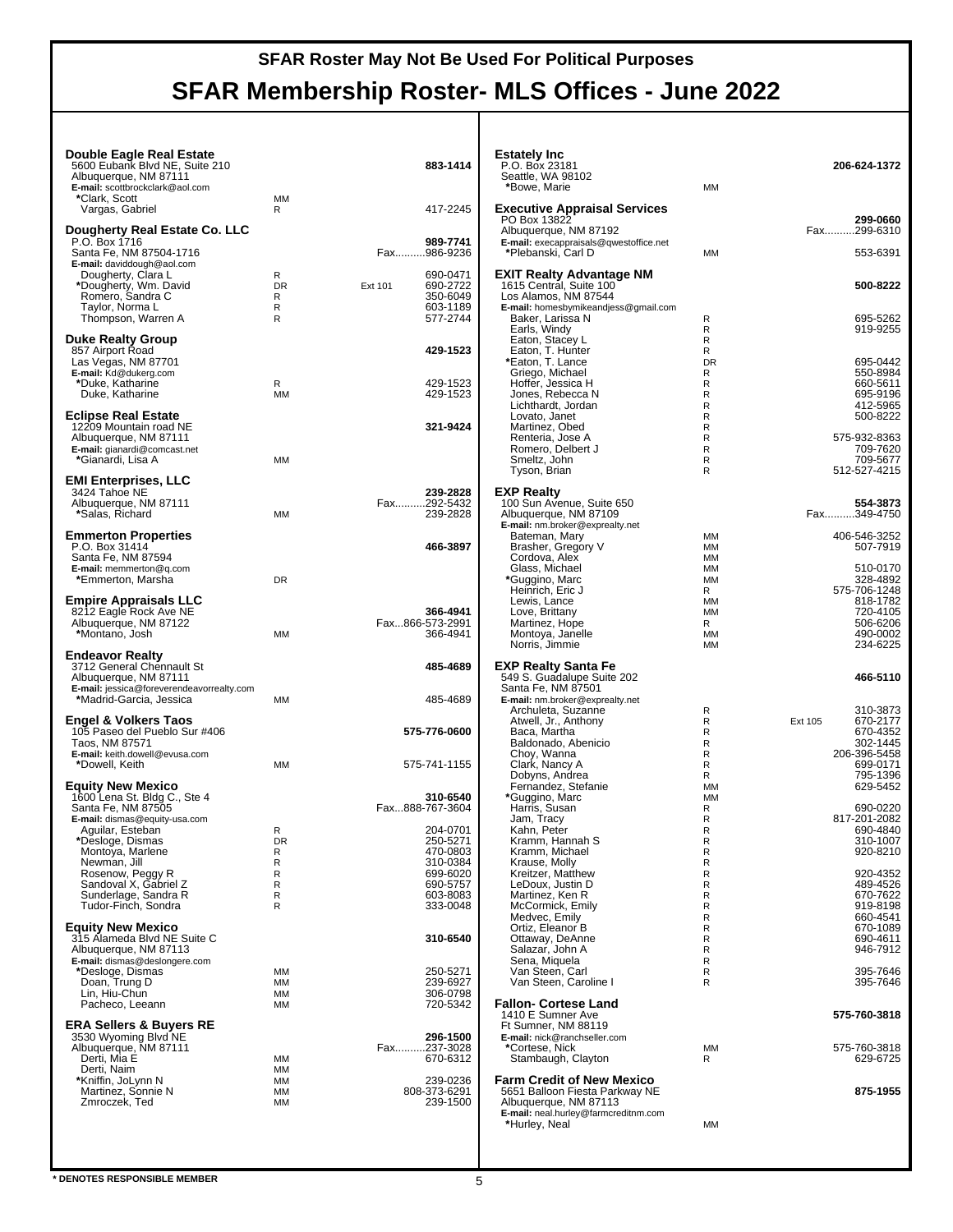| Fay Ranches, Inc.<br>5633 State Hwy 12<br>La Veta, CO 81055                                                                      |                | 719-890-4590                            | H & H Real Estate<br>607 Cerrillos Rd, Ste F2<br>Santa Fe, NM 87505                                                                |                                  | 456-6500                                |
|----------------------------------------------------------------------------------------------------------------------------------|----------------|-----------------------------------------|------------------------------------------------------------------------------------------------------------------------------------|----------------------------------|-----------------------------------------|
| E-mail: jvidamour@fayranches.com<br>Martin, Robert<br>*Vidamour, James                                                           | R<br><b>MM</b> | 603-9140                                | E-mail: christopher@cjhrealestate.com<br>*Harris, Christopher J<br>Herrera, Elizabeth                                              | DR<br>R                          | 603-2212<br>204-9769<br>Ext 7302        |
| <b>Field Brokers, LLC</b><br>1468 S. St. Francis Drive<br>Santa Fe, NM 87505<br>E-mail: henrysfield@hotmail.com<br>*Field, Henry | DR             | 577-7367<br>Fax888-866-8557             | <b>Halo Group Realty</b><br>7723 Midbury Dr<br>Dallas, TX 75230<br>E-mail: admin@halogrouprealty.com<br>*Morris, Barrett           | <b>MM</b>                        | 214-773-9637                            |
| <b>Flance Company, The</b><br>PO Box 8199<br>Santa Fe, NM 87504<br>*Flance, Stephen                                              | DR             | 988-9891<br>Fax982-0837<br>Ext 11       | <b>Hampton Cottage REALTORS®</b><br>PO Box 32772<br>Santa Fe. NM 87594<br>*Feldman, Monique                                        | <b>MM</b>                        | 232-2314                                |
| <b>Found It</b><br>601 Calrlson Parkway, #1050<br>Minnetonka, MN 55305<br>E-mail: benmaestas@aol.com<br>*Maestas, Ben            | MM             | 363-9735<br>Fax888-726-8880<br>604-2000 | <b>Hardy &amp; Company</b><br>518 Old Santa Fe Tr. #150<br>Santa Fe, NM 87505<br>E-mail: steve@stevehardy.com<br>Fullerton, Seth R | R                                | 629-0010<br>Fax629-0010<br>920-9930     |
| <b>Four Star Property Management</b>                                                                                             |                |                                         | *Hardy, Stephen                                                                                                                    | <b>DR</b>                        | 992-3253<br>Ext 105                     |
| 1227 St Francis Dr Suite A<br>Santa Fe, NM 87505<br>Dabbs, Amy<br>*Dabbs, Patricia                                               | R<br><b>DR</b> | 982-9508<br>231-6602                    | <b>Hello Realty</b><br>223 N Guadalupe #156<br>Santa Fe, NM 87501<br>E-mail: emilymedvec@gmail.com                                 |                                  | 660-4541                                |
| <b>Fuentes Appraising</b>                                                                                                        |                |                                         | *Medvec, Emily                                                                                                                     | ${\sf R}$                        | 660-4541                                |
| P.O. Box 6494<br>Santa Fe, NM 87504<br>*Fuentes, Erik B                                                                          | DR             | 660-8320<br>Fax989-5484<br>660-8320     | Heritage Realty, LLC<br>11 Barranquenos Ct.<br>Santa Fe, NM 87506<br>E-mail: doncavness@gmail.com                                  |                                  | 795-9970                                |
| Garber, Gloria RE, LLC                                                                                                           |                |                                         | *Cavness, Don                                                                                                                      | <b>DR</b>                        | 795-9970                                |
| 570 Via Arista<br>Santa Fe, NM 87506<br>E-mail: gjg18@me.com<br>*Garber, Gloria                                                  | <b>DR</b>      | 310-9705<br>Ext 103                     | High Country RE Services<br>622 B Paseo del Pueblos Sur<br>Taos, NM 87571                                                          |                                  | 575-758-2723<br>Fax575-758-1011         |
| <b>Garcia Real Estate</b>                                                                                                        |                |                                         | E-mail: sharon@taosrealestatebroker.com                                                                                            |                                  |                                         |
| 82 Calle Agua Clara<br>Santa Fe, NM 87508<br>E-mail: erikgarcia02@yahoo.com<br>*Garcia, Erik                                     | <b>DR</b>      | 699-3288<br>Fax986-0672<br>699-3288     | *Bumpas Gilster, Sharon<br><b>Home &amp; Land Professionals LLC</b><br>1208 National Avenue<br>Las Vegas, NM 87701                 | <b>MM</b>                        | 575-770-3410<br>425-9074<br>Fax425-9227 |
| George Vazquez Appraisals<br>10811 Maness Lane                                                                                   |                | 508-1318                                | E-mail: homeandland@cybermesa.com<br>*DeMare, Elizabeth<br>Quintana, Kurtis                                                        | MМ<br><b>MM</b>                  | 617-0503<br>718-9364                    |
| Albuquerque, NM 87121<br>E-mail: george.vazquez01@comcast.net<br>*Vazquez, George                                                | MM             | 203-8509                                | <b>Home Experts Real Estate</b><br>4609 Almeria Drive NW<br>Albuquerque, NM 87120                                                  |                                  | 379-2111                                |
| <b>Godfrey Appraisal Services</b><br>5600 McLeod Rd. NE Suite C<br>Albuquerque, NM 87109                                         |                | 265-4857<br>Fax265-5103                 | E-mail: zamoradonna32@gmail.com<br>*Zamora, Donna                                                                                  | <b>MM</b>                        | 379-2111                                |
| *Hatchell, Jon M                                                                                                                 | <b>MM</b>      | 280-0611                                | HomeLight, Inc<br>255 Berry Street #315                                                                                            |                                  | 480-378-8357                            |
| <b>Gonzales Appraisal Services</b><br>4200 Roadrunner Lane<br>Santa Fe, NM 87507<br>*Gonzales, Louie                             | DR             | 473-0247<br>Fax473-0247<br>690-3712     | San Francisco, CA 94158<br>E-mail: mls@homelight.com<br>*Rioux, Nicholas                                                           | MМ                               |                                         |
| <b>Gonzales Realty</b><br>2908 Governor Mabry Ct.<br>Santa Fe, NM 87505                                                          |                | 988-1960<br>Fax988-1960                 | Homelister, Inc.<br>1231 Puerla Del Sol, Suite 100<br>San Clemente, CA 92673<br>E-mail: forsale@homelister.com                     |                                  | 855-400-8566                            |
| *Gonzales, Manuel A                                                                                                              | DR             |                                         | *Stein, Jennifer                                                                                                                   | <b>MM</b>                        |                                         |
| <b>Great Dane Realty</b><br>1845 Calle Los Vecinos NW<br>Albuquerque, NM 87107<br>E-mail: greatdane1@mac.com                     |                | 228-7397                                | <b>HomeSmart Realty Pros</b><br>6700 Jefferson, NE, Suite A-2<br>Albuquerque, NM 87109<br>E-mail: Camille@HomeSmart-RealtyPros.com |                                  | 962-2121                                |
| *Danemann, David<br><b>Greater ABQ Homes</b>                                                                                     | MM             |                                         | Burress, Eleanore<br>Castillo, Sergio A<br>Davidson, Deborah                                                                       | ΜМ<br>MM<br><b>MM</b>            | 225-5771<br>469-2927                    |
| 8523 Mendocino NE<br>Albuquerque, NM 87122<br>E-mail: tschoneman@gmail.com<br>*Nunez, Tanya                                      | MM             | 274-7472                                | Esquibel, Martin<br>Germain, Ducarmel<br>Gonzales, Yvonne<br>Hindi, Amarah                                                         | R<br><b>MM</b><br>R<br><b>MM</b> | 401-8361                                |
| Green Property Group, LLC<br>3321 Avenida de San Marcos<br>Santa Fe, NM 87507                                                    |                | 470-5422                                | Montoya, Roger E<br>Taylor, Aaron<br>*Victour, Camille                                                                             | <b>MM</b><br>MМ<br>MМ            | 360-8294                                |
| E-mail: santaferic@aol.com<br>*Green, Rick                                                                                       | DR             | 470-5422                                | <b>HomeSmart Realty Pros</b><br>1660 Old Pecos Trail, Suite C<br>Santa Fe, NM 87505                                                |                                  | 577-6803                                |
| <b>Gunn Appraisal</b><br>3203 E Kerry Lane                                                                                       |                | 602-750-0609                            | E-mail: Camille@HomeSmart-RealtyPros.com<br>Adams, Inna                                                                            | MМ                               | 886-1522                                |
| Phoenix, AZ 85050<br>E-mail: greg@gunnappraisalaz.com<br>*Gunn, Gregory                                                          | МM             |                                         | Jasper, Duskin<br>Martinez, Dean<br>Mora, Juan C<br>Swift, Heidi                                                                   | R<br>R<br>R<br>R                 | 303-358-8347<br>310-1233                |
|                                                                                                                                  |                |                                         |                                                                                                                                    |                                  |                                         |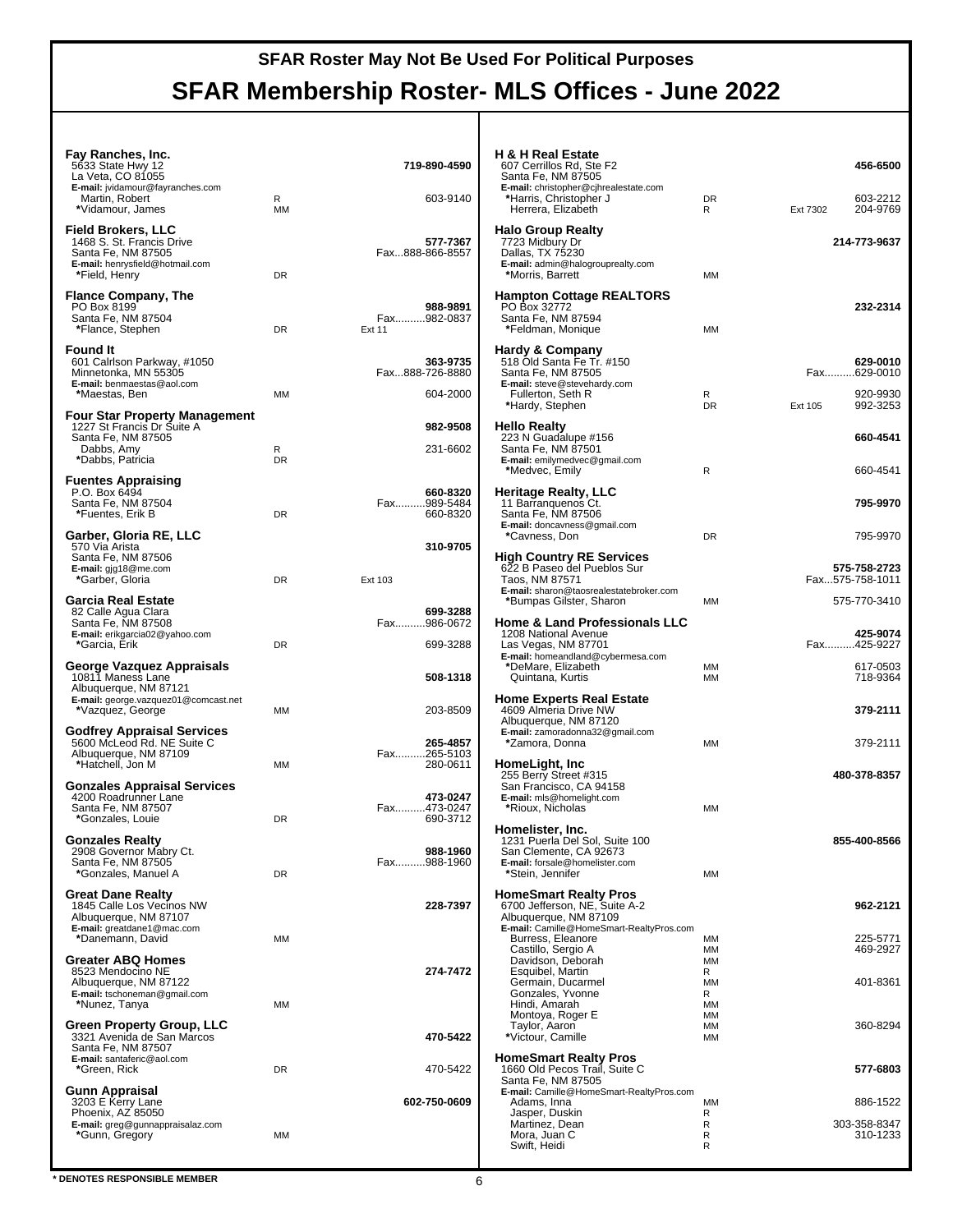# **SFAR Membership Roster- MLS Offices - June 2022**

#### **HomeSmart Realty Pros** (Cont...)

| Tasker, Thomas<br>*Victour, Camille<br>Victour, Camille                                                                                              | R<br>МM<br>ΜМ                                |                                                                                  |
|------------------------------------------------------------------------------------------------------------------------------------------------------|----------------------------------------------|----------------------------------------------------------------------------------|
| Homewise, Inc<br>1301 Siler Road Bldg. D<br>Santa Fe, NM 87507                                                                                       |                                              | 983-9473<br>Fax983-4655                                                          |
| Arenas, Sarai<br>Arguello, Maria                                                                                                                     | R<br>R                                       | 690-1691                                                                         |
| Bryant, Erin<br>Chavez, Gloria M<br>Cook, Jill D<br>*Fowler, Aaron W<br>Lopez, Rico<br>Ortega, Victor M<br>Sisneros, Ashley<br>Stratton, Erik N      | R<br>R<br>R<br><b>DR</b><br>R<br>R<br>R<br>R | 216-8477<br>690-4910<br>795-1114<br>469-1864<br>660-2483<br>490-7860<br>216-8542 |
| Hot Realty, LLC<br>4501 Bogan Ave NE, Ste A-1<br>Albuquerque, NM 87109<br>E-mail: rachel@murfsturf.com                                               |                                              | 433-2162                                                                         |
| Collins, Scott<br>*Murphy, Rachel                                                                                                                    | MМ<br>ΜМ                                     | 553-9386<br>440-3030                                                             |
| <b>Hunter Chase Realty</b><br>126 Quincy St NE<br>Albuquerque, NM 87108<br><b>E-mail:</b> mick@hunterchaserealty.com<br>*Burke, Mick                 | ΜМ                                           | 275-1500                                                                         |
| Hurlocker Properties, LLC.<br>PO Box 2857<br>Santa Fe, NM 87504                                                                                      |                                              | 780-0740<br>Fax888-343-3783                                                      |
| E-mail: michael@hurlockerhomes.com<br>*Hurlocker, Michael                                                                                            | DR                                           | 780-0740                                                                         |
| <b>Integrity Appraisals</b><br>3140 Lo Ronda Place NE<br>Albuquerque, NM 87110                                                                       |                                              | 514-3666                                                                         |
| E-mail: btalley1@comcast.net<br>*Talley, Brandon C                                                                                                   | ΜМ                                           | 514-3666                                                                         |
| INTEGRITY Real Estate<br>933 San Mateo Blvd NE, 500-246<br>Albuquerque, NM 87108<br>E-mail: Kenneth.H.Sears.Jr@gmail.com                             |                                              | 660-6670                                                                         |
| *Sears, Kenneth                                                                                                                                      | MМ                                           |                                                                                  |
| Jackrabbit Realty & Property<br>7219 Natalie Janae Ln, NE<br>Albuquerque, NM 87109<br><b>E-mail:</b> RyanSlaterProperties@gmail.com<br>*Slater, Ryan | MM                                           | 510-1331                                                                         |
| Jeanne Langelier Real Estate                                                                                                                         |                                              |                                                                                  |
| P.O. Box 246<br>Rowe, NM 87562<br><b>E-mail:</b> angeli1@plateautel.net                                                                              |                                              | 670-6264<br>Fax422-2322                                                          |
| *Langelier-Symington, Jeanne                                                                                                                         | DR                                           | 670-6264                                                                         |
| Jeannie DeFrese, Qualifying<br>510 E Barcelona<br>Santa Fe, NM 87505<br>E-mail: jeanniedefrese@yahoo.com                                             |                                              | 512-431-8016                                                                     |
| *DeFrese. Jeannie M                                                                                                                                  | MM                                           |                                                                                  |
| Jemez Homes and Land, LLC<br>17 Hidden Valley Road<br>Jemez Springs, NM 87025<br>E-mail: O2BNJS@hotmail.com                                          |                                              | 575-829-3758                                                                     |
| *Donovan, Susan M<br>Stacy, Misty R                                                                                                                  | МM<br>МM                                     | 269-4538                                                                         |
| Jennie Dorgan Real Estate<br>632 Camino Lejo                                                                                                         |                                              | 983-7436                                                                         |
| Santa Fe, NM 87505<br>*Levi, Jennifer                                                                                                                | DR                                           | 575-937-3865                                                                     |
| Jette Real Estate, Inc.<br>PO Box 9677<br>Santa Fe, NM 87504<br>E-mail: krisjette@gmail.com                                                          |                                              | 438-8477                                                                         |
| *Jette, Kris                                                                                                                                         | DR                                           | 490-1511                                                                         |
| <b>JM Crockett Realty</b><br>1301 Chavez St.<br>Las Vegas, NM 87701                                                                                  |                                              | 454-0000                                                                         |
| E-mail: JMCrockettRealty@gmail.com<br>*Crockett, Jeanne-Marie                                                                                        | ΜМ                                           | 426-4529                                                                         |

| JoAnne Coppler Real Estate LLC<br>2701 Via Caballero Del Sur |          | 470-4808                         |
|--------------------------------------------------------------|----------|----------------------------------|
| Santa Fe, NM 87505<br>*Vigil Coppler, JoAnne                 | DR       | 470-4808                         |
|                                                              |          |                                  |
| Julita Howard Realty, LLC<br>17 Lamy Crest Rd                |          | 819-9254                         |
| Lamy, NM 87540<br>E-mail: jhowardsantafe@gmail.com           |          |                                  |
| *Howard, Julita L                                            | DR       | 819-9254                         |
| Kachina Mountain Realty                                      |          |                                  |
| P.O. Box 2052<br>El Prado, NM 87529                          |          | 575-776-7576                     |
| E-mail: Dianne@RealEstatePropertiesSantaFe.com               |          |                                  |
| *McKenzie, Dianne                                            | ΜМ       | 603-9300                         |
| Karsten & Associates<br>5852 Osuna                           |          | 300-4109                         |
| Albuquerque, NM 87106                                        |          | Fax827-203-9921                  |
| E-mail: etkarsten@yahoo.com<br>Harris, James E               | ΜМ       | 363-1158                         |
| *Karsten, Elizabeth                                          | МM       | 315-1564                         |
| Keller Williams Realty                                       |          |                                  |
| 6703 Academy Road NE<br>Albuquerque, NM 87109                |          | 271-8200<br>Fax271-8217          |
| Anthony Khalsa, Sat Gurumukh S                               | МM       | 459-1590                         |
| Baca, Steven R<br>Barela, Erika B                            | МM<br>МM | 417-5976<br>501-9025             |
| Bran, Maria A                                                | MМ       | 315-5437                         |
| Buchman, Susan<br>Cavnar, Carmen                             | МM<br>MМ | 554-4173<br>377-4347             |
| Cavnar, Christopher D                                        | MМ       | 206-0722                         |
| Cusick, Blake                                                | МM       |                                  |
| DeVlieg, Linda<br>DiGiovanna, Joan M                         | МM<br>MМ | 750-7549<br>907-6387             |
| DiLorenzo, Jeannine                                          | MМ       |                                  |
| Engel-Bader, Mary<br>Feil, Susan C                           | MМ<br>MМ | 690-2225                         |
| Garcia, Amy                                                  | MМ       | 610-8516                         |
| Godin, Lisa                                                  | MМ<br>MМ | 269-4584<br>440-8956             |
| Gonzales, Veronica<br>Grant, Steven                          | MМ       |                                  |
| Grimmis, Letitia                                             | MМ       |                                  |
| Jack, Irene<br>Jones, Evan                                   | MМ<br>MМ | 600-5510                         |
| Kauffman, Michael A                                          | МM       | 780-0564                         |
| Keesing, Alexa<br>Kesani <sub>, Sean</sub>                   | MМ<br>MМ | 910-8909                         |
| Nikita, Deborah                                              | MМ       | 920-5521                         |
| O'Connell, Beverly H                                         | MМ       | 331-3611                         |
| Ortiz, Daniel A<br>Ortiz, Joseph M                           | MМ<br>МM | 850-8737<br>490-9585             |
| Shaw, Nancy A                                                | MМ       | 231-5337                         |
| Stonehouse, Nathan C<br>*Tozer, Alice                        | MМ<br>MМ | 720-1683                         |
| Venturi, Tracy                                               | MМ       | 263-2526                         |
| Keller Williams Realty                                       |          |                                  |
| 6240 Riverside Plaza #100<br>Albuquerque, NM 87120           |          | 897-1100<br>Fax923-4747          |
| E-mail: newmexicohomesjg@gmail.com                           |          |                                  |
| Almanzar, Valerie                                            | МM       | 681-6261                         |
| *Garcia, Jerry J<br>Gomez, Benjamin                          | МM<br>МM | 269-4046<br>550-5972             |
| Gonzales, Ashley R                                           | ΜМ       | 818-7060                         |
| Gonzales, Dario G<br>Groves, Tamara                          | MМ<br>ΜМ | 699-1169<br>Ext 9315<br>350-3977 |
| Hensley, Jenna L                                             | R        |                                  |
| Medina, Andrew<br>Montano, Andres                            | MМ<br>MМ | 373-7797                         |
| Munoz, Leonel                                                | ΜМ       | 301-1292                         |
| Muxworthy, Tyler                                             | MM       | 307-4134                         |
| Naden, Silesha M<br>Naranjo, Michael                         | ΜМ<br>MM | 804-2139                         |
| Pena, Nicholas                                               | MМ       | 231-6296                         |
| Sabatini, Jillian<br>Shive, James                            | ΜМ<br>ΜМ | 803-8903                         |
| Tenorio, Jonathan                                            | MМ       |                                  |
| Tucker, Mary<br>Vallejos, Anne M                             | ΜМ<br>МM | 253-352-1359<br>331-8306         |
|                                                              |          |                                  |
| Keller Williams<br>130 Lincoln Avenue Suite K                |          | 983-5151                         |
| Santa Fe, NM 87501                                           |          | Fax988-7443                      |
| Abu-Zeid, Kareem<br>Alderson, Cynthia                        | R<br>R   | 614-5291<br>Ext 3344             |
| Allen, Kelly R                                               | R        | 603-9161                         |
| Atlas, Arie S<br>Ault, Andrew                                | R<br>R   | 699-1557<br>670-7911             |
| Baca, Anna Marie                                             | R        | 306-2222                         |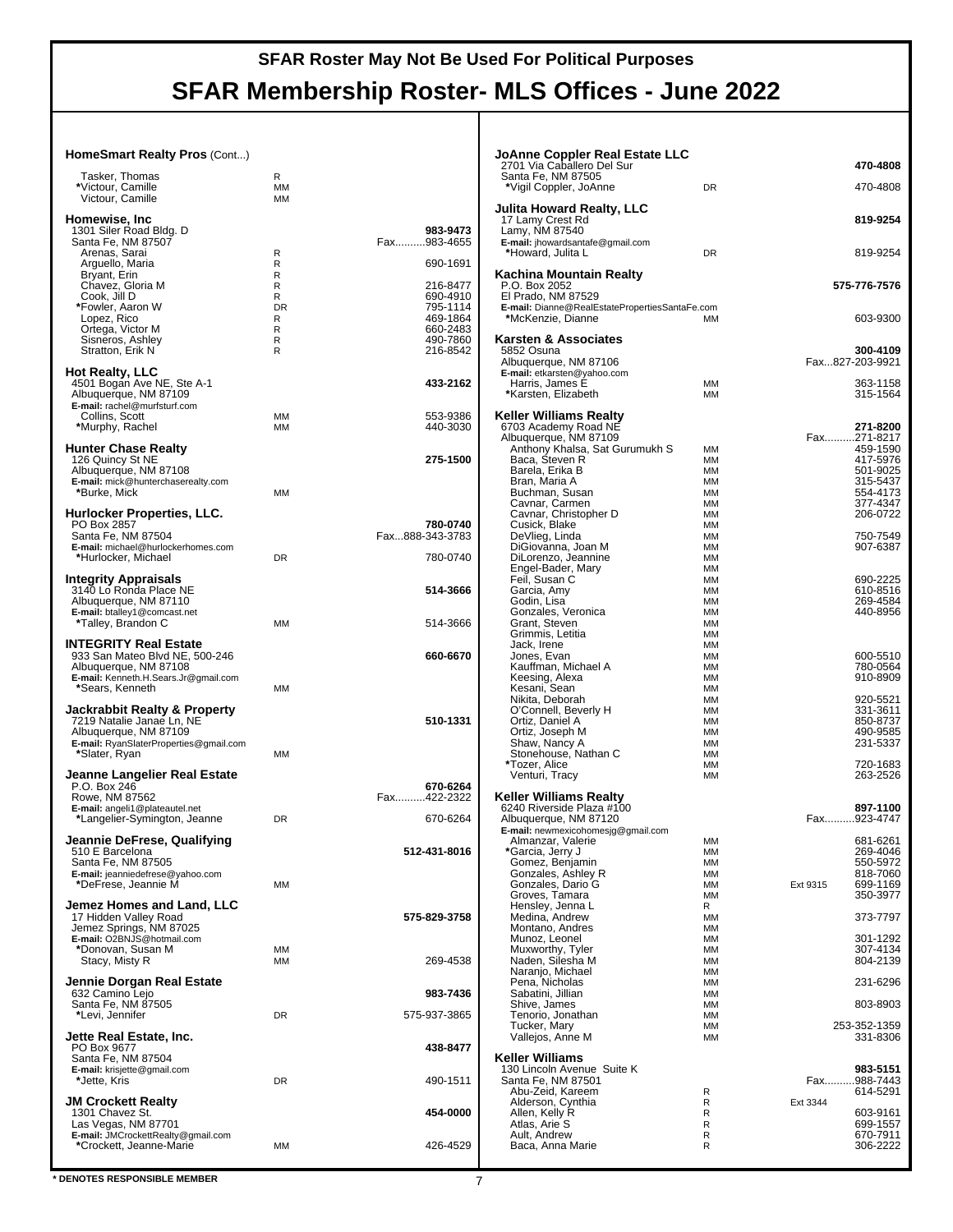#### **Keller Williams** (Cont...)

| Baca, Leonore                                  | R      |          | 231-6402                 |
|------------------------------------------------|--------|----------|--------------------------|
| Barry, Beth A                                  | R      |          | 713-254-4996             |
| Blair, Julie                                   | R      |          | 208-771-2561             |
| Blount, Brian                                  | R      | Ext 103  | 670-5002                 |
| Bobrick, Amy                                   | R      |          | 920-8941                 |
|                                                | R      |          | 577-0740                 |
| Borrego, Aaron R<br>Bowen, Peter               | R      |          | 917-544-3189             |
| Bronstein, Eliot                               | R      |          | 920-9201                 |
| Brouillette, Claire                            | R      |          | 699-0624                 |
| Brown, Kinsey E                                | R      |          | 920-4054                 |
| Brown, L. Pat                                  | R      |          | 469-1203                 |
| Brown, William E                               | R      |          |                          |
| Burbic, Bob                                    | R      | Ext 5165 | 670-9399                 |
| Bussey, Will                                   | R      |          | 699-4008                 |
| Carlson, Samaria                               | R      |          | 692-7207                 |
| Carson, Roger                                  | R      |          | 699-8759                 |
| Cary, Alexandra                                | R      |          |                          |
|                                                |        |          |                          |
| Chavez, Chantell M                             | R<br>R |          | 470-7002                 |
| Clark, Cathy                                   | R      |          |                          |
| Clark, Rebekah                                 |        |          | 577-1059                 |
| Clark, Ross                                    | R<br>R |          | 490-1038                 |
| Cochran, Paige B                               |        |          | 500-2041                 |
| Cordova, Brandi T                              | R      |          | 692-0891                 |
| Crisafulli, Francesco R<br>Crisafulli, Nohelia | R<br>R |          | 719-243-1845             |
|                                                |        |          |                          |
| Cuadros, Andrea H                              | R      |          | 920-2030                 |
| Cunningham, Craig                              | R<br>R |          | 553-4666                 |
| Duncan, Thomas                                 |        |          |                          |
| Duran, Paul                                    | R      | Ext 7962 | 310-5566                 |
| Dyess, Jennifer                                | R      |          |                          |
| Edwards, Renee                                 | R      |          | 470-7773                 |
| Fellmer, Jennine                               | R      |          | 307-413-4545             |
| Ferrari, Fateh                                 | R      | Ext 114  | 690-3075                 |
| Fino, Peggy                                    | R      |          | 470-9220                 |
| Fisher, Johanna                                | R      |          |                          |
| Fitzgerald III, Thomas J                       | R<br>R |          | 490-0099                 |
| Fitzgerald, Caitlyn M                          | R      |          | 660-1092                 |
| Fitzgerald, Thomas J<br>Frantz, Laurie         | R      | Ext 158  | 920-1346                 |
| Gallatin-Giorgetti, Leslie                     | R      |          | 670-7578                 |
| Gammon, Linda                                  | R      |          | 699-3260                 |
| Gano, Sarah                                    | R      |          | 231-2165                 |
| Garcia, David                                  | R      |          | 231-2789                 |
| Garcia, Emilio E                               | R      |          | 555-7757                 |
| Gillespie, Amy                                 | R      |          | 310-463-5472             |
| Goldman, Shell                                 | R      |          | 231-8707                 |
| Gonzales, Anna M                               | R      |          | 577-4338                 |
| Gonzales, Lu                                   | R      |          | 660-9099                 |
| Goodbody, Darlene M                            | R      |          | 500-5675                 |
| Haddrill, Camilia                              | R      |          |                          |
|                                                | R      |          | 629-3495                 |
| Hart, Alena<br>Heinemann, Dale                 | R      | Ext 162  | 920-3464                 |
|                                                | R      |          |                          |
| Henson, Lee Anne<br>Herrera, Aram              | R      |          | 806-252-0398             |
| Hicks, Alicia                                  | R      |          | 795-0517                 |
| Houston, David S                               | MM     |          | 690-1236                 |
| Jaroszewski, Justin C                          | R      |          | 830-708-2283             |
| Jones, Zachary                                 | R      |          | 440-2500                 |
| Knouse, Arthur                                 | R      |          |                          |
| Knouse, Lise                                   | R      |          | 501-3385                 |
| Kossman, Peggy                                 | R      |          |                          |
| Lagemann, Desirae                              | R      |          | 469-3816                 |
|                                                | R      |          | 337-781-8243             |
| Landry, John<br>Lapin, Suzanne                 | R      |          |                          |
| Larranaga III, Ralph F                         | R      |          | 470-2277                 |
| Larranaga, Alan                                | R      |          | 303-947-9263             |
| Latimer, Crystal L                             | R      |          | 795-3244                 |
| Leach-Heid, Allyson                            | R      |          | 699-7016                 |
| Leeder, Sherry D                               | R      |          | 470-7712                 |
| Leyba, Jerome J                                | R      |          | 795-9028                 |
| Loehr, Hans                                    | R      |          | 660-1085                 |
| Lopez, Michael                                 | R      |          |                          |
| Lopez-Brown, Rose                              | R      |          | 490-0615                 |
| Madigan, Sandra L                              | R      |          |                          |
| Maki, Christina                                | R      |          |                          |
| Maki, Consuelo R                               | R      |          | 660-5841                 |
| Mardel, Claudia                                | R      |          | 554-6115                 |
| Marioni, Melisa                                | R      |          |                          |
| Marks, David                                   | R      |          |                          |
| Martinez, Christianna                          | R      |          |                          |
| Martinez, David J                              | R      |          |                          |
| Martinez, Jacob A                              | R      |          | 501-3210                 |
| Martinez, Ricky W                              | R      |          | 699-5959                 |
| McLin, Monica                                  | R<br>R |          | 603-1313                 |
| McMath, Benjamin D                             | R      |          | 901-0202                 |
| McMath, Rachel F                               |        |          | 484-9722                 |
| Mead, David C<br>Mehta, Vedant                 | R<br>R |          | 470-2917<br>762-436-6646 |
| Moore, Valerie                                 | R      |          |                          |
| Murphy, Colin                                  | R      |          | 699-4793                 |
|                                                |        |          |                          |
|                                                |        |          |                          |

#### **Keller Williams** (Cont...)

| Neil, Craig A<br>Newby, Mindy                        | R<br>R         | 231-3566<br>575-776-7752          |
|------------------------------------------------------|----------------|-----------------------------------|
| Nieto-Alvarez, Haziel<br>Padilla, Analicia V         | R<br>R         | 577-2972                          |
| Parnell, Bernadette<br>Patterson, Dayis D            | R<br>R         | 629-5126                          |
| Pegoda, Tiffany                                      | R              |                                   |
| Pinsley, Susan E<br>Pippin-Carson, Melissa           | <b>MM</b><br>R | 699-3112                          |
| Pomeroy, Geoffrey                                    | R              |                                   |
| Probert, Charles S<br>Ramon, Victoria                | R<br>R         | 414-5132<br>210-548-9622          |
| Rand, Doug                                           | R              | 575-613-6532                      |
| Rice, Amy                                            | R              | 469-815-3206                      |
| Rice, Ray<br>Robledo, Robert H                       | R<br>R         | 214-662-5055<br>400-3645          |
| Roybal, Larry J                                      | R              | 670-9576                          |
| Rubenstein, Janet R<br>Ruyle, Marissa                | R<br>R         | 660-4302<br>690-2867              |
| Ryness IV, Fred A                                    | R              | 605-593-6293                      |
| Sage, Jasmine<br>Sahler, Karren                      | R<br>R         | 501-1385                          |
| Said, Sarah E                                        | R              | 780-0024                          |
| Salazar, Raymond<br>Salgado, Nicole M                | R<br>R         | 231-4963<br>570-7313              |
| Sanchez, Nicholas L                                  | R              | 660-1158                          |
| Sawyer, Pamela<br>Scarborough, Samantha              | R<br>R         | 690-9058<br>231-2475              |
| Sciolino, Constance                                  | R              | 919-931-0222                      |
| Scott, Freda                                         | R              | 949-842-5840                      |
| Sheffield, Elizabeth<br>Sheridan, Amy                | R<br>R         | Ext 514<br>660-4299               |
| Smith II, George                                     | R              | 370-4297                          |
| Staley, II, James I<br>Streine, Diane                | R<br>R         | 214-435-3535<br>699-6421          |
| Tercero, Benjamin                                    | R              | 920-9334                          |
| Tercero, Brian                                       | R<br>R         | 930-9586<br>504-1101              |
| Terry, Buneesa<br>Travis, Paula A                    | R              | 927-8461                          |
| Trujillo, Thomas P                                   | R              | 699-4954                          |
| Valdez, Daniel<br>Valencia, Gene                     | R<br><b>MM</b> | 974-0340<br>920-5629              |
| Vanderlaan, Anna                                     | R              | 231-3410                          |
| Vanderlaan, Cameron<br>Vigil, Elijah                 | R<br>R         | 577-2106<br>970-250-5179          |
| Vigil, Heather                                       | R              | 670-5614                          |
| Vigil, LyAnn N<br>Von Eschen, Patrice                | R<br>R         | 351-4555<br>690-1811              |
| Wade, Melodie                                        | R              | 480-3531                          |
| Weber, Charles                                       | R<br>R         | 670-9377                          |
| Wilkinson, David<br>Wilks, Kelley                    | R              | 470-3110<br>660-4320              |
| Wiltshire, Carol L                                   | R              | 603-2032                          |
| Woodruff, Tara P<br>*Woolley, Pamela                 | R<br>DR        | 382-1110<br>402-3352              |
| Wright-Page, Sandra L                                | R              | 690-8373                          |
| Keller Williams                                      |                |                                   |
| 211 East Palace Avenue                               |                | 983-5151                          |
| Santa Fe, NM 87501<br>Brier, Valerie                 | R              | Fax988-2446<br>690-0553<br>Ext 34 |
| *Huitfeldt, Craig                                    | <b>MB</b>      | 660-1108                          |
| Huitfeldt, Michaelann<br>Ross III, Philip A          | R<br>R         | 670-9486<br>670-1783              |
| Varona, Ric D                                        | R              |                                   |
| Keller Williams Realty                               |                |                                   |
| 1119 Alameda NW                                      |                | 312-8932                          |
| Albuquerque, NM 87114<br>E-mail: alice@swcp.com      |                |                                   |
| Brewer, John A                                       | МM             | 850-0460                          |
| *Tozer, Alice                                        | МM             |                                   |
| Keller Williams Realty                               |                |                                   |
| 6703 Academy Rd NE<br>Albuquerque, NM 87109          |                | 271-8200<br>Fax271-8217           |
| E-mail: alice@swcp.com                               |                |                                   |
| Staton, Jaclyn R<br>*Tozer, Alice A                  | МM<br>MM       | 331-6949                          |
|                                                      |                |                                   |
| Kevin Bobolsky Real Estate<br>369 Monetzuma Ave #589 |                | 470-6263                          |
| Santa Fe. NM 87501                                   |                |                                   |
| E-mail: kevin@kevinbobolskygroup.com                 | DR             |                                   |
| *Bobolsky, Kevin                                     |                |                                   |
|                                                      |                |                                   |
|                                                      |                |                                   |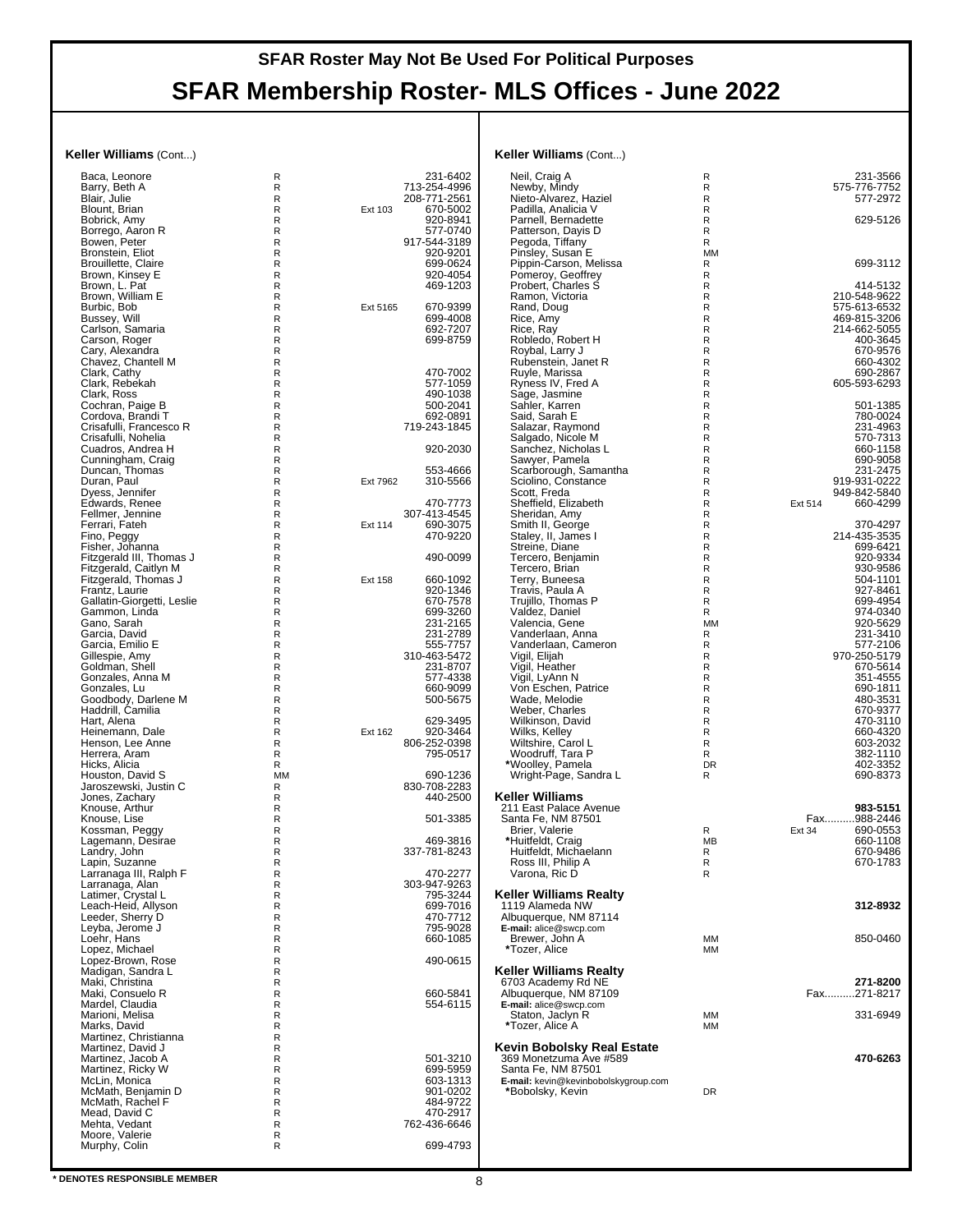| L. Custen Realty, Inc.<br>8323 SW Freeway, Ste 900<br>Houston, TX 77047<br>E-mail: mls@realty.com           |                     | 877-673-2589                         |
|-------------------------------------------------------------------------------------------------------------|---------------------|--------------------------------------|
| *Hawkins, Mindy                                                                                             | МM                  | 602-617-8932                         |
| Landseer Management<br>613 Old Santa Fe Trail<br>Santa Fe, NM 87505<br>E-mail: Brant@landseermanagement.com |                     | 313-0099<br>Fax336-9014              |
| Barry, Patrick<br>Coogan, Mairead E<br>*Goodman, Brant                                                      | R<br>R<br><b>DR</b> | 434-825-7282<br>699-4980<br>690-7311 |
| LandSun Realty<br>1897 Candela<br>Santa Fe, NM 87505-5646                                                   |                     | 989-8100<br>Fax438-6611              |
| E-mail: LandSun@comcast.net<br>*Boyd, W. Kerry                                                              | DR                  | 989-8100                             |
| Las Campanas Realty, LLC                                                                                    |                     |                                      |
| 218 Camino La Tierra<br>Santa Fe, NM 87506<br>E-mail: bob@robertdunnrealestate.com                          |                     | 986-2000                             |
| Anastasion, Teresa<br>Bartlett, Jonathan                                                                    | R<br>R              | 577-8725<br>561-310-3420             |
| *Dunn, Robert                                                                                               | <b>DR</b><br>R      | 920-2148                             |
| Ruelas, Gabrielle                                                                                           |                     |                                      |
| Leafwater Realty<br>1809 Pima Rd.                                                                           |                     | 929-1451                             |
| Espanola, NM 87532<br>*Parrott, Angela                                                                      | DR                  | 929-1451                             |
| Leyba Real Estate, LLC                                                                                      |                     |                                      |
| PO Box 29624<br>Santa Fe, NM 87592                                                                          |                     | 473-0223<br>Fax424-6004              |
| <b>E-mail:</b> leybaproperties@yahoo.com<br>Leyba, Gabriel                                                  | R                   | 473-0223                             |
| *Leyba, Maria R                                                                                             | <b>DR</b>           |                                      |
| Martinez, Melisa<br>Salazar, John M                                                                         | R<br>R              | 920-1707<br>933-4256                 |
| Vigil, Renee                                                                                                | R                   | 670-8173                             |
| Lisa Hebenstreit Realty LLC<br>2601 Juan Tabo NE<br>Albuquerque, NM 87112                                   |                     | 242-2272<br>Fax234-7482              |
| E-mail: lisa@hebenstreit.com<br>*Hebenstreit, Lisa                                                          | MМ                  | 269-1258                             |
| Khalsa, Deva                                                                                                | МM                  | 603-8815                             |
| LivingWithFreedom.com<br>6615 W. Boynton Beach Blvd<br>Boynton Beach, FL 33437                              |                     | 855-456-4945                         |
| <b>E-mail:</b> support@listwithfreedom.com<br>*Harvey, Ralph                                                | МM                  |                                      |
| Logic Real Estate<br>228 St. Francis Dr., Bldg. A                                                           |                     | 820-7000                             |
| Santa Fe, NM 87501<br>E-mail: rgs@santafelogic.com                                                          |                     | Fax913-2500                          |
| Amirmoez, Yassaman<br>Baca, Rachael L                                                                       | R<br>R              | 310-4929                             |
| G-Scott, Lynn                                                                                               | R                   | Ext 105                              |
| *G-Scott, Randall<br>Graf, Josephine J                                                                      | DR<br>МM            | 470-6691<br>264-0190                 |
| Jessie, Lisa<br>Lujan, Margeaux                                                                             | R<br>R              | 663-6205                             |
| Maca, Luisa M<br>Scott, Miranda K                                                                           | R<br>R              | 603-4171                             |
| Stratton, Gail                                                                                              | R                   | 670-6843                             |
| Lori Lanier Real Estate, LLC<br>100 Starview                                                                |                     | 577-3888                             |
| Santa Fe, NM 87507                                                                                          | R                   |                                      |
| Klopfer, Edward Lee<br>*Lanier, Lori                                                                        | <b>DR</b>           | 310-6372<br>577-3888                 |
| Lee, Kathryn M                                                                                              | R                   | 713-922-6055                         |
| Los Alamos Inc. REALTORS®<br>2101 Trinity Dr. Ste. D                                                        |                     | 661-1200                             |
| Los Alamos, NM 87544<br>*Koetter, Pixie                                                                     | DR                  | Fax661-1201<br>412-0344              |
| Los Alamos Properties, LLC                                                                                  |                     |                                      |
| 1475 Central Ave. Ste 150                                                                                   |                     | 690-7090                             |
| Los Alamos, NM 87544<br>*Horpedahl, David                                                                   | DR                  | Fax662-0933<br>690-7090              |
|                                                                                                             |                     |                                      |

| Los Alamos Properties, LLC                                                                                   |                |                                     |
|--------------------------------------------------------------------------------------------------------------|----------------|-------------------------------------|
| 4 Calle Garcia<br>Santa Fe, NM 87506<br>E-mail: davidhorp@gmail.cm                                           |                | 690-7090                            |
| *Horpedahl, David<br>Walker, Kathy                                                                           | <b>DR</b><br>R | 690-7090<br>Ext 7358<br>660-2915    |
| Luna Luz Properties<br>510 Don Gaspar<br>Santa Fe, NM 87505                                                  |                | 820-6977<br>Fax216-9660             |
| E-mail: pilarsfe@trail.com<br>Bass, Jason W<br>*West, Pilar                                                  | R<br>DR        | 660-1475<br>660-7015                |
| Lynn Cravens Realty<br>PO Box 4542<br>Fairview, NM 87533<br>E-mail: lynn.cravens@gmail.com                   |                | 927-5936                            |
| *Cravens, Lynn<br>Maestas Real Estate                                                                        | <b>DR</b>      | 927-5936                            |
| 1660 Rio Rancho Dr. SE Suite B<br>Rio Rancho, NM 87124<br>E-mail: anita@maestasrealty.com<br>*Maestas, Anita | MM             | 463-3565                            |
| Mares Realty                                                                                                 |                |                                     |
| 1225 S. St. Francis Dr. Ste. D<br>Santa Fe, NM 87505<br>*Mares, Richard E                                    | DR             | 988-5585<br>Fax988-5587<br>982-3344 |
| Maria Borden Concierge RE, LLC<br>24 Vista Estrella S.                                                       |                | 466-4956                            |
| Lamy, NM 87540<br>E-mail: maria@mariaborden.com<br>Allegretti, Tony                                          | R              | Fax216-2571<br>690-6287             |
| Averill, Jill<br>Borden, Bob                                                                                 | R<br>R         | 577-5789                            |
| *Borden, Maria E<br>Catanach, Alina                                                                          | DR<br>R        | 660-0671<br>239-5990                |
| Gadret, Frederic<br>Werner, Garrett L                                                                        | R<br>R         | 322-8471<br>808-551-6264            |
| <b>Mariposa New Home Sales</b><br>10350 Little Thicket Road<br>Austin, TX 78736                              |                | 204-3345                            |
| E-mail: pamalitapaloma@gmail.com<br>*Alioto, Pamalita                                                        | DR             |                                     |
| Martha M. Murray, Appraiser<br>PO Box 31775                                                                  |                | 490-2939                            |
| Santa Fe, NM 87594<br>E-mail: mathammurray@gmail.com<br>*Murray, Martha M                                    | DR             | 490-2939                            |
| <b>Martinez &amp; Associates</b><br>P.O. Box 30172                                                           |                | 271-9300                            |
| Albuquerque, NM 87190<br>E-mail: maappraisals@aol.com<br>*Martinez, Bernadette                               | MM             | Fax271-0693                         |
| <b>Martinez Realty</b>                                                                                       |                |                                     |
| 3513 Bareback Place SW<br>Albuquerque, NM 87105<br>*Martinez, Leopoldo                                       | MM             | 850-6202<br>Fax873-2719             |
| <b>Masters Realty</b><br>1555 Miki Lane                                                                      |                | 927-8461                            |
| Santa Fe, NM 87507<br>E-mail: mastersrealtynm@gmail.com                                                      | DR             |                                     |
| *Travis, Paula<br>Maya Realty                                                                                |                | 927-8461                            |
| 1000 Cordova Place #169<br>Santa Fe, NM 87505<br>*Urian, Janet L                                             | DR             | 983-6835                            |
| McCarthy, John J.<br>825 Allendale St                                                                        |                | 412-1220                            |
| Santa Fe, NM 87501<br>E-mail: jjmccart@roadrunner.com                                                        |                | Fax988-2258                         |
| *McCarthy, John J<br><b>McDowell Properties, Inc</b>                                                         | <b>DR</b>      | 412-1220                            |
| 1317 B Cerro Gordo Road<br>Santa Fe, NM 87501                                                                |                | 690-9999                            |
| E-mail: doug@mcdowellsantafe.com<br>*McDowell, Douglas                                                       | DR             | 690-9999                            |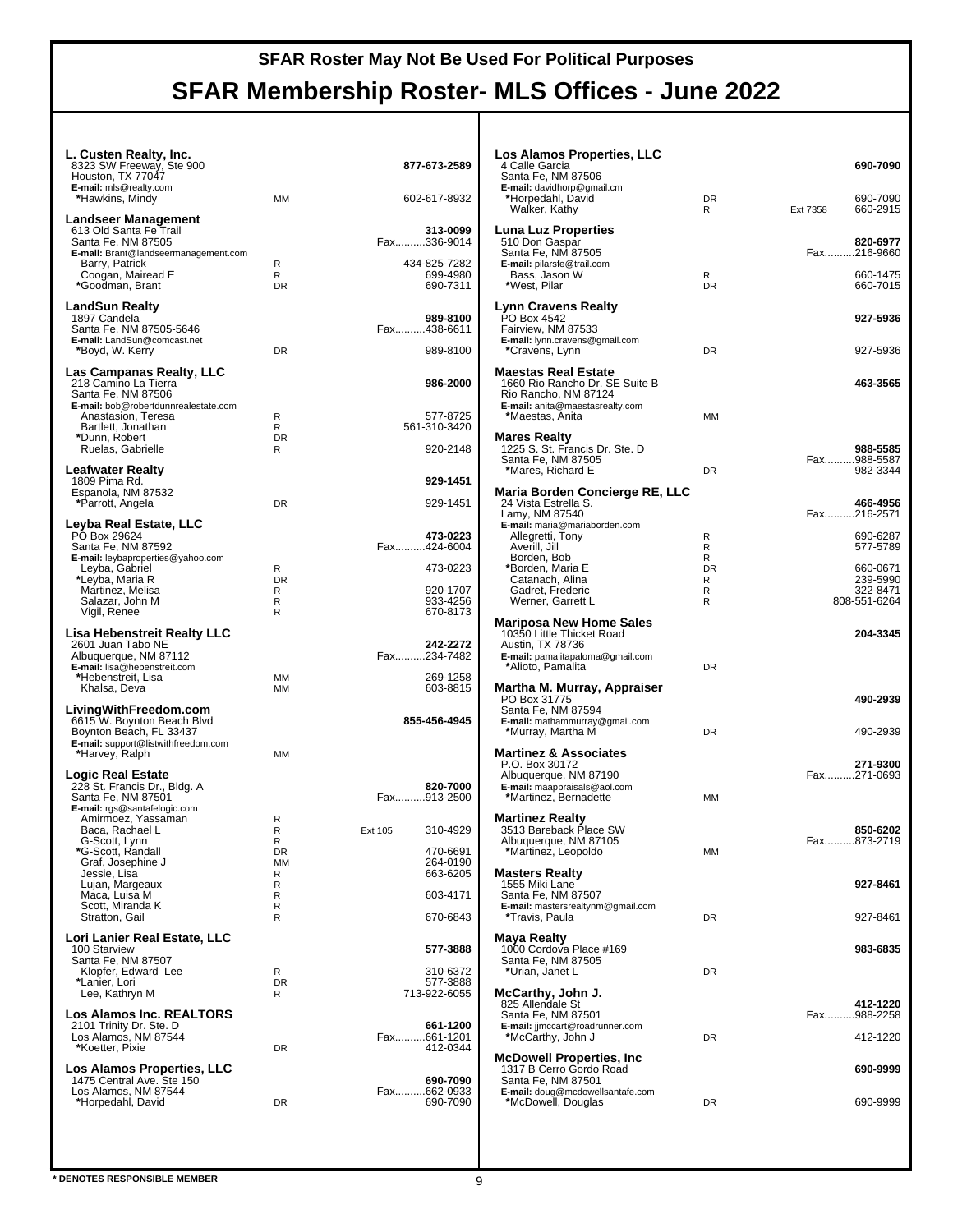| Meridian Property/Management<br>32 Camino Mariguita<br>Santa Fe, NM 87508<br>E-mail: jeff@snodgrassrealty.com<br>*Bybee, Lisa M                    | DR                       | 577-6287                            | New M<br>190 Ce<br>Santa I<br>E-mail:<br>Booto            |
|----------------------------------------------------------------------------------------------------------------------------------------------------|--------------------------|-------------------------------------|-----------------------------------------------------------|
| Michael L. Rogers<br>PO Box 1614<br>Santa Fe, NM 87504-1614<br>*Rogers, Michael L                                                                  | DR                       | 982-7262<br>Fax982-7262<br>603-1222 | *Conle<br>Fox,<br>Glove<br>Maes                           |
| <b>Moonlight Realty Inc.</b><br>12418 N Hwy 14<br>Cedar Crest, NM 87008<br>E-mail: moonlightrealty@hotmail.com<br>*Shryock, Larry                  | МM                       | 281-4425<br>250-9322                | NextHo<br>PO Box<br>Denver<br>E-mail:<br>*Barb            |
| <b>Morris Appraisal Service Inc.</b><br>PO Box 1119<br>Las Cruces, NM 88004<br>E-mail: lee@morrisappraisalservice.net<br>*Harvey, Morris           | МM                       | 575-636-2003                        | NM 24ł<br>5809 J<br>Albuqu<br>E-mail:<br>*Azbill<br>Cajer |
| <b>Mossy Oak Properties</b><br>P.O. Box 409<br>Peralta, NM 87042<br>E-mail: ttrujillo@mossyoakproperties.com<br>Davis, Jeffrey                     | R                        | 865-7800                            | NM Ap<br>715 8th<br>Albuqu<br>E-mail:<br>*Clark           |
| Romero, Lawrence A<br>*Trujillo, Anthony M                                                                                                         | R<br>MМ                  | 264-0234                            | NM Ho                                                     |
| Trujillo, Mariha                                                                                                                                   | MМ                       | 615-5062                            | 1405 M<br>Rio Ra                                          |
| Movoto, Inc.<br>9818 Nicholas Ave<br>Cleveland, OH 44102<br>E-mail: mrcoynejr@yahoo.com                                                            |                          | 888-766-8686                        | E-mail:<br>*Salaz<br>NM Prc                               |
| *Coyne, Michael<br>N M RE Project/Berkshire Hatha<br>1247 Central Ave                                                                              | MM                       | 690-7090                            | 13 Pera<br>Peralta<br>Galle<br>*Padil                     |
| Los Alamos, NM 87544<br>E-mail: davidhorp@gmail.com<br>Caspersen, Anna Earlene O<br>*Horpedahl, David L<br>Horpedahl, Weston L<br>Williams, Sean J | R<br><b>DR</b><br>R<br>R | 500-5877<br>690-7090                | NM Ro<br>4403 S<br>Santa I<br>E-mail:<br>Apple<br>*Ortiz, |
| <b>NAI SunVista</b><br>418 Cerrillos Rd., Suite 11<br>Santa Fe, NM 87507                                                                           |                          | 988-8081                            | Ortiz,<br>Vigil,                                          |
| E-mail: carlos@sunvista.com<br>Bixby, Tai<br>Cumplido Pulido, Joel<br>*Garcia, Carlos<br>Rivera, Jonathon                                          | R<br>MМ<br>МM<br>MМ      | 577-3524<br>670-3181<br>913-0957    | NM Sta<br>PO Box<br>Albuqu<br>E-mail:<br>*Yepe            |
| <b>New Mexico Homes</b><br>7211 Bangor Ave NW<br>Albuquerque, NM 87120<br>E-mail: vangelder.maria@gmail.com<br>*Van Gelder, Maria Ximena           | DR                       | 920-0000<br>Fax907-1670<br>920-0000 | Noble l<br>2255 C<br>Santa F<br>Noble<br>*Noble           |
| <b>New Mexico Properties &amp; Homes</b><br>821 Colonitas Campestres<br>Santa Fe, NM 87501<br>E-mail: nmph1998@q.com<br>*Gallegos, Helen M         | <b>DR</b>                | 989-8860<br>Fax989-8860             | Northe<br>46B Oj<br>Espano<br>E-mail:<br>*Mont<br>Royb    |
| New Mexico Real Estate Investm<br>928 N. 10th Street<br>Belen, NM 87002<br>E-mail: julianbarela@hotmail.com                                        |                          | 239-3600                            | <b>Oberst</b><br>PO Box<br>Santa F                        |
| *Barela, Julian F                                                                                                                                  | МM                       | 239-3600                            | E-mail:<br>*Ober                                          |
| <b>New Mexico Real Estate Group</b><br>226 Paseo del Pueblo Norte #D<br>Taos, NM 87571<br>E-mail: northern@nmrealestategroup.com                   |                          | 575-224-6848<br>Fax575-224-6848     | Office<br>PO Box<br>Santa F                               |
| *Conley, Jarred<br>Martinez, Crystal                                                                                                               | DR<br>ΜМ                 | 690-0047<br>575-779-6482            | *Josei<br>Saiz,                                           |
| New Mexico Real Estate Group<br>21196 US Hwy 84, Suite C<br>Abiquiu, NM 87510<br>E-mail: jarred@nmrealestategroup.com                              |                          | 428-6633                            | Office<br>1001 Ir<br>Albuqu<br>E-mail:                    |
| *Conley, Jarred<br>Lumley, Susan F<br>Washington, Merinda                                                                                          | DR<br>R.<br>МM           | 690-0047<br>490-3792                | *Lewis<br>Ojo Ho<br>5323 M<br><b>Orland</b><br>F-mail:    |

| New Mexico Real Estate Group L<br>190 Central Park Sq, St 101  |         | 663-7787                    |  |
|----------------------------------------------------------------|---------|-----------------------------|--|
| Santa Fe, NM 87506                                             |         |                             |  |
| E-mail: jarred@nmrealestategroup.com<br>Booton, Jessica        | R       | 320-4605                    |  |
| *Conley, Jarred<br>Fox, Suzette M                              | DR<br>R | 412-9073                    |  |
| Glover, Paula M                                                | R       | Ext 100<br>412-3400         |  |
| Maes, Tricia                                                   | R       | 412-9877                    |  |
| NextHome Altitude                                              |         |                             |  |
| PO Box<br>Denver, CO 80217                                     |         | 570-4001                    |  |
| E-mail: robb@nexthomealtitude.com                              |         |                             |  |
| *Barber, Robert                                                | МM      | 303-489-2127                |  |
| NM 24K Real Estate Group, Inc.<br>5809 Juan Tabo NE            |         | 292-2424                    |  |
| Albuquerque, NM 87111                                          |         | Fax323-3726                 |  |
| E-mail: kayazbill@gmail.com<br>*Azbill, Kay                    | МM      |                             |  |
| Cajero, Joetta                                                 | МM      | 980-9030                    |  |
| NM Apartment Advisors, Inc.                                    |         |                             |  |
| 715 8th NW                                                     |         | 440-8633<br>Fax800-791-4047 |  |
| Albuquerque, NM 87102<br>E-mail: tclarke@nmapartment.com       |         |                             |  |
| *Clarke, Todd D                                                | МM      | 440-8633                    |  |
| NM Home Team Realty                                            |         |                             |  |
| 1405 Margie Ct SE<br>Rio Rancho, NM 87124                      |         | 450-3779                    |  |
| E-mail: fonz1919@gmail.com                                     |         |                             |  |
| *Salazar, Alfonso J                                            | МM      | 450-3779                    |  |
| <b>NM Property Brokers</b>                                     |         |                             |  |
| 13 Peralta Rd<br>Peralta, NM 87042                             |         | 203-5205                    |  |
| Gallegos, Lucia<br>*Padilla, Melissa                           | R<br>MM | 280-9835                    |  |
|                                                                |         |                             |  |
| NM Roots Real Estate<br>4403 Santa Lucia                       |         | 308-6013                    |  |
| Santa Fe, NM 87505                                             |         |                             |  |
| E-mail: natesnmrealestate@gmail.com<br>Appleby, Chris R        | R       | 470-5188                    |  |
| *Ortiz, Nathan                                                 | DR      | 699-7567                    |  |
| Ortiz, Olivia<br>Vigil, Elias E                                | R<br>R  | 570-0508<br>930-7933        |  |
| NM State Appraisals                                            |         |                             |  |
| PO Box 65592                                                   |         | 385-1143                    |  |
| Albuquerque, NM 87193<br>E-mail: nmstateappraisals@outlook.com |         |                             |  |
| *Yepes, Andres                                                 | МM      |                             |  |
| Noble Real Estate                                              |         |                             |  |
| 2255 Old Arroyo Chamisa Rd.                                    |         | 982-0596                    |  |
| Santa Fe, NM 87505<br>Noble, Elise R                           | R       |                             |  |
| *Noble, Thomas H                                               | DR      |                             |  |
| Northern New Mexico Properties                                 |         |                             |  |
| 46B Ojitos Trail<br>Espanola, NM 87532                         |         | 570-0133                    |  |
| E-mail: jim@northernNMproperties.com                           |         |                             |  |
| *Montoya, James<br>Roybal, Vanessa                             | DR<br>R |                             |  |
| Oberstein Properties, Inc.                                     |         |                             |  |
| PO Box 1477                                                    |         | 986-0700                    |  |
| Santa Fe, NM 87504<br>E-mail: doberstein@aol.com               |         | Fax986-0702                 |  |
| *Oberstein, David                                              | DR      | <b>Ext 11</b><br>470-2345   |  |
| Office Court Companies                                         |         |                             |  |
| PO Box 6339                                                    |         | 424-4600                    |  |
| Santa Fe, NM 87502<br>*Joseph, Kenneth D                       | DR      | Fax424-7496<br>660-5146     |  |
| Saiz, Jennifer                                                 | R       | 660-6576                    |  |
| Office of Appraisal Services                                   |         |                             |  |
| 1001 Indian School Rd, NW #170<br>Albuquerque, NM 87104        |         | 563-3341<br>Fax563-3048     |  |
| E-mail: deborah_lewis@ost.doi.gov                              |         |                             |  |
| *Lewis, Deborah                                                | МM      |                             |  |
| Ojo Home LLC                                                   |         | 407-761-9899                |  |
| 5323 Milenia Lakes Blvd, S-300<br>Orlando, FL 32839            |         |                             |  |
| E-mail: ssibiga@ojohome.us<br>*Sibiga, Stephen P               | МM      |                             |  |
|                                                                |         |                             |  |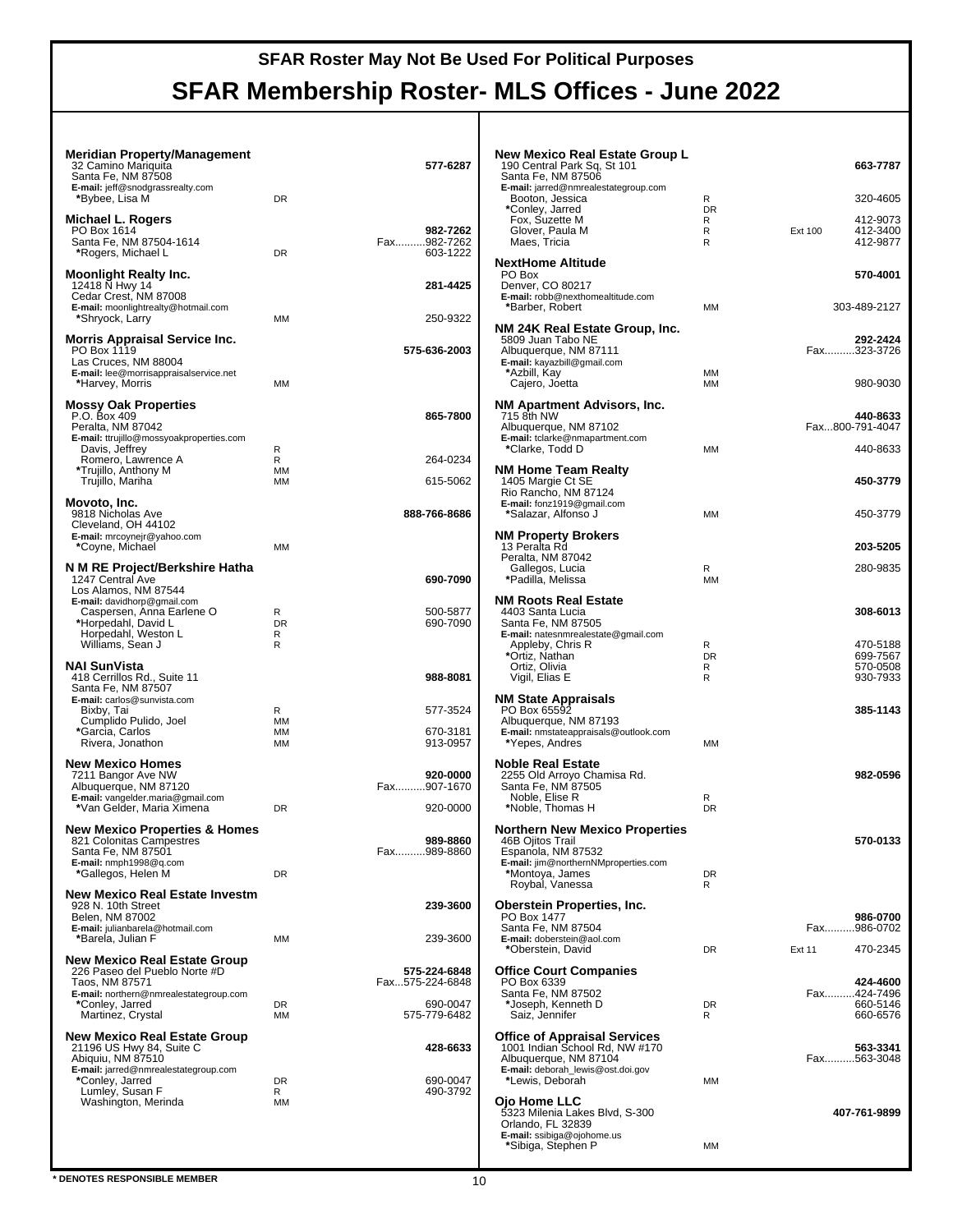# **SFAR Membership Roster- MLS Offices - June 2022**

| <b>Olafson Agency, LLC.</b><br>P.O. Box 790<br>Rociada, NM 87742<br>*Olafson, Joann L                                                            | ΜМ             | 425-7777<br>Fax425-3480                         |   |
|--------------------------------------------------------------------------------------------------------------------------------------------------|----------------|-------------------------------------------------|---|
| Old Santa Fe Realty<br>21 Paseo de Aguila<br>Santa Fe, NM 87506<br>Montoya, M. Yvonne<br>*Montoya, Richard                                       | R<br>DR        | 660-3386<br>Fax660-3386<br>310-2024<br>660-3386 |   |
| Ortega, R.B. Realty, LLC<br>1929 Cerros Colorados<br>Santa Fe, NM 87501<br>*Ortega, Robert                                                       | DR.            | 983-7932<br>Fax992-1932<br>670-5449             |   |
| <b>Out West Properties, LLC</b><br>P.O. Box 9301<br>Santa Fe, NM 87504<br>E-mail: philoutwest@centurylink.net<br>*Martin, Philip                 | DR             | 780-2999<br>780-2999                            |   |
| P2 Real Estate, Inc.<br>8512 Snakedance Ct. NE<br>Albuquerque, NM 87111<br>E-mail: ak1aushal@msn.com<br>*Kaushal, Ashok                          | ΜМ             | 977-9959<br>Fax821-2849<br>977-9959             |   |
| <b>Payne and Associates</b><br>4824 San Timoteo Ave. NW<br>Albuquerque, NM 87114<br>*Payne, Brian                                                | ΜМ             | 890-8192<br>Fax298-9343<br>298-1332             | F |
| Perfect Places, LLC<br>1103 Arroyo Piedra<br>Santa Fe, NM 87501<br>*Chaisson, Daria                                                              | <b>DR</b>      | 204-5686<br>Fax424-3637<br>660-6115             | F |
| Peters & Associates Real Est.<br>PO Box 1513<br>Santa Fe, NM 87504<br>*Peters-Thorne, Melanie                                                    | DR.            | 984-1404<br>Fax986-0306<br>660-2744             |   |
| Phillips, James R.<br>114 Placitas Trails Road<br>Placitas, NM 87043<br>*Phillips, James R                                                       | ΜМ             | 867-0888<br>Fax867-0888                         |   |
| <b>PinnacleWest Investments</b><br>P.P. Box 92121<br>Albuquerque, NM 87199<br>*Kapke, Kris A                                                     | ΜМ             | 250-4149                                        |   |
| <b>Pinon Properties</b><br>21 Bisbee Court #F<br>Santa Fe, NM 87508<br>E-mail: adaddio@pinonproperties.com<br>*Daddio, Andreas<br>Levitt, Alan R | <b>DR</b><br>R | 375-1311<br>Fax375-1311<br>660-6127             |   |
| <b>PJB Appraisal Services</b><br>PO Box 2306<br>Ranchos de Taos, NM 87557<br>E-mail: taosappraiser@gmail.com                                     |                | 575-741-0746                                    | F |
| *Bishop, Pamela<br>Plaza Realty Inc.<br>200 W DeVargas, Ste 2<br>Santa Fe, NM 87501                                                              | ΜM             | 575-741-0748<br>690-8682                        | F |
| *Avedisian, Nancy<br>Premier Properties of NM, Inc.<br>2308 Calle Pintura<br>Santa Fe, NM 87505<br>*Garner, Cecile R                             | DR<br>DR       | 690-8682<br>471-4489<br>Fax438-6585<br>490-2616 |   |
| <b>Prosper Real Estate</b><br>2720 Monte Bello Drive<br>Las Cruces. NM 88011<br>E-mail: broker@lascruces.luxury                                  |                | 575-652-0344                                    | F |
| *Carpenter, Michael<br><b>Pueblo del Sol Real Estate</b><br>728 Lee Drive<br>Las Vegas, NM 87701<br>*Almanzar, Bernadette                        | МM<br>МM       | 425-6310<br>Fax425-3407<br>426-4110             | F |
| <b>Pulte Homes</b><br>Pulte Group -1026<br>7601 Jefferson St NE, Ste 180<br>Albuquerque, NM 87109<br><b>E-mail:</b> wade.messenger@pulte.com     |                | 761-9606<br>Fax341-8580                         |   |

| <b>Pulte Homes (Cont)</b>                                                                                                                     |                 |                                  |
|-----------------------------------------------------------------------------------------------------------------------------------------------|-----------------|----------------------------------|
| *Messenger, Wade F<br>Ortiz, Joseph                                                                                                           | мм<br>R         | 991-5774<br>920-3108             |
| Quail Run Realty Co., LLC<br>3101 Old Pecos Tr.<br>Santa Fe, NM 87505<br>E-mail: aromero@qrsf.com                                             |                 | 795-7211<br>Fax986-2257          |
| *Romero, Adella L                                                                                                                             | DR              | 690-4688                         |
| <b>Quality Appraisal, LLC</b><br>2210 Miguel Chavez Unit 1015<br>Santa Fe, NM 87505<br>E-mail: quality_appraisal@yahoo.com<br>*Gutierrez, Nic | MM              | 315-7344<br>Ext 103<br>315-7344  |
| Harris, Teri                                                                                                                                  | R               | 440-9434                         |
| Quintana Agency<br>P.O. Box 750                                                                                                               |                 | 662-2166                         |
| Los Alamos, NM 87544<br>*Quintana, Dina                                                                                                       | DR              | Fax662-4664<br>470-0053          |
| Ralph Jaramillo Real Estate<br>9335 Bear Lake Way NW<br>Albuquerque, NM 87120<br>E-mail: ralphjaramillo@gmail.com                             |                 | 490-7720                         |
| *Jaramillo, Ralph L                                                                                                                           | DR              | 490-7720                         |
| Rancho Viejo Properties<br>23 Calle Agua Clara                                                                                                |                 | 473-7700                         |
| Santa Fe, NM 87508<br>*Thompson, Cass                                                                                                         | <b>DR</b>       | Fax473-7711<br>577-4726          |
|                                                                                                                                               |                 |                                  |
| <b>RE MAX Exclusive</b><br>6410 Coors Blvd NW #B                                                                                              |                 | 833-1400                         |
| Albuquerque, NM 87120<br>E-mail: NancyKennedy13@gmail.com                                                                                     |                 | Fax833-1401                      |
| Bernier, Gary<br>*Kennedy, Nancy                                                                                                              | мм<br>мм        | 220-9422<br>321-9818             |
| Lucas, Adrianne                                                                                                                               | МM              |                                  |
| <b>RE MAX First</b><br>116 Central Park Square                                                                                                |                 | 662-6789                         |
| Los Alamos, NM 87544                                                                                                                          |                 | Fax662-4755                      |
| Bernard, Jonathan<br>Holmes, Hanna                                                                                                            | MВ<br>R         | 231-3492<br>Ext 32<br>412-5077   |
| Kendricks, Sam                                                                                                                                | R               | 920-7629<br>Ext 17               |
| Maes, Ian<br>Maupin, Ryan D<br>Miehls, Stephen R                                                                                              | R<br>R          | 412-1838<br>Ext 21               |
| Miller, Miranda                                                                                                                               | R<br>R          | Ext 5753<br>663-6570<br>204-8744 |
| Mooday, Teddie Sue                                                                                                                            | R               | 670-3811<br>Ext 28               |
| Myers, Kelly<br>Nelson, Sarah                                                                                                                 | R<br>R          | 412-9683<br>Ext 33<br>412-3290   |
| *Ortega, Christopher                                                                                                                          | DR              | 412-9054                         |
| Ortega, Kristy A<br>Ruminer-Shunk, Kendra                                                                                                     | R<br>R          | 577-1608                         |
| Smith Nilsson, Thea<br>Weiss, Holly                                                                                                           | R<br>R          | 412-7997                         |
| Re Max Premiere REALTORS®                                                                                                                     |                 |                                  |
| 3701 San Mateo NE, Suite 200                                                                                                                  |                 | 237-9750                         |
| Albuquerque, NM 87110<br>E-mail: mtelles@comcast.net                                                                                          |                 | Fax.<br>998-5093                 |
| Cave, Allen<br>*Peters, Matt                                                                                                                  | MM<br>DR        | 681-0595<br>269-4791             |
| <b>RE MAX Select</b>                                                                                                                          |                 |                                  |
| 8300 Carmel NE, Suite 201                                                                                                                     |                 | 798-1000                         |
| Albuquerque, NM 87122<br>E-mail: mguggino28@gmail.com                                                                                         |                 | Fax798-6969                      |
| *Beecher, Jessica                                                                                                                             | MМ              |                                  |
| Cohen, Dianne<br>Messex, Dustin R                                                                                                             | MM<br><b>MM</b> |                                  |
| <b>RE/MAX Western Heritage</b>                                                                                                                |                 |                                  |
| P.O. Box 567<br>Edgewood, NM 87015                                                                                                            |                 | 281-4445<br>Fax281-5934          |
| E-mail: remax.westernheritage@gmail.com                                                                                                       |                 |                                  |
| Marotta, Carmine<br>*Seagers, Raymond                                                                                                         | MM<br>MM        | 301-1189<br>264-7477             |
| Re/Max Alliance REALTORS®                                                                                                                     |                 |                                  |
| 9577 Osuna Road NE                                                                                                                            |                 | 298-9999                         |
| Albuquerque, NM 87111<br>Bartolotta, Patricia                                                                                                 | <b>MM</b>       | Fax275-7373                      |
| Doyle, Christopher                                                                                                                            | R               | 795-1767                         |
| LaDue, Lea Beth<br>Quintana, Edwin                                                                                                            | MM<br>MM        | 269-1778<br>710-7725             |
| *Reece, Linn                                                                                                                                  | <b>MM</b>       |                                  |

**\*** DENOTES RESPONSIBLE MEMBER 11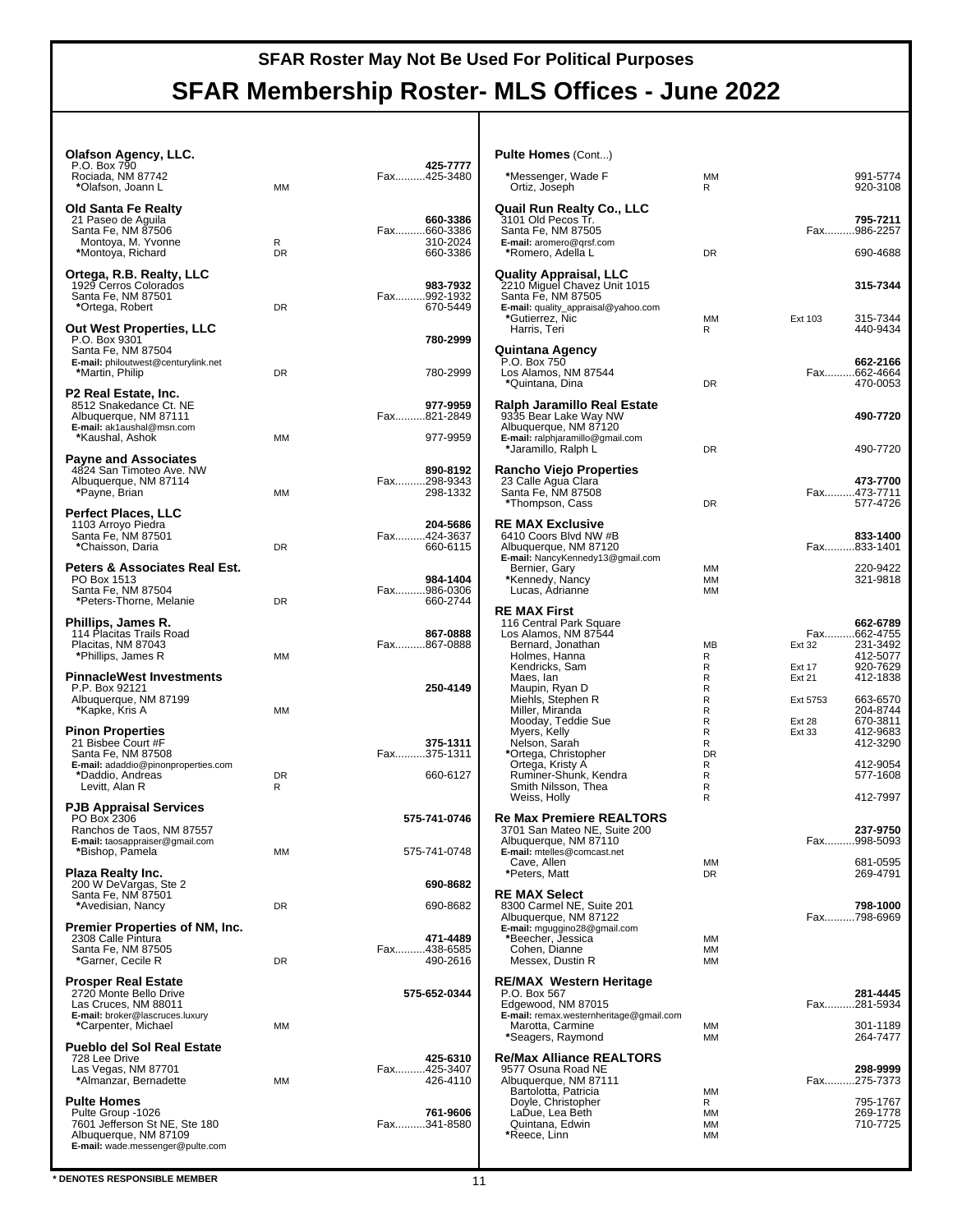## **SFAR Membership Roster- MLS Offices - June 2022**

| <b>RE/MAX Avante</b>                                         |           |                                 | <b>Realty One Group Concierge</b>                         |                        |                          |
|--------------------------------------------------------------|-----------|---------------------------------|-----------------------------------------------------------|------------------------|--------------------------|
| 150 Washington Ave #201<br>Santa Fe, NM 87501                |           | 552-3088                        | 100 Sun Ave NE, Suite 150<br>Albuquerque, NM 87109        |                        | 318-1111                 |
| E-mail: jfrederick@remax.net                                 |           |                                 | E-mail: julie@rogconcierge.com                            |                        |                          |
| *Frederick, Janet                                            | MМ        |                                 | Cordova, Laura                                            | MМ                     | 979-0220                 |
| Montanez, Shirley                                            | R         | 303-9290                        | Martinez, Danielle                                        | MМ                     | 227-5593                 |
| <b>RE/Max Masters, Inc</b>                                   |           |                                 | Morrison, Jamie<br>O'Brian, Daniel                        | MМ<br>MM               | 754-244-1933             |
| 6705 Academy NE Suite A                                      |           | 230-2062                        | *Turner, Julie                                            | <b>MM</b>              |                          |
| Albuquerque, NM 87109                                        |           |                                 |                                                           |                        |                          |
| E-mail: nmrealtormike@gmail.com<br>*Novak, Michael S         | MМ        | 280-2062                        | <b>Realty One of Chama</b><br>669 Terrace Ave             |                        | 575-756-1351             |
|                                                              |           |                                 | Chama, NM 87520                                           |                        |                          |
| <b>RE/MAX Professionals Plus-Cham</b>                        |           |                                 | E-mail: michelemarinor1chama@qmail.com                    |                        |                          |
| P.O. Box 1125<br>Chama, NM 87520                             |           | 575-756-1678<br>Fax575-756-1688 | Bundren, Christie M                                       | $\mathsf{R}$<br>R      |                          |
| E-mail: bobdelahunt@remax.net                                |           |                                 | Gallegos, Matthew<br>Garrett, Norma J                     | R                      | 918-282-1956             |
| Burton, Alexa                                                | R         | 787-9047                        | Harp, AnnMarie                                            | R                      |                          |
| *Delahunt, Robert R                                          | <b>DR</b> | 575-756-8256                    | Hise, Kimberly H                                          | R                      |                          |
| <b>Re/Max Select</b>                                         |           |                                 | Kegel, Jay J<br>*Marino, Michele A                        | R<br><b>DR</b>         |                          |
| 3401 Central Ave NE                                          |           | 265-5111                        |                                                           |                        |                          |
| Albuquerque, NM 87106                                        |           | Fax213-0111                     | <b>Realty One of New Mexico</b>                           |                        |                          |
| E-mail: jbeecher@remax.net<br>*Beecher, Jessica              | MМ        | 401-9633                        | 4121 Wyoming Blvd NE<br>Albuquerque, NM 87111             |                        | 883-9400                 |
| Caine, Heather                                               | MМ        | 463-3240                        | E-mail: info@realty1newmexico.com                         |                        |                          |
| Parker, Lisa                                                 | MM        | 220-7068                        | Altheide, Dagna                                           | ΜМ                     | 414-5070                 |
| Ramos, Kevin<br>Ryerson, Mark E                              | MМ<br>MМ  | 417-6951<br>288-5239            | Bates, Jeffrey T<br>Burden, Jonathan                      | MМ<br>MМ               | 702-817-2124<br>405-2232 |
| Wilson, Jennifer                                             | ΜМ        | 440-1256                        | Force, Ryan                                               | <b>MM</b>              | 201-779-4454             |
|                                                              |           |                                 | Harbin, Renae F                                           | R                      | 604-5344                 |
| <b>REAL Broker</b>                                           |           | 310-4412                        | Lee. Anita<br>LeMaster, Sylvia                            | MМ<br><b>MM</b>        | 695-0762                 |
| 150 Washington Ave., Suite 201<br>Santa Fe, NM 87501         |           |                                 | Machuca, Royanne                                          | MМ                     | 306-5970<br>263-7391     |
| *C'de Baca, Olga                                             | <b>DR</b> | 310-4412                        | Maestas, Robert A                                         | MМ                     | 670-5612                 |
| Caskey, Michele                                              | R         |                                 | Martinez, Roger                                           | MМ                     |                          |
| Grove, James<br>Sanchez-Zubia, Donna                         | R<br>R    | 912-856-1074                    | *Taylor, Edward M<br>Tietjen, Laura                       | DR<br><b>MM</b>        | 919-8602                 |
| Zubia, Marcos                                                | R         | 690-3633                        | Tousley, Georgia D                                        | <b>MM</b>              |                          |
|                                                              |           |                                 | Trujillo, Darlene                                         | R                      | 670-7023                 |
| Real Estate Assoc. PVW, LLC<br>533 Todd Loop                 |           | 690-8582                        | Valencia, Ronald<br>Watkins, Rebekah K                    | <b>MM</b><br>MМ        | 350-6909<br>235-9810     |
| White Rock, NM 87547                                         |           |                                 |                                                           |                        |                          |
| E-mail: pearl@pearlwhite.net                                 |           |                                 | <b>Realty One of New Mexico</b>                           |                        |                          |
| *White, Pearl V                                              | <b>DR</b> | 690-8582                        | 9674-3 Eagle Ranch Rd NW<br>Albuquerque, NM 87114         |                        | 883-9400                 |
| Real Estate de Santa Fe, LLC                                 |           |                                 | E-mail: jessica@jmartinrealtyservices.com                 |                        |                          |
| 34A CR 101B                                                  |           | 920-4550                        | Calladine, Claire J                                       | MМ                     | 309-8370                 |
| Santa Fe, NM 87506<br>E-mail: realestatedesantafe@gmail.com  |           | Fax455-3380                     | *Martin, Jessica                                          | MМ                     | 710-5541                 |
| *Valdez, Isabel L                                            | DR        | 920-4550                        | <b>Realty One of New Mexico C</b>                         |                        |                          |
|                                                              |           |                                 | 7441 Alameda Blvd Suite C                                 |                        | 883-9400                 |
| Real Estate In Bloom, LLC<br>504 1/2 Kathryn Ave             |           | 699-6773                        | Albuquerque, NM 87113<br>E-mail: brokervarona@gmail.com   |                        |                          |
| Santa Fe, NM 87501                                           |           |                                 | Garcia, Paul B                                            | R                      | 670-2065                 |
| E-mail: santafetara@gmail.com                                |           |                                 | *Varona, Rose                                             | <b>MM</b>              | 507-3959                 |
| *Bloom, TaRa Joy                                             | <b>DR</b> | 699-6773                        | <b>Realty One of New Mexico-Cande</b>                     |                        |                          |
| <b>Real Estate of New Mexico, LLC</b>                        |           |                                 | 1902 Candelaria Rd NW                                     |                        | 883-9400                 |
| PO Box 16075                                                 |           | 982-3159                        | Albuquerque, NM 87107                                     |                        |                          |
| Santa Fe, NM 87592<br>E-mail: sricklin@juno.com              |           | Fax986-1102                     | E-mail: jeanduran@jeanduran.com<br>Balmer, Laurie         | MМ                     |                          |
| *Ricklin, Steve C                                            | <b>DR</b> |                                 | *Duran, Jean                                              | MМ                     |                          |
|                                                              |           |                                 | Griffo, Laurie                                            | MM                     | 429-6068                 |
| <b>Real Estate of Santa Fe</b><br>14 Astor Circle            |           | 670-7997                        | Harris, Valerie G<br>Rastegari, Linda                     | MM<br>MM               | 440-1301<br>414-5458     |
| Santa Fe, NM 87506                                           |           |                                 |                                                           |                        |                          |
| E-mail: judyiwade@gmail.com                                  |           |                                 | <b>Realty One of New Mexico</b>                           |                        |                          |
| *Wade, Judy                                                  | DR        | 670-7997                        | 9674-3 eagle Ranch Rd NW                                  |                        | 883-9400                 |
| <b>Realty One Enchanted Circle</b>                           |           |                                 | Albuquerque, NM 87114<br>E-mail: susannesellsnm@gmail.com |                        |                          |
| 1807 Second Street                                           |           | 278-7228                        | *Glass, Susanne                                           | МM                     | 720-3361                 |
| Santa Fe, NM 87505                                           |           |                                 | Gonzales, Matthew M                                       | MМ                     | 908-6564                 |
| E-mail: nextlevelrealty5@gmail.com<br>Chacon, Johnny G       | R         | 690-1226                        | Gonzales, Richard<br>Martinez, Armando                    | <b>MM</b><br><b>MM</b> | 480-7001<br>310-1209     |
| Cordova, Irene                                               | MМ        |                                 | Martinez, Mario                                           | R                      |                          |
| *Garcia-Sandoval, Angelina P                                 | MМ        | 321-6310                        | Pacheco, Celeste                                          | <b>MM</b>              | 688-7259                 |
| Kunkle f, Adrianne<br>Shein, Leora                           | R<br>R    | 310-8449                        | <b>Realty One of New Mexico</b>                           |                        |                          |
|                                                              |           |                                 | 9670-4 Eagle Ranch NW, Ste 1                              |                        | 883-9400                 |
| <b>Realty One Enchanted Circle</b>                           |           |                                 | Rio Rancho, NM 87144                                      |                        |                          |
| 9674-3 Eagle Ranch Rd.                                       |           | 883-9400                        | E-mail: maryocarlson@gmail.com                            |                        |                          |
| Albuquerque, NM 87120<br>E-mail: R1enchantedcircle@gmail.com |           |                                 | *Carlson, Mary S<br>Currie, Kari                          | MМ<br>MM               | 238-5791<br>850-0603     |
| Garcia-Sandoval, Angelina                                    | MМ        |                                 |                                                           |                        |                          |
| *Garcia-Sandoval, Angelina P                                 | MМ        | 321-6310                        | <b>Realty One of New Mexico</b>                           |                        |                          |
| Medina, Elias G<br>Rivera, April                             | ΜМ<br>MМ  | 660-6452<br>250-0053            | 9674-4 Eagle Ranch Rd NW<br>Albuquerque, NM 87114         |                        | 883-9400                 |
|                                                              |           |                                 | E-mail: teri@terihatcherrealtor.com                       |                        |                          |
|                                                              |           |                                 | Martinez, Janice                                          | MМ                     | 688-5313                 |
|                                                              |           |                                 | *Vasquez-Hatcher, Teri                                    | MМ                     | 385-1606                 |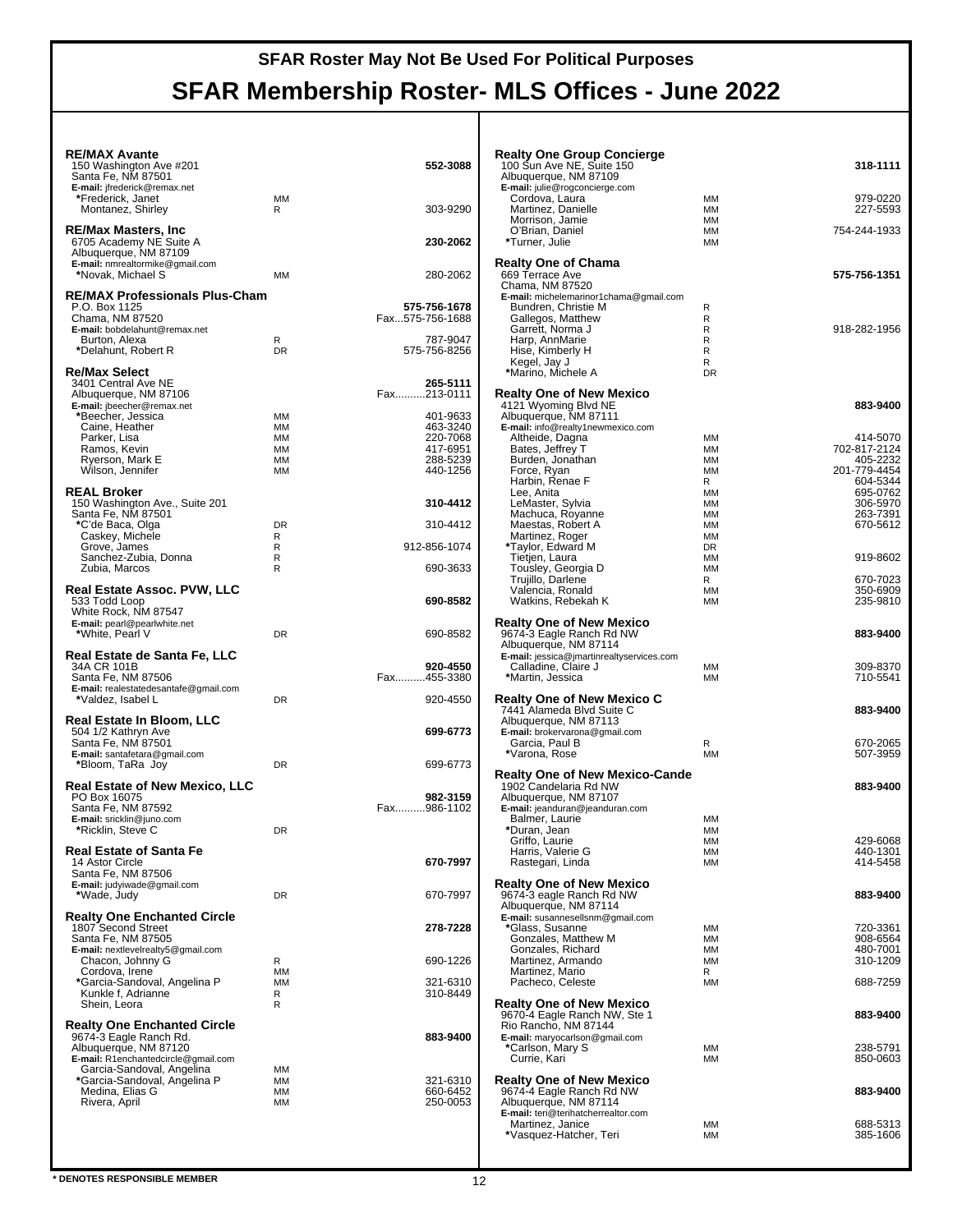| <b>Realty One of New Mexico, LLC</b><br>7820 Pan American Freeway |                 | 318-1000             | <b>Redfin Corporation</b><br>400 Gold Ave. SW Suite 700    |                        | 207-4284                |
|-------------------------------------------------------------------|-----------------|----------------------|------------------------------------------------------------|------------------------|-------------------------|
| Albuquerque, NM 87109                                             |                 |                      | Albuquerque, NM 87102                                      |                        | Fax214-5001             |
| E-mail: mikebigelow5@gmail.com<br>Bigelow, Dawn                   | MМ              | 681-1941             | Beasley, Shannon<br>Enkhbaatar, Gereltsetseg               | <b>MM</b><br><b>MM</b> | 404-800-3623            |
| *Bigelow, Michael                                                 | MM              |                      | Hamilton, Carol                                            | R                      | 660-3507                |
| Taylor, Donna                                                     | MM              | 280-8233             | *Lane, Denise<br>Lee. William E                            | <b>MM</b><br>R         | 690-2416<br>795-9978    |
| <b>Realty One of New Mexico</b>                                   |                 |                      | Lemler, Sioux                                              | <b>MM</b>              | 399-9207                |
| 7441 Alameda Blvd, Ste B5                                         |                 | 814-0091             | Martinez, Jimmy                                            | <b>MM</b>              | 917-2610                |
| Albuquerque, NM 87113<br>E-mail: R1NMTeam@gmail.com               |                 |                      | Ramos, Gilda L<br>Wolff, Austin D                          | R<br><b>MM</b>         | 835-3748<br>492-8464    |
| Mora, Christina                                                   | MМ              | 417-1438             |                                                            |                        |                         |
| *Omlor, Mark                                                      | MМ              | 450-8000             | <b>Redinger &amp; Company</b><br>3114 Plaza Blanca         |                        | 986-8114                |
| <b>Realty One of New Mexico</b>                                   |                 |                      | Santa Fe, NM 87507                                         |                        | Fax474-6096             |
| 1000 Golf Course Rd, Ste 111B<br>Rio Rancho, NM 87124             |                 | 883-9400             | *Redinger, Richard D                                       | <b>DR</b>              |                         |
| *McKinney, Regina                                                 | <b>MM</b>       |                      | <b>Renaissance Real Estate Group</b>                       |                        |                         |
| <b>Realty One Of New Mexico</b>                                   |                 |                      | Suzanne Blas<br>1000 Cordova Place #704                    |                        | 795-1023                |
| 2316 Southern Blvd SE, Ste B-1                                    |                 | 883-9400             | Santa Fe, NM 87505-1725                                    |                        |                         |
| Rio Rancho, NM 87124<br>E-mail: toriesellshomes@gmail.com         |                 |                      | E-mail: sblas@rgnm1992.com<br>*Blas, Suzanne               | <b>DR</b>              | 795-1023                |
| Jensen, Morgan                                                    | MМ              |                      |                                                            |                        |                         |
| *Robinson, Victoria                                               | <b>MM</b>       | 850-2197             | Residential Real Estate Apprai<br>Jerome Garcia            |                        | 321-9589                |
| <b>Realty One of NM</b>                                           |                 |                      | 6605 Welton Ct NE                                          |                        |                         |
| 1000 Golf Course Rd SE                                            |                 | 280-0504             | Albuquerque, NM 87109                                      |                        |                         |
| Rio Rancho, NM 87124<br>E-mail: cchavez451@comcast.net            |                 |                      | E-mail: RREAppraisal@gmail.com<br>*Garcia, Jerome A        | <b>MM</b>              |                         |
| *Chavez, Cindy                                                    | <b>MM</b>       |                      |                                                            |                        |                         |
| <b>Realty One of Santa Fe</b>                                     |                 |                      | Ridgeway Appraisal<br>P.O> Box 22034                       |                        | 982-0863                |
| 2200 Miguel Chavez #D                                             |                 | 490-4151             | Santa Fe. NM 87502                                         |                        | Fax438-0455             |
| Santa Fe, NM 87505<br>E-mail: realty1santafe@gmail.com            |                 | Fax989-3303          | E-mail: dridgeway0863@yahoo.com<br>*Ridgeway, Diane        | <b>DR</b>              |                         |
| Alapin, Maya J                                                    | R               | 795-8203<br>Ext 3032 |                                                            |                        |                         |
| Brigolin, Badi<br>Cordova, Luke J                                 | R<br>R          | 930-4027<br>795-2470 | Rio Grande Realty & Inv. LLC<br>P.O. Box 999               |                        | 250-8135                |
| Cruz, Gilberto R                                                  | R               | 500-6419             | Corrales, NM 87048                                         |                        |                         |
| Gatewood, Freddie Sue<br>Heimbecker, Don                          | R<br><b>MM</b>  | 410-6400<br>603-0777 | *Kruger, Todd J                                            | <b>MM</b>              | 250-8135                |
| Henry, Lauren                                                     | R               | 804-436-2618         | Robert Dunn Real Estate                                    |                        |                         |
| Henry, Virginia T                                                 | R               | 500-6447             | 730 Descanso Road                                          |                        | 470-9883                |
| Holmes, Brandon<br>Ingersoll, Minka                               | R<br>R          | 903-9176<br>501-0452 | Santa Fe, NM 87501<br>E-mail: bob@robertdunnrealestate.com |                        | Fax988-9567             |
| Leyba-Cruz, Agnes D                                               | R               | 699-1667             | *Dunn, Robert                                              | <b>DR</b>              |                         |
| Luconi, Isabella M<br>McGowan, Mayah N                            | R<br>R          | 670-2224             | Wickiser, Pamela J                                         | R                      | 470-9884                |
| O'Connell, Paul                                                   | R               | 690-2425             | Rocket Homes Real Estate, LLC                              |                        |                         |
| Peterson, William T<br>Pompei, Marcy E                            | R<br>R          | 920-6634<br>670-2705 | 24 Beverly Rd<br>Detroit, MI 48226-4822                    |                        | 800-980-5022            |
| Reinhard, Amy                                                     | R               |                      | E-mail: inquiries@rockethomes.com                          |                        |                         |
| *Reitz, Amrita<br>Renteria, Christina T                           | <b>DR</b><br>R  | 660-3611<br>699-8751 | *Hess, Blair                                               | <b>MM</b>              |                         |
| Shrader, Theresa                                                  | R               | 930-7070             | Rodger F. Smith Appraisals, LL                             |                        |                         |
| Talebreza, Freshteh<br>Umphrey, Michael                           | R<br>R          | 469-0404<br>470-4180 | 4801 LANG AVE NE, #110<br>Albuquerque, NM 87109            |                        | 830-3022<br>Fax796-9601 |
| Walker, James M                                                   | R               | 699-9210             | E-mail: smith.rod1@gmail.com                               |                        |                         |
| Wester, Kevin<br>Wienecke, Richard                                | R<br>R          | 490-8699             | *Smith, Rodger                                             | <b>DR</b>              | 907-3178                |
| Young, Belinda                                                    | R               | 603-3688             | <b>Rose Realty Group</b>                                   |                        |                         |
| <b>Realty Partners</b>                                            |                 |                      | 1308 Luana<br>Santa Fe. NM 87505                           |                        | 690-8489                |
| 7212 Peregrine Rd NE                                              |                 | 577-5287             | Halpin, Sandra                                             | R                      |                         |
| Albuquerque, NM 87113<br>E-mail: frankyu1@aol.com                 |                 |                      | *Minogue, Kevin                                            | <b>DR</b>              | 690-8489                |
| *Yu, Frank                                                        | MM              |                      | Sachs5th RE & Auction                                      |                        |                         |
| <b>Red Bell Real Estate, LLC</b>                                  |                 |                      | 225 North Main St<br>Belen, NM 87002                       |                        | 864-8065<br>Fax864-0001 |
| 7730 S. Union Park Ave. Ste400                                    |                 | 801-483-4394         | E-mail: lorrainesachsgarcia@gmail.com                      |                        |                         |
| Sandy, UT 84047                                                   |                 | Fax801-464-4084      | *Sachs Garcia, Lorraine                                    | MM                     | 453-1879                |
| E-mail: mls@redbellre.com<br>*Blackwell, Marvin                   | MM              |                      | Santa Fe Associates RE                                     |                        |                         |
| <b>Red Fox Realty</b>                                             |                 |                      | 692 Calle Espejo                                           |                        | 470-3041                |
| 10000 Coors Bypass Unit G221                                      |                 | 792-5554             | Santa Fe. NM 87505<br>E-mail: dskrondahl@comcast.net       |                        |                         |
| Albuquerque, NM 87114                                             |                 |                      | *Skrondahl, David                                          | <b>DR</b>              | 470-3041                |
| Garcia, Tina<br>Kloster, Taryn R                                  | MМ<br>MM        | 382-7865             | Santa Fe Capital Realty                                    |                        |                         |
| *Quintana, Joseph                                                 | MМ              |                      | 3101 Old Pecos Trl. Unit 101                               |                        | 927-4650                |
| Seligman, Judith<br>Shaw, Stefani                                 | <b>MM</b><br>MM | 710-0791             | Santa Fe, NM 87505<br>*Scaccia, Vincent F                  | <b>DR</b>              | 927-4650                |
|                                                                   |                 |                      |                                                            |                        |                         |
| <b>Red Mesa Realty</b><br>409 New Mexico Hwy 528 NE               |                 | 842-7400             | Santa Fe Commercial RE, LLC<br>28 Avenida de La Scala      |                        | 919-8819                |
| Rio Rancho, NM 87124                                              |                 | Fax892-3400          | Santa Fe, NM 87506                                         |                        | Fax877-920-8001         |
| E-mail: route66insurance@yahoo.com<br>*Burke, Stephen M           | MМ              | 615-5017             | E-mail: tgardner@tgardner.com<br>*Gardner, Tommy L         | <b>DR</b>              | 670-2689                |
|                                                                   |                 |                      |                                                            |                        |                         |
| Rodriguez, Francesca A                                            | MМ              | 610-1408             |                                                            |                        |                         |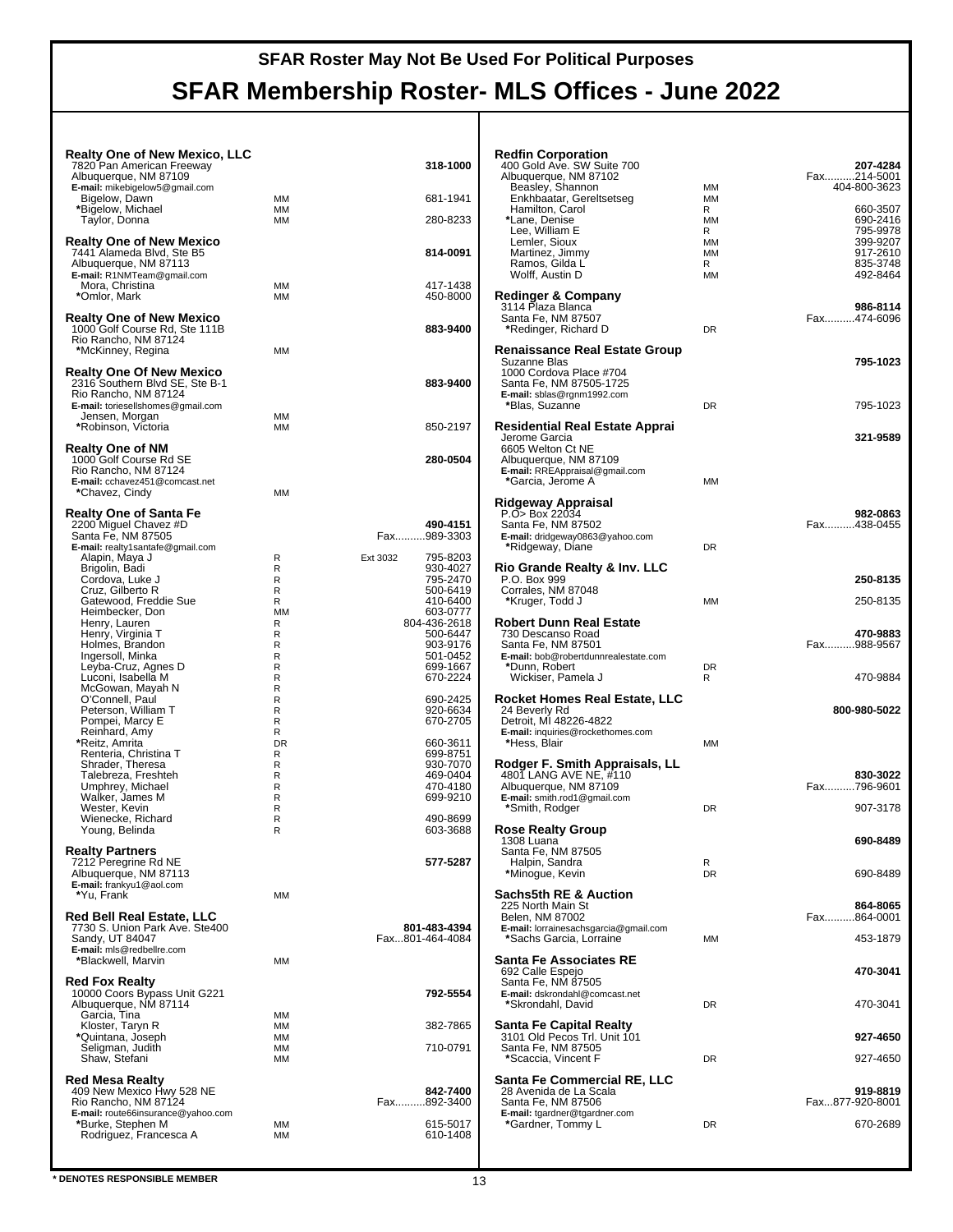| Santa Fe Consultants-Real Esta<br>853 Don Diego Avenue<br>Santa Fe, NM 87505<br>*Duran, Paul | <b>DR</b> | 310-5566                             | Santa Fe Pro<br>216 Washingto<br>Santa Fe, NM<br>E-mail: lizcale@ |
|----------------------------------------------------------------------------------------------|-----------|--------------------------------------|-------------------------------------------------------------------|
| <b>Santa Fe Exclusives</b><br>119 W. Coronado<br>Santa Fe. NM 87505                          |           | 988-4040<br>Fax988-3736              | Abrams, Ton<br>Aguirre-Priet<br>Branco, Cris<br>Brown, Shar       |
| E-mail: Nobel@SantaFeExclusives.com<br>*Davis, Nobel L                                       | <b>DR</b> | 988-4040                             | DeMarco, Ja<br>*Desmond, M                                        |
| Santa Fe Fine Homes<br>108 Moore St<br>Santa Fe, NM 87501                                    |           | 316-4445                             | Farber-Cond<br>Furry, Brad<br>Gelbart, Julia<br>Geoffrey, Pa      |
| E-mail: santafefinehome@gmail.com<br>*Burns, Donna M                                         | DR        | 316-4445                             | Logsdon, Ha<br>McKinley, Cl<br>Newton, Ricl                       |
| Santa Fe Home Realty<br>7 Avenida Vista Grande<br>Santa Fe, NM 87508                         |           | 913-1267                             | Sayers, Gav<br>Sidebottom,                                        |
| E-mail: thebesttrack@gmail.com<br>*Johnson-Samuel, Stephanie                                 | <b>DR</b> | 913-1267                             | Santa Fe Rea<br>PO Box 24164<br>Santa Fe, NM                      |
| <b>Santa Fe Properties</b><br>1000 Paseo de Peralta                                          |           | 982-4466                             | E-mail: sarchige<br>*Archibeque,                                  |
| Santa Fe, NM 87501                                                                           |           | Fax984-1003                          |                                                                   |
| Bennett, Susan<br>Berg, Warren E                                                             | R<br>R    | Ext 238<br>470-2272                  | Santa Fe Rea<br>1486 South St                                     |
| Beutel, Bonnie M                                                                             | R         | 470-7960                             | Santa Fe, NM                                                      |
| Boal, Gary                                                                                   | R         | 660-1897<br>Ext 7311                 | Aragon, Mica                                                      |
| Bodelson, Deborah                                                                            | R         | 660-4442                             | Baca, Rudol                                                       |
| Bramlette, Linda                                                                             | R         | 570-0236                             | Biderman, E                                                       |
| Brinkman, David W                                                                            | R         | 204-0227                             | Crespin, Bev                                                      |
| Brooks, Renee C                                                                              | R         | 470-1681<br>Ext 7301                 | Duran, Mars                                                       |
| Cale, Elizabeth                                                                              | R         | 577-6843                             | Fischer, Sus                                                      |
| Cerrella, Ginny                                                                              | R         | Ext 6493<br>660-8064                 | Gaytan Piza                                                       |
| Chang, Peter                                                                                 | R         | 930-0040                             | Greiner, Phil                                                     |
| Coe, Patrick R<br>Congdon, James                                                             | R<br>R    | 470-0044<br>490-2800                 | Grinage, Jas<br>Hale, Cynthia                                     |
| Congdon, John T                                                                              | R         | 688-2756                             | Huberman, D                                                       |
| Curry, Audrey                                                                                | R         | 670-1333                             | Montoya, Lo                                                       |
| Davis, Cheryl F                                                                              | R         | 660-4656                             | Pendergrass                                                       |
| *Desmond, Matthew                                                                            | DR        | 670-1289                             | Prado, Omar                                                       |
| Ekstrand, Avril                                                                              | R         | 490-8164                             | Rivera, Pene                                                      |
| Fair, Karen                                                                                  | R<br>R    | 214-707-8888<br>690-5162             | Ryerson, Sa                                                       |
| Feldt, David<br>Ferrara, Peter                                                               | R         | 670-4995                             | Sanchez, Sa<br>Su, Cailan                                         |
| Funston, Lance W                                                                             | R         |                                      | *Titus, Lelanc                                                    |
| Garfitt, Sue                                                                                 | R         | 577-2007<br>Ext 7312                 |                                                                   |
| Getchell Potter, Teresa                                                                      | R         | 670-5504                             | Santa Fe Res                                                      |
| Gramm, Ayden L                                                                               | R         | 310-467-7017                         | 103 Catron #3                                                     |
| Gudwin, Philip                                                                               | R         | Ext 243<br>984-7343                  | Santa Fe, NM                                                      |
| Hagey, Debra<br>Helm, Heidi                                                                  | R<br>R    | Ext 7326<br>670-6132<br>930-7020     | E-mail: dolson@<br>*Dixon, John                                   |
| Herbrand, John J                                                                             | R         | 670-9668                             |                                                                   |
| Hudson, Jan Marie                                                                            | R         | 970-685-8988                         | Santa Fe Sea                                                      |
| Iwaniuk-Borisenko, Ivona                                                                     | R         |                                      | 1133 Warburto                                                     |
| Johnson, Connie                                                                              | R         | Ext 1080<br>629-7007                 | Yonkers, NY 1                                                     |
| Kalligher, Gene                                                                              | R         | 303-9973                             | *Richelli-Kolb                                                    |
| Kelly, Susan<br>Kirkpatrick, Corey R                                                         | R<br>R    | 690-5417<br>Ext 7315<br>970-318-8971 | Santa Fe Trai                                                     |
| Maryol, Alexander                                                                            | R         | 670-5408                             | 3 Los Pinos                                                       |
| Masoni, Stefania                                                                             | R         | 906-1600                             | Santa Fe, NM                                                      |
| McDonald, Christine                                                                          | ΜМ        | 577-3120<br>Ext 110                  | E-mail: mc@san                                                    |
| McDowell Post, Kaitlyn                                                                       | R         | 660-3371                             | Burke, Leslie                                                     |
| Medina, Delilah L                                                                            | R         | 470-7433                             | *Chavez, Mar                                                      |
| Mena, Solange<br>Mestas, Maureen                                                             | R<br>R    | 309-1234<br>310-1050                 | Gomez, Mor<br>Valdez, Ryar                                        |
| Murphy, Linda S                                                                              | R         | 780-7711                             |                                                                   |
| Nguyen, Brian L                                                                              | R         | 806-401-7816                         | Santa Fe Wil                                                      |
| Padilla, Alexanna                                                                            | R         | 660-3590                             | 4226 Sundanc                                                      |
| Perraglio, Mike                                                                              | R         |                                      | Santa Fe. NM                                                      |
| Pineda, Joaquin                                                                              | R         |                                      | E-mail: rt@sfww                                                   |
| Rivera, Elaine                                                                               | R<br>R    | 660-7291<br>470-9729                 | *Thompson, F                                                      |
| Rivera, Ted A<br>Rogers, Linda A                                                             | R         | Ext 306<br>913-1724                  | Sebesta, Ror                                                      |
| Rowley, Kristin C                                                                            | R         | 670-1980                             | PO Box 22100                                                      |
| Salinas, Abby                                                                                | R         | 570-9286                             | Santa Fe, NM                                                      |
| Schoegler, Richard S                                                                         | R         | Ext 7306                             | *Sebesta, Ro                                                      |
| Spier, Cary                                                                                  | R         | 690-2856                             |                                                                   |
| Stanley, Christy R                                                                           | R         | 660-3748                             | SF Brown Re                                                       |
| Trujillo, Bob Lee                                                                            | R         | 470-0002<br>Ext 205                  | PO Box 5735                                                       |
| Trujillo, David P                                                                            | R         | 577-1530                             | Santa Fe, NM                                                      |
| Trujillo, Donna                                                                              | R         | 469-2879                             | Bertram, Alic                                                     |
| Trujillo, Tommy F<br>Tuthill, Brooke                                                         | R<br>R    | 660-4238                             | Bertram, Am<br>Bertram, Juli                                      |
| Veneklasen, Ann                                                                              | R         | 670-5202                             | *Bertram, Ma                                                      |
| Weyhrauch, Jim                                                                               | R         | 660-6032<br>Ext 7323                 |                                                                   |
| Williams, Amber                                                                              | ΜМ        | 470-0923<br>Ext 201                  |                                                                   |
| Wright, Dan H                                                                                | R         | 819-1774                             |                                                                   |
|                                                                                              |           |                                      |                                                                   |
|                                                                                              |           |                                      |                                                                   |

| Santa Fe Properties/Washington                        |                   |                |                         |
|-------------------------------------------------------|-------------------|----------------|-------------------------|
| 216 Washington Avenue<br>Santa Fe, NM 87501           |                   |                | 982-4466                |
| E-mail: lizcale@sfprops.com                           |                   |                |                         |
| Abrams, Tom                                           | R                 |                | 920-6402                |
| Aguirre-Prieto, Efrain<br>Branco, Cristina            | R<br>R            | <b>Ext 268</b> | 470-6909<br>920-7551    |
| Brown, Sharon                                         | R                 |                | 577-3186                |
| DeMarco, Janine                                       | R                 |                | 920-3633                |
| *Desmond, Matthew<br>Farber-Condon, Laurie            | DR<br>R           |                | 670-1289<br>412-9912    |
| Furry, Brad                                           | R                 |                | 330-4000                |
| Gelbart, Julia                                        | R                 |                | 699-2507                |
| Geoffrey, Paul<br>Logsdon, Harlan                     | R<br>R            | Ext 403        | 660-6009                |
| McKinley, Chuck                                       | MВ                |                | 819-8796<br>470-1318    |
| Newton, Richard<br>Sayers, Gavin                      | R                 |                | 404-309-3116            |
|                                                       | R                 | Ext 7447       | 690-3070                |
| Sidebottom, Paul                                      | R                 |                | 303-9899                |
| Santa Fe Realty                                       |                   |                |                         |
| PO Box 24164                                          |                   |                | 920-4024                |
| Santa Fe, NM 87502<br>E-mail: sarchiqeque@netzero.net |                   |                | Fax984-8088             |
| *Archibeque, Steve                                    | <b>DR</b>         |                | 920-4024                |
| Santa Fe Realty Unlimited                             |                   |                |                         |
| 1486 South St. Francis Drive                          |                   |                | 467-8829                |
| Santa Fe, NM 87505                                    |                   |                |                         |
| Aragon, Micah A                                       | R<br>R            |                | 913-9160                |
| Baca, Rudolph P<br>Biderman, Eric J                   | R                 |                | 575-799-9723            |
| Crespin, Beverly                                      | R                 |                | 920-5094                |
| Duran, Marshall                                       | R                 |                |                         |
| Fischer, Susan<br>Gaytan Pizano, Kimberly             | R<br>R            |                | 795-0474<br>929-9266    |
| Greiner, Philip                                       | R                 |                |                         |
| Grinage, Jason E                                      | R                 |                | 485-8836                |
| Hale, Cynthia R<br>Huberman, Daniel F                 | R<br>R            |                | 670-3617<br>795-9699    |
| Montoya, Lori V                                       | R                 |                | 577-8750                |
| Pendergrass, Jennifer A                               | R                 |                | 501-5654                |
| Prado, Omar A<br>Rivera, Penelope C                   | R<br>$\mathsf{R}$ |                | 920-7733<br>577-2889    |
| Ryerson, Sasha                                        | R                 |                | 920-0454                |
| Sanchez, Savanah                                      | R                 |                | 501-4870                |
| Su, Cailan<br>*Titus, Leland C                        | R<br><b>DR</b>    |                | 501-0106<br>603-2435    |
|                                                       |                   |                |                         |
| Santa Fe Residential                                  |                   |                |                         |
| 103 Catron #37<br>Santa Fe, NM 87501                  |                   |                | 316-1489<br>Fax995-6598 |
| E-mail: dolson@elcorazondesanta.com                   |                   |                |                         |
| *Dixon, John S                                        | DR                |                | 316-1489                |
| Santa Fe Seaside Realty                               |                   |                |                         |
| 1133 Warburton Ave., Apt. 711N                        |                   |                | 577-8392                |
| <b>Yonkers, NY 11701</b><br>*Richelli-Kolbert, Karen  | DR                |                |                         |
|                                                       |                   |                |                         |
| Santa Fe Trail Realty, LLC.                           |                   |                |                         |
| 3 Los Pinos<br>Santa Fe, NM 87507                     |                   |                | 913-9393<br>Fax474-0454 |
| E-mail: mc@santafetrailrealty.info                    |                   |                |                         |
| Burke, Leslie L                                       | R                 |                | 361-774-5175            |
| *Chavez, Margaret<br>Gomez, Moreen                    | DR<br>R           |                | 913-9393<br>231-7444    |
| Valdez, Ryan                                          | R                 |                | 577-1842                |
| Santa Fe Wild West Real Estate                        |                   |                |                         |
| 4226 Sundance Street                                  |                   |                | 690-1150                |
| Santa Fe, NM 87507                                    |                   |                |                         |
| E-mail: rt@sfwwp.com                                  |                   |                |                         |
| *Thompson, Rosemary P                                 | R                 |                |                         |
| Sebesta, Ron Realtv                                   |                   |                |                         |
| PO Box 22100<br>Santa Fe, NM 87502                    |                   |                | 577-4008                |
| *Sebesta, Ron E                                       | <b>DR</b>         |                |                         |
|                                                       |                   |                |                         |
| SF Brown Real Estate<br>PO Box 5735                   |                   |                | 473-7740                |
| Santa Fe, NM 87502                                    |                   |                | Fax473-7840             |
| Bertram, Alicia                                       | R                 |                | 930-0520                |
| Bertram, Amalia E<br>Bertram, Julia                   | R<br>R            |                | 795-1695<br>795-9270    |
| *Bertram, Marc                                        | DR                | <b>Ext 13</b>  | 930-0720                |
|                                                       |                   |                |                         |
|                                                       |                   |                |                         |
|                                                       |                   |                |                         |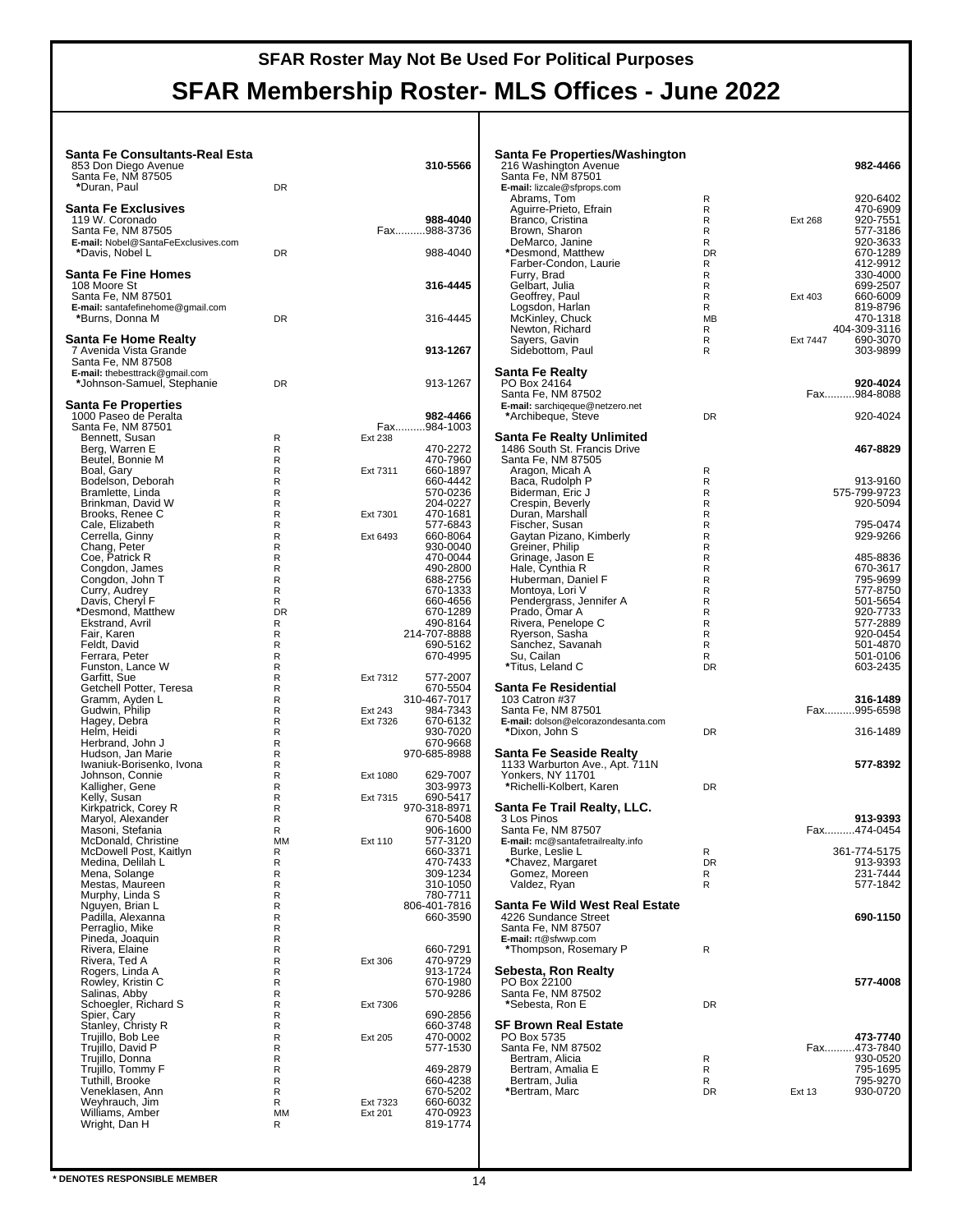# **SFAR Membership Roster- MLS Offices - June 2022**

#### **Shalizi Real Estate**

| Shalizi Real Estate<br>2199 Candelero St.<br>Santa Fe, NM 87505<br>E-mail: shalizi@aol.com<br>*Shalizi, Baryalai K                                       | DR                                           |                                 | 474-4203<br>Fax471-3132<br>670-8431                                                          |
|----------------------------------------------------------------------------------------------------------------------------------------------------------|----------------------------------------------|---------------------------------|----------------------------------------------------------------------------------------------|
| Sheilah L. Motelet Realty, LLC<br>2603 Primavera Corte<br>Santa Fe, NM 87505-3884<br>*Motelet, Sheilah L                                                 | <b>DR</b>                                    |                                 | 660-7045<br>Fax424-8337<br>660-7045                                                          |
| Shepler Commercial, LLC<br>301 N Guadalupe, Suite 205<br>Santa Fe, NM 87501<br><b>E-mail:</b> jshepler@sheplercommercial.com<br>Apodaca, Damon           | R                                            |                                 | 982-7600<br>Fax982-9388<br>690-7943                                                          |
| *Shepler, John C<br><b>Signature Southwest Properties</b><br>6745 Academy Rd NE Suite C                                                                  | <b>DR</b>                                    |                                 | 660-5650<br>332-8838                                                                         |
| Albuquerque, NM 87109<br>E-mail: sherry@sspabq.com<br>*Fowler, Sherry<br>Smith, Clarissa<br>Wing, Therese                                                | МM<br>ΜМ<br>MM                               |                                 | Fax888-804-1898<br>604-7345                                                                  |
| Silver Water Real Estate, Inc.<br>14 Walnut Loop<br>Espanola, NM 87532                                                                                   |                                              |                                 | 753-5784                                                                                     |
| E-mail: silverwater@windstream.net<br>*Ferrari, Fateh                                                                                                    | <b>DR</b>                                    |                                 | 690-3075                                                                                     |
| Simply New Mexico Real Estate<br>1500 %th St #11<br>Santa Fe, NM 87505<br>E-mail: nmrealtorleland@gmail.com                                              |                                              |                                 | 603-2435                                                                                     |
| Gomez, Germaine P<br>*Titus, Leland                                                                                                                      | ΜМ<br>DR.                                    |                                 | 795-1323<br>303-2433                                                                         |
| Simply Real Estate NM<br>7801 Academy Rd NE<br>Albuquerque, NM 87109<br>E-mail: carrie@carrietraub.com                                                   |                                              |                                 | 308-3800                                                                                     |
| Aragon, Nichole<br>Parsons, Chantal<br>Sanderson, John Evan<br>*Traub, Carolyn B<br>Trujillo, Pablo                                                      | МM<br>мм<br>МM<br>MМ<br>мм                   |                                 | 792-4462<br>795-4246<br>999-7199<br>259-2415<br>717-9017                                     |
| Skye's The Limit Realty<br>793 Tramway Lane NE Unit L<br>Albuquerque, NM 87122                                                                           |                                              |                                 | 629-9998<br>Fax983-8735                                                                      |
| E-mail: skyesthelimitrealty@gmail.com<br>*White, Skye                                                                                                    | DR                                           |                                 | 629-9998                                                                                     |
| <b>Smedly Enterprises</b><br>PO Box 3559<br>Taos, NM 87571<br>*Smedly Sr., John                                                                          | MМ                                           |                                 | 758-2147<br>Fax758-0085                                                                      |
| Snodgrass Realty, LLC<br>373 Calle Colina<br>Santa Fe, NM 87501<br>E-mail: jeff@snodgrassrealty.com                                                      |                                              |                                 | 577-4845                                                                                     |
| Snodgrass, Jeff<br>Sotheby's Int. RE/Washington                                                                                                          |                                              |                                 | 577-4845                                                                                     |
| 231 Washington Avenue, Suite 3<br>Santa Fe, NM 87501<br>E-mail: gregg.antonsen@sothebyshomes.com<br>Assaf, Amanda                                        | R                                            |                                 | 988-8088<br>Fax984-5191                                                                      |
| Barber, Laura J<br>Blagden, Jackson L                                                                                                                    | R<br>R<br>R                                  |                                 | 577-6748<br>490-2400                                                                         |
| Blagden, Katherine<br>Bobolsky, Gary<br>Brandt, Daniel                                                                                                   | R<br>R                                       | Ext 5185                        | 470-0927                                                                                     |
| Burgess, Danielle<br>Campion, James<br>Cardinale, Robert L<br>Cooper, Karrie D<br>Cronenweth, Shane<br>Elias, Marshall<br>Faust, Kurt<br>Garcia, Emily I | R<br>R<br>R<br>R<br>R<br>R<br>R<br>R         | Ext 114<br>Ext 103<br>Ext 7963  | 908-0566<br>204-6605<br>577-8418<br>946-7517<br>577-2000<br>850-5199<br>780-1157<br>699-6644 |
| Gonzales, Dorothy<br>Gorges, Keith<br>Guzman, Mary<br>Hirsch, Naomi<br>Hultberg, Brett<br>Kehoe, Mary L<br>Kullberg, Malissa<br>*Lamprich, Drew A        | R<br>R<br>R<br>R<br>R<br>R<br>R<br><b>DR</b> | Ext 5116<br>Ext 102<br>Ext 7381 | 780-1152<br>570-1463<br>603-1973<br>695-4047<br>310-1422<br>231-7598<br>470-9194             |
|                                                                                                                                                          |                                              |                                 |                                                                                              |

| <b>Sotheby's Int. RE/Washington (Cont)</b>   |         |               |                          |
|----------------------------------------------|---------|---------------|--------------------------|
| Maes, Joshua                                 | R       |               | 231-4046                 |
| Margetson, Ashley                            | R       | Ext 5186      |                          |
| McDonald, Paul<br>McIntosh, Jill             | R<br>R  |               | 780-1008<br>690-6041     |
| Musser, Leea L                               | R       |               | 670-4696                 |
| Nelson, Vivian                               | R       |               | 470-6953                 |
| Overton, James L                             | R       |               |                          |
| Owen, Kelley                                 | R       |               | 577-5104                 |
| Pinto, Douglas X<br>Pollack, Stephen         | R<br>R  |               | 415-601-2160             |
| Reid, Jane                                   | R       |               | 629-9821                 |
| Rigatti, John                                | R       | Ext 5134      | 660-3353                 |
| Smith, Patricia                              | R       |               | 670-4508                 |
| Smith, Yvonne E<br>Stedman, Francesca        | R<br>R  |               | 946-8156<br>670-5566     |
| Stephens, Beth                               | R       | Ext 4042      | 501-3088                 |
| Sury, Lois A                                 | R       | Ext 5156      | 470-4672                 |
| Thorwald, Robert                             | R       |               | 795-1585                 |
| Van Camp, Timothy C<br>Walther, Gretchen     | R<br>R  | Ext 118       | 690-2750<br>710-1039     |
| Wolfe-Mattison, Karen                        | R       | Ext 154       | 577-2245                 |
| Woodard, David                               | R       |               | 920-2000                 |
| Sotheby's Int. RE/Grant                      |         |               |                          |
| 326 Grant Ave                                |         |               | 988-2533                 |
| Santa Fe, NM 87501<br>Adams, Cate            | R       |               | Fax988-4492<br>660-4228  |
| Adams, Marsha                                | R       |               | 261-6469                 |
| Alapin, Maya                                 | R       |               |                          |
| Antonsen, Gregory G                          | R       |               | 690-3003                 |
| Apple, Roxanne<br>Blyth, Shelley K           | R<br>R  |               | 660-5998<br>516-6019     |
| Bowers, Lee                                  | R       |               | 303-9384                 |
| Box, Claire                                  | R       |               | 214-454-1156             |
| Bradbury, Kimberly                           | R       |               | 203-313-9805             |
| Chandler, Peter<br>Cordova, David            | R<br>R  |               | 930-2588<br>660-9744     |
| Danna, Carmelo                               | R       |               | 970-618-2657             |
| Davidson, Abigail E                          | R       |               |                          |
| Day, Deborah                                 | R       | <b>Ext 12</b> | 699-0290                 |
| Durkee, Marilynn K                           | R<br>R  |               | 490-6172                 |
| Farana, Ann<br>Fisher, Shaun C               | R       |               | 469-3970                 |
| Flanigan, Cynthia                            | R       |               |                          |
| Fries, Amy                                   | R       |               |                          |
| Fries, David<br>Galvin, Paula S              | R<br>R  |               | 310-3919<br>795-5980     |
| Galvin, Tim                                  | R       |               | 795-5990                 |
| Gillespie, Johnnie L                         | R       |               | 690-1909                 |
| Griego, Rachele M                            | R       |               | 690-9386                 |
| Griffith, Catherine<br>Hansen, Laura A       | R<br>R  |               | 204-2950                 |
| Harrison, Diane W                            | R       | Ext 467       | 412-9918                 |
| Haynes, Chris                                | R       | Ext 506       |                          |
| Hiersoux, Maya                               | R       |               | 479-0194                 |
| Holland, Rebecca                             | R<br>R  |               | 670-1316<br>270-7788     |
| Kesler, Perry<br>Klein, Britt                | R       |               | 500-5184                 |
| Kusiak, Trevor                               | R       |               |                          |
| La Mountaine, Diane                          | R       |               | 510-364-3736             |
| *Lamprich, Drew A<br>Lanci, Alexandra        | DR<br>R |               | 470-9194<br>577-5888     |
| Lowe, Roberta                                | R       |               | 366-4753                 |
| Lyon, Cindy                                  | R       |               | 660-8400                 |
| Lyon, Jacob                                  | R       |               | 795-5070                 |
| Lyon, Neil D<br>Marshall, Dan                | R<br>R  | Ext 505       | 660-8600<br>919-9380     |
| Martin, K. C.                                | R       | Ext 118       | 690-7192                 |
| McMillan, Greg                               | R       |               | 660-6655                 |
| Montoya, Audrey                              | R       |               |                          |
| Moore, Aleka                                 | R<br>МM |               | 412-9566                 |
| Morgner, Michael<br>Murphy, Victoria T       | R       | Ext 527       | 406-551-0713<br>660-5395 |
| Pearson Kramer, Chris J                      | R       |               | 570-1422                 |
| Pipkin, Patricia A                           | R       |               | 660-3757                 |
| Russell, Caroline D                          | R<br>R  | Ext 530       | 699-0909<br>470-6114     |
| Sheff, Cindy<br>Skubi, Marion                | R       |               | 660-8722                 |
| Smith, Lisa                                  | R       |               | 570-5770                 |
| Sorenson, Bonnie L                           | R       |               | 660-0825                 |
| Sorenson, C. David                           | R       |               | 670-5515                 |
| Streit, Darlene L<br>Stubblefield, Sandra A  | R<br>R  |               | 920-8001<br>577-0065     |
| Theimer, Kaye                                | R       |               | 415-298-5682             |
| Thomas, Jeffrey R                            | R       |               | 515-9979                 |
| Vorenberg, Alan R                            | R       | Ext 515       | 470-3118                 |
| Vorenberg, Anne<br>Warner-Stratton, Victoria | R<br>R  |               | 306-6576                 |
| Webster, Chris                               | R       | Ext 555       | 780-9500                 |
| Webster, III, Christopher                    | R       |               | 660-9933                 |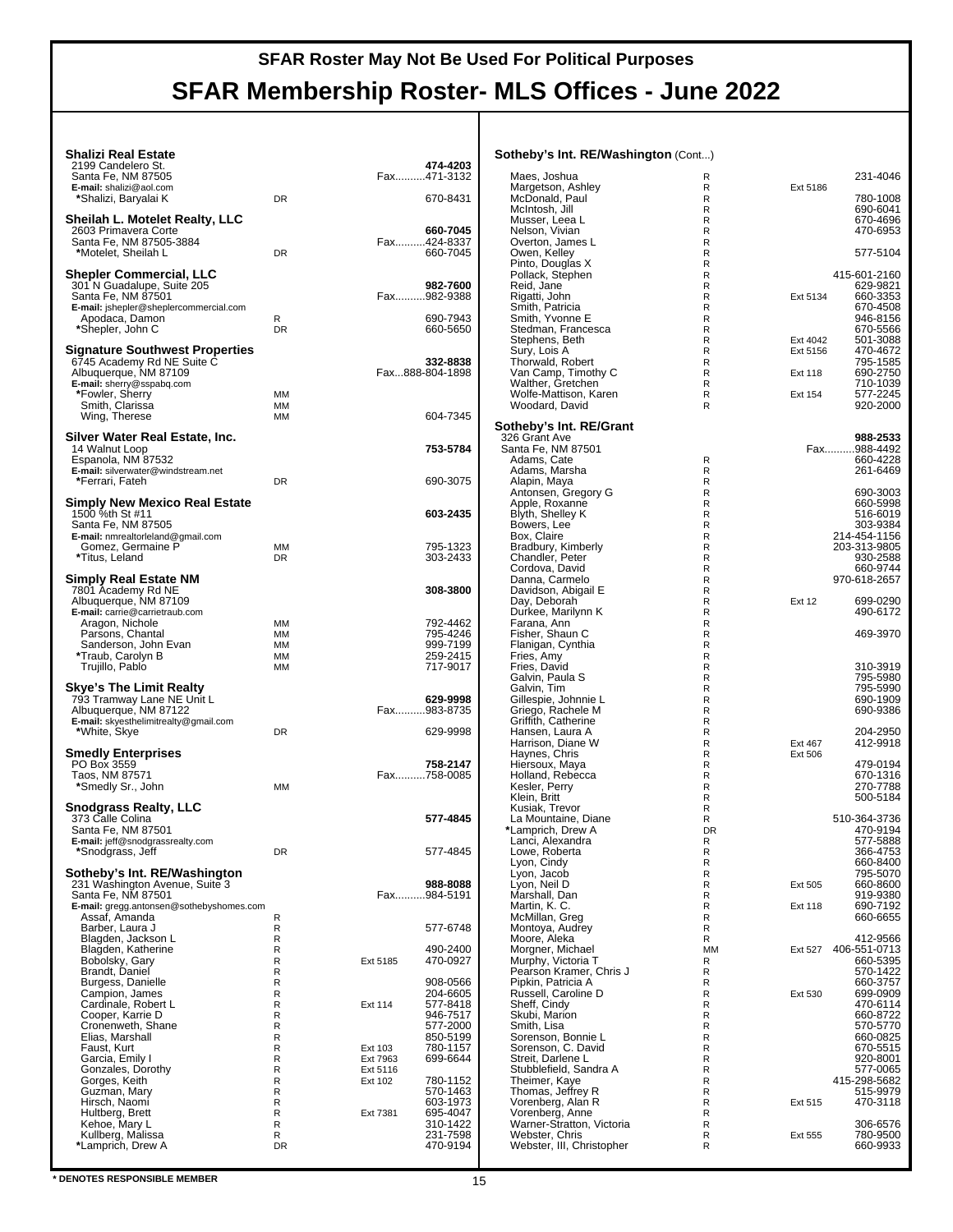## **SFAR Roster May Not Be Used For Political Purposes SFAR Membership Roster- MLS Offices - June 2022**

#### **Sotheby's Int. RE/Grant** (Cont...)

| Webster, Patricia                                | R         | Ext 507  | 470-4040                |
|--------------------------------------------------|-----------|----------|-------------------------|
| White, Shelly                                    | R         |          |                         |
| Zamora, Yolanda                                  | R         |          | 690-4300                |
|                                                  |           |          |                         |
| Sotheby's Int. RE/Grant II                       |           |          |                         |
| 318 Grant Avenue                                 |           |          | 982-6207                |
| Santa Fe, NM 87501                               |           |          | Fax982-0204             |
| E-mail: drew.lamprich@sothebyshomes.com          |           |          | 660-3111                |
| Abbey, Lorin E<br>Abeita Torres, Deborah         | R<br>R    |          | 301-3956                |
| Allen, Richard L                                 | R         |          | 470-8233                |
| Beck, Melanie A                                  | R         |          | 699-9866                |
| Boutin, Diana                                    | R         |          | 805-448-1585            |
| Connors, Lisa                                    | R         |          | 541-410-5171            |
|                                                  | R         |          | 670-6377                |
| Cooper, Danna<br>Earley, Tara S<br>Fisher, Susan | R         |          | 660-1734                |
|                                                  | R         |          | 624-5506                |
| Foss, Marilyn                                    | R         | Ext 7388 | 231-2500                |
| Galloway, Lynden                                 | R         |          | 501-1111                |
| Gordon, Andrea                                   | R         |          | 310-0625                |
| Goss, Josh                                       | R         |          | 604-7826                |
| Hilton, Laurie                                   | R         |          | 780-3237                |
| Kline, Susan                                     | R         | Ext 233  | 501-0101                |
| Koffman, Dan                                     | R         |          |                         |
| *Lamprich, Drew A                                | <b>DR</b> |          | 470-9194                |
| Lehrer, Nancy                                    | R<br>R    |          | 490-9565<br>927-3229    |
| Markley, Victoria S<br>Monks, Dermot O           | R         | Ext 7381 | 470-0639                |
| Mowbray, Tara L                                  | R         |          | 629-5391                |
| Post, Rey                                        | R         |          | 989-8900                |
| Rieland, Matthew T                               | R         |          | 690-8997                |
| Rieland, Thomas J                                | R         |          | 699-0223                |
| Sacra, Sara                                      | R         |          | 946-7163                |
| Sandoval, Melanie                                | R         |          | 603-9227                |
| Sargent, Matthew                                 | R         | Ext 211  | 490-1718                |
| Schroeder, Ed                                    | R         | Ext 371  | 690-1007                |
| Skrips, Laura                                    | R         |          |                         |
| Spehar, Jody                                     | R         |          | 699-3007                |
| Stenberg, Paul P                                 | R         | Ext 200  | 670-4242                |
| Tokoroyama, Julie                                | R         |          | 469-3893                |
| Vasquez, Penelope                                | R         |          | 690-3751                |
|                                                  |           |          |                         |
| <b>Southwest Elite Real Estate</b>               |           |          |                         |
| 8650 Alameda NE. Ste 109E                        |           |          | 798-6333<br>Fax212-0763 |
| Albuquerque, NM 87122<br>*Castillo, John         | ΜМ        |          | 280-9256                |
| Ortiz, Jonathan M                                | MM        |          |                         |
|                                                  |           |          |                         |
| spicyProperties                                  |           |          |                         |
| 622 Don Canuto                                   |           |          | 216-7788                |
| Santa Fe, NM 87505                               |           |          | Fax216-0666             |
| E-mail: spicyproperties@aol.com                  |           |          |                         |
| *Kumar, Krishan                                  | MM        |          | 385-2164                |
|                                                  |           |          |                         |
| Spring Realty                                    |           |          |                         |
| 7821 Oakland Ave. NE                             |           |          | 321-5369                |
| Albuquerque, NM 87122                            |           |          | Fax856-5923             |
| *Spring, Jeffrey T                               | ΜМ        |          | 321-5369                |
|                                                  |           |          |                         |
| St. Clair Realty                                 |           |          | 231-3553                |
| Suzy St. Clair<br>1943 Camino Lumbre             |           |          |                         |
| Santa Fe, NM 87505                               |           |          |                         |
| E-mail: suzy@suzystclair.net                     |           |          |                         |
| *St. Clair, Suzy                                 | DR        |          | 231-3553                |
|                                                  |           |          |                         |
| Stetson Properties, Inc.                         |           |          |                         |
| 22 Calle Ventoso West                            |           |          | 660-5256                |
| Santa Fe, NM 87506                               |           |          |                         |
| E-mail: pstetsonc@aol.com                        |           |          |                         |
| *Coombs, Phillip S                               | <b>DR</b> |          | 660-5256                |
|                                                  |           |          |                         |
| <b>Stoneridge Realty, LLC.</b>                   |           |          |                         |
| P.O. Box 190                                     |           |          | 473-0330                |
| Los Cerrillos, NM 87010                          | DR        |          | Fax473-1227             |
| *Brannan, Suzanne L                              |           |          |                         |
| <b>Sultemeier Properties</b>                     |           |          |                         |
| 1324 Montana Vista                               |           |          | 747-1317                |
| Espanola, NM 87532                               |           |          | Fax747-1324             |
| E-mail: sultemeier@newmexico.com                 |           |          |                         |
| *Sultemeier, Beth                                | DR        |          | 920-5787                |
|                                                  |           |          |                         |
| Sun Mountain Real Estate                         |           |          |                         |
| Joaquin Sanchez                                  |           |          | 660-6847                |
| 903 Trail Cross Court                            |           |          |                         |
| Santa Fe, NM 87501                               |           |          |                         |
| E-mail: sanchezjoaquin@msn.com                   |           |          |                         |
| Braselle, Malisa                                 |           |          |                         |
| *Sanchez, Joaquin J                              | ΜМ<br>DR  |          | 660-6847                |

| Sunrise Realty, LLC<br>2929 Coors Blvd. NW Ste. 201m<br>Albuquerque, NM 87120<br>*Baca, Dawn                      | MМ           | 480-2633<br>Fax831-0191<br>480-2633 |
|-------------------------------------------------------------------------------------------------------------------|--------------|-------------------------------------|
| <b>Sunset Realty</b><br>1386 Vegas Verdes<br>Santa Fe, NM 87507<br>*Maestas, Nick                                 | <b>DR</b>    | 471-0034<br>Fax471-0804             |
| <b>Superior Realty, LLC</b><br>500 Marquette Ave NW Ste 1200<br>Albuquerque, NM 87102                             |              | 400-4151                            |
| E-mail: Brandi_salazar@msn.com<br>*Salazar, Brandi                                                                | МM           | 363-6762                            |
| Susan Harris Group<br>518 Old SF Trail Ste 1<br>Santa Fe, NM 87505-0398<br>E-mail: susan.harris.realtor@gmail.com |              | 690-0220                            |
| *Harris, Susan C<br><b>SVN Walt Arnold Commercial Bro</b>                                                         | DR           | 690-0220                            |
| 607 Cerrillos, Suite G<br>Santa Fe, NM 87505<br>E-mail: betty.beachum@svn.com                                     |              | 503-2646                            |
| *Beachum, Betty A<br>SW Property Pros Inc.                                                                        | DR           | 575-430-0182                        |
| 315 Washington St SE<br>Albuquerque, NM 87108<br>E-mail: danspanogle@gmail.com                                    |              | 750-4555                            |
| Rogers, Victoria L<br>*Spanogle, Daniel                                                                           | R<br>MM      | 989-1088<br>453-5994                |
| Swingle Property Group<br>9616 St Andrews Ct NE<br>Albuquerque, NM 87111<br>E-mail: tenee@spgnm.com               |              | 730-3256                            |
| Swingle, Tenee E<br>T Chisum Inc/ Keller Willliams                                                                | МM           |                                     |
| 6 First National Place<br>Angel Fire, NM 87710<br>E-mail: tara@chisumgroup.com                                    |              | 575-377-2321                        |
| *Chisum, Tara                                                                                                     | МM           | 603-6305                            |
| TAL REALTY, LLC<br>1122 Central Ave SW Suite 5<br>Albuquerque, NM 87102<br>E-mail: adam@talrealty.com             |              | 440-0454<br>Fax232-2412             |
| *Ackroyd, Amy E<br>Talia Freedman & Co.                                                                           | MМ           |                                     |
| 4116 Lomas Blvd NE<br>Albuquerque, NM 87110<br><b>E-mail:</b> taliafreedman@abq-realty.com<br>Freedman, Talia     | MM           | 263-7892                            |
| <b>Taylor Properties</b>                                                                                          |              | 474-3326                            |
| 223 N. Guadalupe #413<br>Santa Fe, NM 87505<br>E-mail: stnmrei@earthlink.net                                      |              | Fax474-3326                         |
| Harty, Sarita<br>*Taylor, Suzanne                                                                                 | к<br>DR      | 365-3833<br>470-0818                |
| TERRA Santa Fe<br>1221 Flagman Way suite B6<br>Santa Fe, NM 87505                                                 |              | 780-5668                            |
| E-mail: melissaadair44@gmail.com<br>*Adair, Melissa<br>Calderon, Mexica L<br>Dodd, Nancy                          | DR<br>R<br>R | 699-9949<br>467-9135<br>629-9618    |
| <b>The Brokerage Realty</b>                                                                                       |              | 920-3849                            |
| Post Office Box 22877<br>Santa Fe, NM 87502<br>E-mail: brokeragerealty@msn.com                                    |              | Fax920-3849                         |
| *Gonzales, Louis<br>The Brokerage Realty ABQ., Inc                                                                | DR           | 920-3849                            |
| 6152 Deergrass Circle NW<br>Albuquerque, NM 87120<br>E-mail: SiteSelect@hotmail.com                               |              | 299-6983<br>Fax459-0969             |
| *Gonzales, Jeremy<br>The Maez Group                                                                               | MM           | 480-7524                            |
| 1120 Industrial Pk Rd Ste 202<br>Espanola, NM 87532<br>E-mail: emery.maez@gmail.com                               |              | 469-0546<br>Fax877-983-5966         |
| Bischoff, Loretta<br>*Maez, Emery                                                                                 | R<br>DR      | 316-2840<br>469-0546                |

**\*** DENOTES RESPONSIBLE MEMBER 16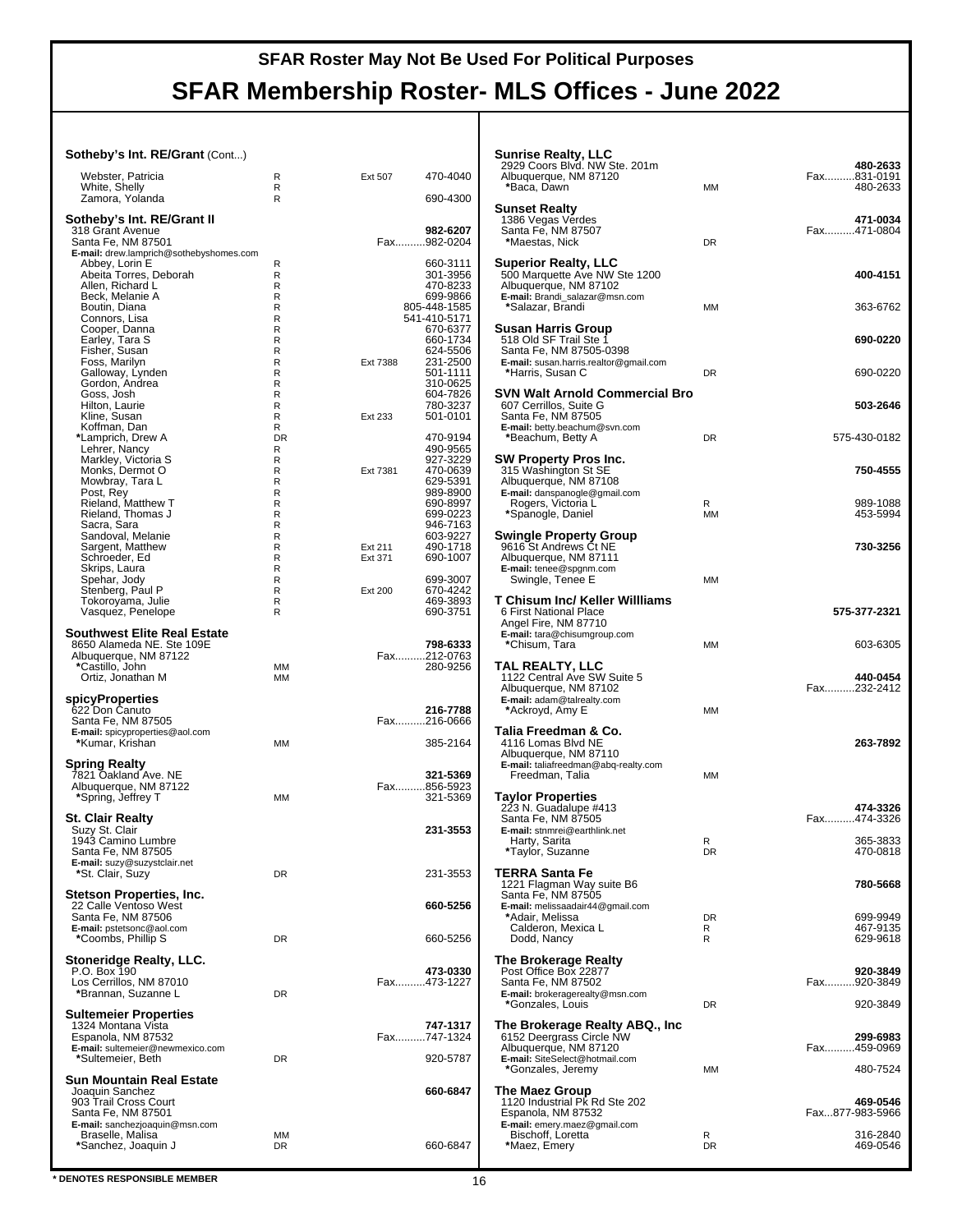## **SFAR Membership Roster- MLS Offices - June 2022**

| <b>The Maez Group (Cont)</b>                                                 |                        |                              | United Country N New Mexico RE<br>PO Box 245                            |                        | 575-756-2196                    |
|------------------------------------------------------------------------------|------------------------|------------------------------|-------------------------------------------------------------------------|------------------------|---------------------------------|
| Mercado, Nancy<br>Vigil, John Ramon                                          | R<br>$\mathsf{R}$      | 670-2258<br>929-0380         | Chama, NM 87520<br>Battle, Hunter D                                     | R                      | Fax575-756-2462<br>434-249-5050 |
|                                                                              |                        |                              | *Birdsong, Travis                                                       | <b>DR</b>              |                                 |
| The Maez Group-ALB<br>2116 Vista Oeste NW. Ste 201A<br>Albuquerque, NM 87120 |                        | 718-4980<br>Fax212-0549      | Clark, Melissa J<br>Dennison, Christopher<br>Rhoads, Jenna              | R<br>$\mathsf R$<br>R  | 429-9091<br>238-0928            |
| E-mail: joemaez@gmail.com<br>Daniels, Paul                                   | MМ                     |                              | <b>Uplift Realty</b>                                                    |                        |                                 |
| Maez, Dolores<br>*Maez, Joseph                                               | <b>MM</b><br><b>DR</b> | 469-4637<br>401-5775         | 706 Creekstone Ct.<br>Cedar Hill, TX 75104                              |                        | 972-460-6045                    |
|                                                                              |                        |                              | E-mail: shaysproperties@gmail.com                                       |                        |                                 |
| The Miller Group LLC<br>Box 216837502                                        |                        | 920-6425                     | *Frazier, Shadesia                                                      | MM                     |                                 |
| Sioux Falls, SD 57186<br>E-mail: nickmiller@cybermesa.com                    |                        | Fax438-9358                  | USRealty.com, LLP<br>1500 Conrad Weiser Parkway                         |                        | 866-807-9087                    |
| *Miller, Nick                                                                | MМ                     | 920-6425                     | Womelsdorf, PA 19567                                                    |                        | Fax206-203-0286                 |
| <b>The Sanchez Group Realty</b>                                              |                        |                              | E-mail: info@usrealty.com<br>*Hamilton-Field, Loria A                   | MM                     |                                 |
| 122 West Impala Ct<br>Moriarty, NM 87035                                     |                        | 720-4332                     | Valdez & Associates, Inc.                                               |                        |                                 |
| E-mail: thesanchezgrouprealty@gmail.com                                      |                        |                              | 2235 Henry Lynch Road                                                   |                        | 992-1205                        |
| *Sanchez, Brandon                                                            | MМ                     | 720-4332                     | Santa Fe, NM 87507<br>E-mail: samantha@valdezandassociates.com          |                        | Fax992-1361                     |
| <b>Thrive Real Estate</b><br><b>Matthew Darrall</b>                          |                        | 585-2599                     | *Monnet, Samantha L<br>Valdez, Samantha                                 | DR<br>R                | 699-6833                        |
| 9400 Holly Building 4                                                        |                        | Fax866-387-1854              | West, Rebecca                                                           | R                      | 699-0574                        |
| Albuquerque, NM 87122<br>E-mail: RealtyNM@gmail.com                          |                        |                              | Varela Real Estate, Inc.                                                |                        |                                 |
| *Darrall, Matthew A                                                          | MM                     | 270-5051                     | 1526 Cerrillos Road<br>Santa Fe, NM 87505                               |                        | 982-2525<br>Fax984-8595         |
| Tierra Real Estate Group                                                     |                        |                              | Borrego-Ojinaga, Kristy                                                 | R                      | 795-4465<br>690-5023            |
| 1512 Pacheco Street, #D-206<br>Santa Fe, NM 87505                            |                        | 989-8484<br>.983-9375<br>Fax | De Valle, Denise<br>Evans, Leslie Ann                                   | R<br>R                 | Ext 112<br>310-9892<br>Ext 114  |
| *Faust, Eric                                                                 | R                      | 780-1159<br>Ext 101          | Lyons, Jr, Francis E<br>Maestas, Miriah                                 | R<br>R                 | 518-307-9109<br>670-2297        |
| Top Tier Realty, LLC.                                                        |                        | 203-9059                     | Martinez, Nena<br>*Varela, Phillip                                      | R                      | 470-9535                        |
| 6565 Americas Parkway NE<br>Albuquerque, NM 87110                            |                        |                              |                                                                         | DR                     |                                 |
| E-mail: marshastrange@yahoo.com<br>*Strange, Marsha                          | MМ                     | 203-9059                     | Vylla Home<br>500 Marquette Ave NW, Ste 1200                            |                        | 503-4805                        |
| <b>Town and Ranch</b>                                                        |                        |                              | Albuquerque, NM 87102                                                   |                        |                                 |
| 4451 Long Shadow Lane                                                        |                        | 603-9140                     | E-mail: stefanie.peters@vylla.com<br>Chavez, Cindy                      | MМ                     |                                 |
| Santa Fe, NM 87507<br>E-mail: Robert@RiverRanches.com                        |                        |                              | Gutierrez-Pacheco, Carlos I<br>Miramontes, Luis                         | R<br>R                 | 920-1400<br>920-1357            |
| *Martin, Robert                                                              | R                      | 603-9140                     | Miramontes, Manuel<br>*Peters, Stefanie                                 | R<br><b>MM</b>         | 310-1994                        |
| TPH ZeroDown Brokerage LLC                                                   |                        |                              |                                                                         |                        |                                 |
| 36 Divisadero St.<br>San Francisco, CA 94117                                 |                        | 415-636-7795                 | Weichert REALTORS <sup>®</sup> - Zia Group<br>13 Sherwood Blvd, Suite 2 |                        | 662-8899                        |
| E-mail: brian@zerodown.com<br>*Jones, Brian                                  | MМ                     |                              | White Rock, NM 87547<br>E-mail: james@ziarealtygroup.com                |                        |                                 |
|                                                                              |                        |                              | Brewer, Carla M                                                         | R                      | 412-1848                        |
| <b>Trend Real Estate</b><br>8 Karen Circle                                   |                        | 428-9097                     | *Chrobocinski, James T<br>Chrobocinski, James T                         | <b>DR</b><br><b>DR</b> | 695-3400<br>695-3400            |
| White Rock, NM 87547<br>E-mail: trendnm@gmail.com                            |                        |                              | Gavron, Devorah<br>Hall, Marcus                                         | R<br>$\mathsf{R}$      | 690-1409<br>Ext 231<br>412-5708 |
| *Andrade, Tony                                                               | MМ                     | 428-9097                     | Weichert, REALTORS® Image                                               |                        |                                 |
| <b>Trillionaire Realty</b>                                                   |                        |                              | 9400 Holly Ave NE                                                       |                        | 207-3432                        |
| 150 Washington Ave, Suite 201<br>Santa Fe, NM 87501                          |                        | 877-410-2037                 | Albuquerque, NM 87122<br>E-mail: natalia@imagerealtyabq.com             |                        |                                 |
| E-mail: reo@trilrealty.com<br>*Lawrence, Christopher                         | <b>MM</b>              |                              | *Beraun, Natalia<br>Coca, Kristina                                      | ΜМ<br><b>MM</b>        | 463-4561<br>629-7660            |
|                                                                              |                        |                              |                                                                         |                        |                                 |
| <b>Trinity Realty</b><br><b>PO Box 250</b>                                   |                        | 662-0620                     | <b>Wells and Company Real Estate</b><br>23 Bacus Ave                    |                        | 970-375-7022                    |
| Los Alamos, NM 87544<br>*Waterman, Roger                                     | <b>DR</b>              | Fax661-6333                  | Durango, CO 81301<br>Osborn, Justin D                                   | ΜМ                     | 970-946-3935                    |
| <b>Trusty &amp; Associates, PA</b>                                           |                        |                              | *Wells, John M                                                          | MМ                     | 970-749-1440                    |
| P.O. Box 4564                                                                |                        | 988-8085                     | Western Equities, LLC                                                   |                        |                                 |
| Santa Fe, NM 87502<br>*Trusty, Jane                                          | <b>DR</b>              | Fax986-8078                  | 817 Sperry Dr.<br>Las Vegas, NM 87701                                   |                        | 699-0407                        |
| <b>TSM Properties</b>                                                        |                        |                              | E-mail: maramelton.realestate@gmail.com<br>*Melton, Mara                | MМ                     | 699-0407                        |
| 22 Calle Alejandra                                                           |                        | 670-4510                     |                                                                         |                        |                                 |
| Santa Fe, NM 87508<br>E-mail: jimmccollom@brightok.com                       |                        |                              | <b>Wimett Realty, Inc.</b><br>301 Villeros St.                          |                        | 470-2892                        |
| Maschino, Steve E<br>*Maschino, Tamara D                                     | R<br><b>DR</b>         | 670-8177<br>670-4510         | Santa Fe, NM 87501<br>*Wimett, Sarah                                    | <b>DR</b>              |                                 |
|                                                                              |                        |                              |                                                                         |                        |                                 |
| <b>Unique Southwest Properties</b><br>8 Gualdo Rd                            |                        | 501-1514                     | <b>Woods Realty</b><br>121 B Moore Streeet                              |                        | 470-7933                        |
| Santa Fe, NM 87508<br>*Miller, LuAnn L                                       | <b>DR</b>              | Fax466-6646<br>501-1514      | Santa Fe, NM 87501<br>E-mail: diannawoods13@gmail.com                   |                        |                                 |
|                                                                              |                        |                              | *Woods, Dianna                                                          | <b>DR</b>              |                                 |
|                                                                              |                        |                              |                                                                         |                        |                                 |